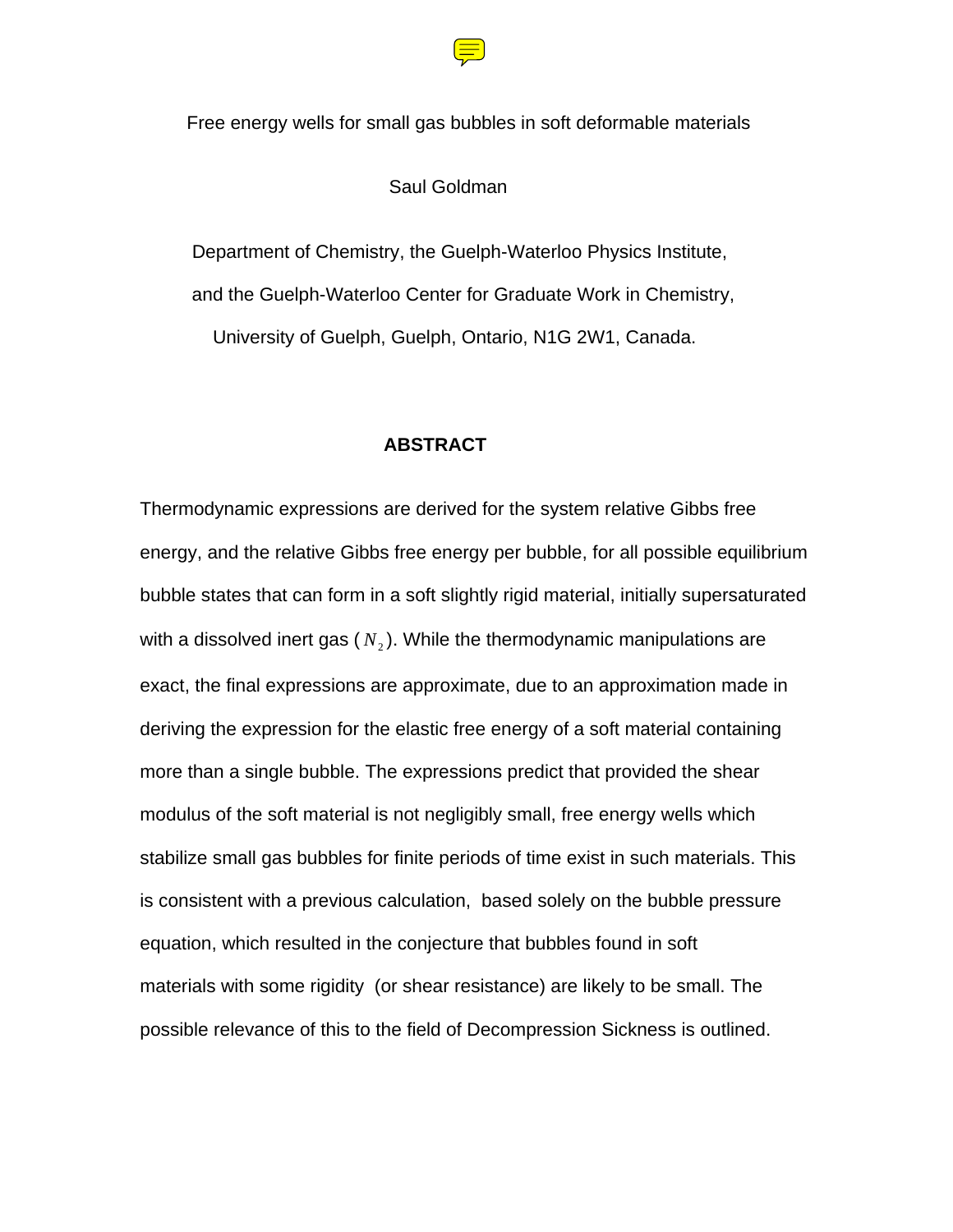# **I Introduction**

This is the second of two articles about the effect of elasticity on the pressure and stability of gas bubbles suspended in a soft elastic material. In the first article<sup>1</sup> an essentially exact equation was derived for the pressure of a single gas bubble suspended in a soft elastic material. From the basis of that equation, the conjecture was made that soft elastic materials with a non-negligible shear modulus (below) may stabilize small gas bubbles. Moreover, for materials in which both shear resistance and surface tension forces exist, it was found that both small and large gas bubbles can be expected to form, albeit on different timescales. This differs from the behavior of bubbles in ordinary liquids, where minimization of the effect of surface tension, in the absence of shear resistance, acts to stabilize large gas bubbles only<sup>2</sup>.

 A simple physical mechanism, if it exists, that acts to stabilize small inert gas bubbles in the body, would be highly relevant to understanding the physical basis of "Decompression Sickness" (DCS). DCS sometimes arises in people and animals, following a rapid decompression (i.e. a reduction in external pressure) from an initially stable higher pressure state. The greater the pressure drop, the greater is the probability that DCS will occur. DCS can be either "Hyperbaric DCS" (as in scuba diving) or "Hypobaric DCS" (as in space exploration), depending on whether the initial pressure is, respectively, greater than or equal to 1 atm.

DCS is believed to be initiated by the growth of pre-existing gas bubbles in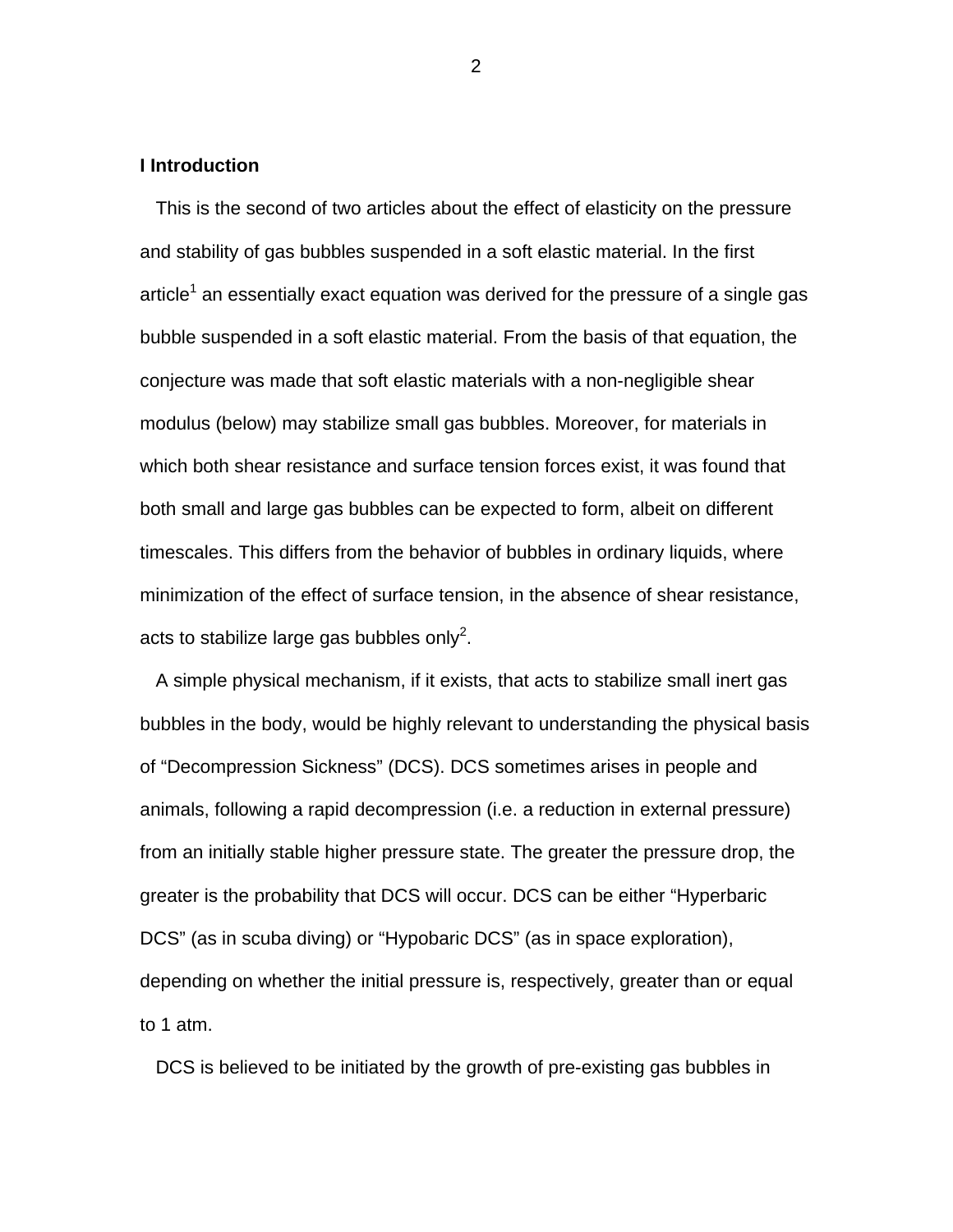specific tissues of the body, with the manifest form of DCS dependent on the tissue involved. For example, two mild forms of DCS are "skin bends" (which involves itching and/or a rash), and "pain-only DCS" - more generally "the bends", which involves joint pain only. In these manifestations the expanding gas bubbles are believed, respectively, to be in the skin<sup>3,4</sup>, and (as has been recently postulated) inside enclosed pain-sensing organelles which are themselves embedded in joint capsules<sup>5</sup>. Severe forms of DCS include "neurological DCS", (or "CNS DCS") which is believed to arise from the growth of gas bubbles in central nervous system tissue $3,4,6,7$ . CNS DCS can result in blindness, paralysis and death.

 It is known from Doppler (ultrasound) measurements that, subsequent to decompression, an increased incidence of gas bubbles is found in the major veins of the circulatory system, relative to their incidence prior to decompression<sup>8,9</sup>. These bubbles can be detected even after very mild decompressions that do not result in DCS $^9$ . While there exists a weak positive correlation between the numbers and size of bubbles detected by Doppler measurements following decompression, and the likelihood of subsequently developing some form of DCS<sup>9</sup>, venous system bubbles *per se* are not believed to be causative of DCS. Rather, as indicated above, DCS is believed to result from gas bubble growth within specific tissues, and that the presence of significant numbers of venous system bubbles provides merely a rough indication that some form of DCS may subsequently occur.

In this second article the work in Ref (1) is extended to elastic media containing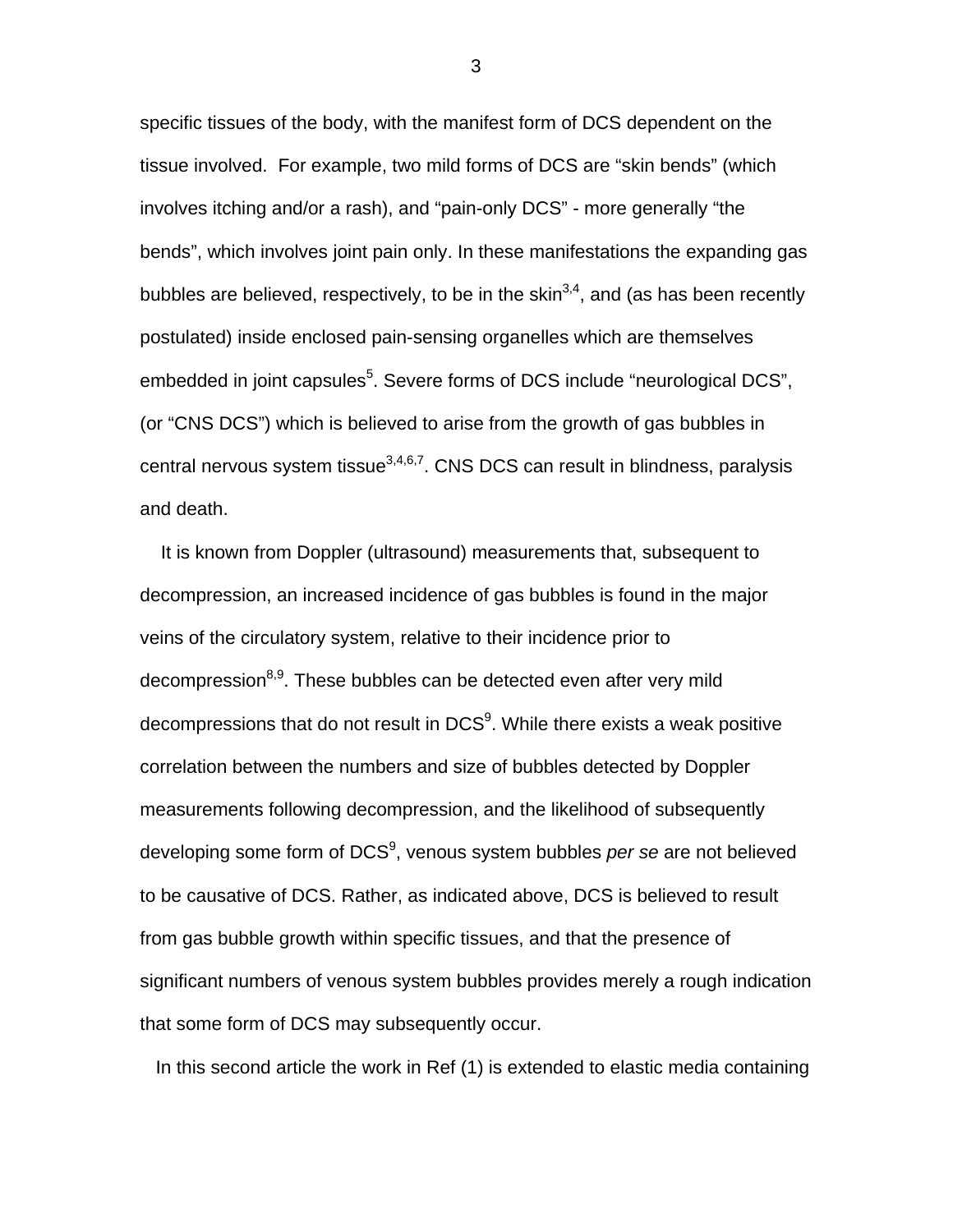more than a single bubble, and expressions for the Gibbs free energy functions for such a system are derived. The main purpose of this second article is to determine whether the conjecture in Ref (1) – that soft elastic materials have the potential to stabilize small inert gas bubbles – is thermodynamically supported. The underlying motivation for both articles is to try to provide insight into the influence elasticity of the surrounding medium may have, on the physical basis of DCS.

 In order to try to understand the physical basis of DCS, it is necessary to know how the pressure and stability of gas bubbles in tissues vary with the external pressure and with the properties of the tissues. We will model tissues in the body as isotropic elastic materials that have a surface tension, and resist both compression and shear forces. Compression forces act to reduce the volume of a material without changing its shape; shear forces act to change the shape of a material without changing its volume. The elastic behavior of a simple liquid like water, involves no resistance to shear forces (its "shear modulus" is zero) but strongly resists compression (its "modulus of compression" is large). It is the shear modulus, which is entirely absent in simple liquids like water, that gives materials whatever rigidity and intrinsic shape they may have. Since most tissues in the body do have intrinsic shapes, it is expected that their shear modulus will be germane to the pressure and stability of inert gas bubbles within them.

## **II Theory.**

The Young-Laplace (YP) equation (often called simply the Laplace equation)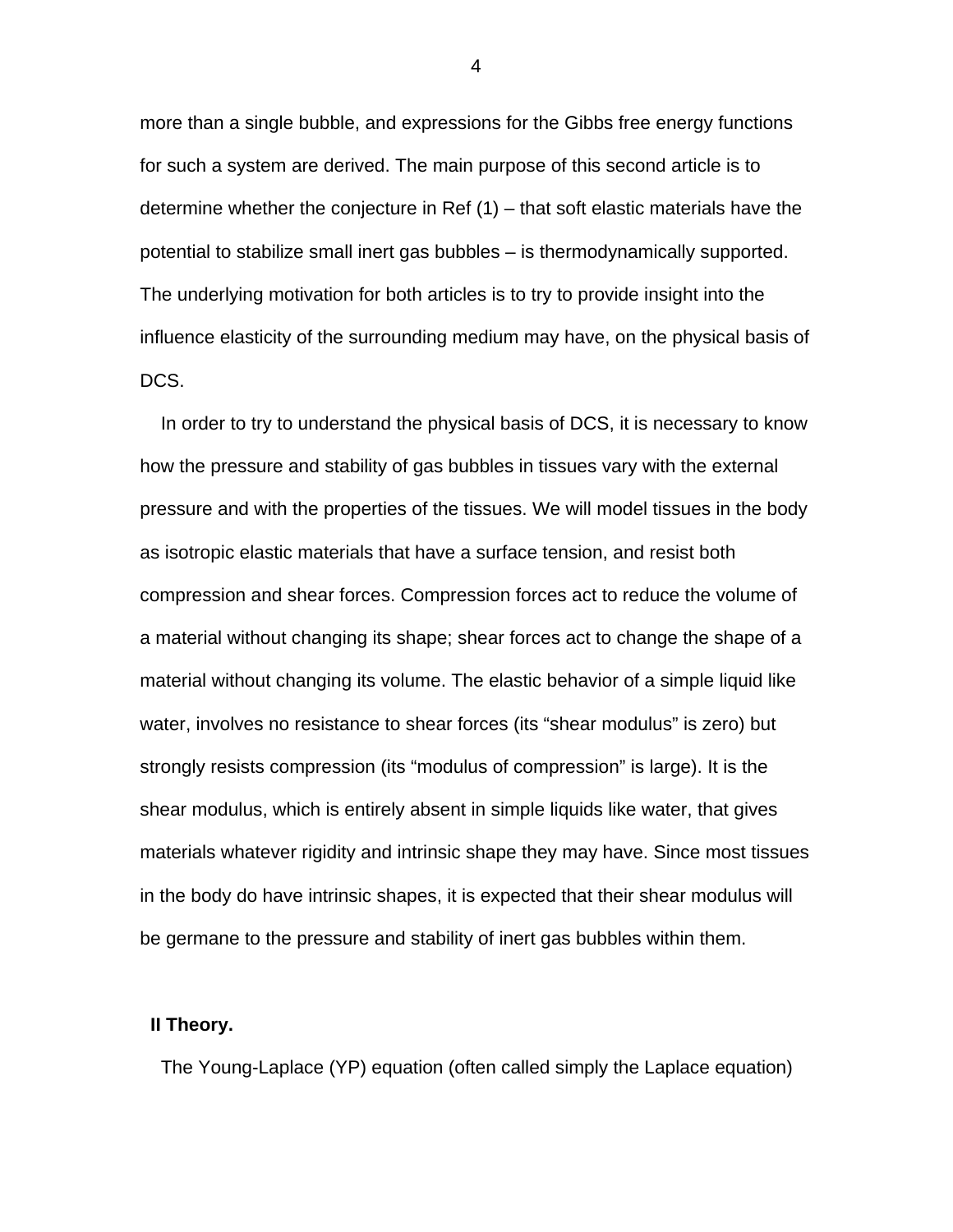for the pressure of a mechanically stable gas bubble suspended in a fluid medium was recently generalized. The generalization rendered the YP equation applicable to elastic materials that have intrinsic shape due to their having a nonzero shear modulus<sup>1</sup>. For materials that have a surface tension but no shear modulus, such as ordinary liquids, the YP equation is<sup>10</sup>:

$$
P_B = P + 2\gamma / R_B \tag{1}
$$

In Eq. (1),  $P_B$ ,  $P$ ,  $\gamma$ , and  $R_B$  are respectively the gas pressure in the bubble, the constant external pressure applied to the medium, the surface tension, and the bubble radius. The Generalized-Young-Laplace (GYP) equation for the pressure of a bubble in a soft elastic material with both a surface tension and a shear modulus, to which a constant external pressure is applied, was found to be:

$$
P_B = Pf(v) + 4a_1 \varepsilon_2 (1 - vf(v)) + 2\gamma / R_B
$$
\n(2)

where:

$$
f(v) \equiv (1 + \alpha_2)/(1 + \alpha_2 v), \ \alpha_2 \equiv 4\varepsilon_2/3K_2, \ v = (R_B/R_S)^3,
$$
  

$$
R_S^3 = R_B^3 + (3V_2^0/4\pi)(1 + 3a_2), \ a_2 = (4\varepsilon_2 a_1 v - P)/(3K_2 + 4v\varepsilon_2)
$$

In the above,  $a_1$  is a constant ( $-1/3$ ) for gases at ordinary to moderately high pressures,  $v, R_{_S}, V_2^{\;0}$  are respectively the volume fraction occupied by the bubble, the radius of the system (bubble + medium) measured from the center of the bubble, and the initial (un-deformed) volume of the spherical shell of elastic material that surrounds the bubble. Also  $\varepsilon_2$  and  $K_2$  are respectively the shear modulus and the modulus of compression of the medium<sup>11-13</sup>. Because of accuracy concerns (below), we will restrict out calculations to soft deformable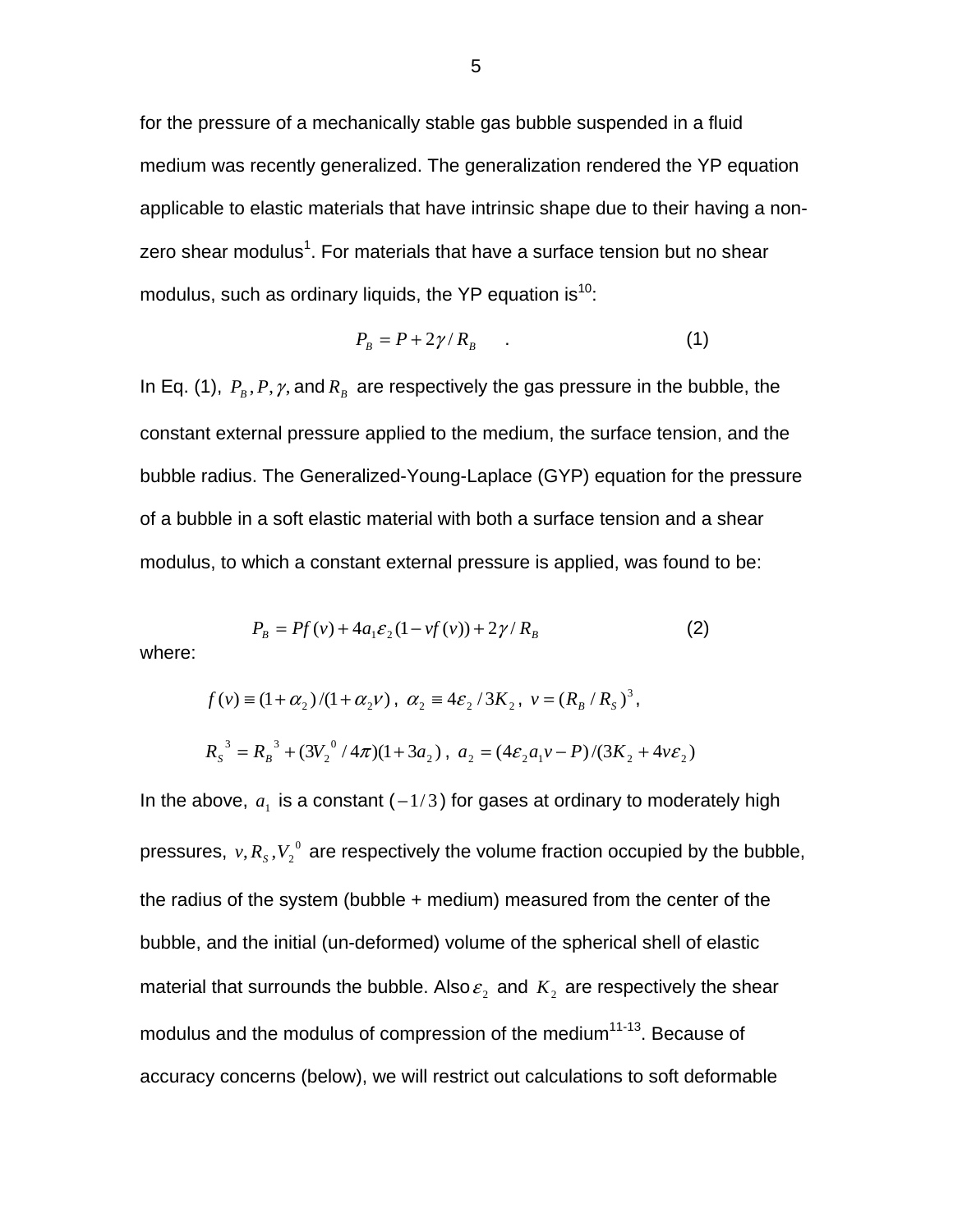materials that are only very slightly rigid, for which  $\alpha$ ,  $\approx$   $O(10^{-6})$  $\alpha_2 \approx O(10^{-6})$ . For  $\alpha_2$  in this range, the GYP equation simplifies to

$$
P_B \cong P - (4\varepsilon_2/3)(1 - v) + 2\gamma/R_B \quad . \tag{3}
$$

Since  $\varepsilon$ <sub>2</sub> > 0, it is seen from Eq.(3) that the effect of a low degree of shear resistance in the medium is to lower the bubble pressure, relative to that predicted by the YP equation. Also, depending on the values of *P*, γ , and  $\mathcal{E}_2$ ,  $P_B$  can, from the basis of these equations, be negative for some intermediate values of  $R_B$ . In other words, the GYP equation predicts that there may be soft materials in which both small and large, but not intermediate sized gas bubbles are observed. This unusual situation stems from the opposing effects on  $P_B$  of surface tension and shear resistance. The former exerts a positive effect on  $P_B$ , and is relatively important for small radii. The latter is relatively important for intermediate radii, where it exerts a negative effect on  $P_B$ . Also, it was shown in Ref (1) that the range of radii over which negative  $P_B$  values were predicted could be quite large (e.g.*O*(10μ) or more). This indicates, intuitively at least, that any bubbles found in such materials would tend to be small, since though mechanically stable once formed, large bubbles may be unlikely to form. *A. Partitioning the medium* 

We will require expressions for the relative Gibbs free energy, and for the bubble pressure  $P_{B}$ , for a composite system comprised of a number of gas bubbles suspended in, and in equilibrium with an elastic medium. This requires that the medium be partitioned over the bubbles in the system. A straightforward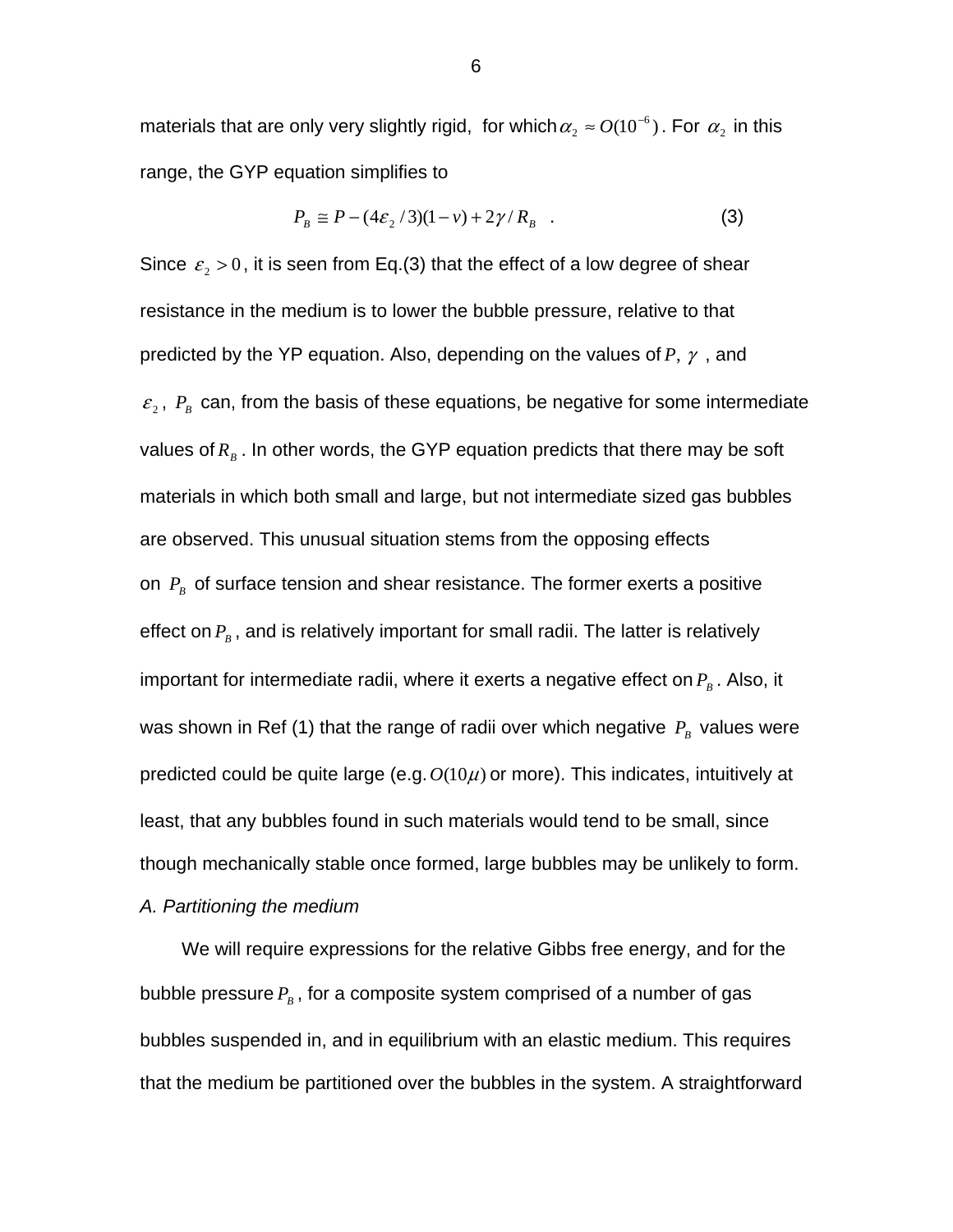method, taken from solid state physics<sup>14,15</sup> was used for this. Each bubble is associated with, and is at the center of, a spherical shell or "domain" of the elastic medium<sup>15</sup>. We assume that the bubble densities will be low enough so that the bubbles do not directly influence one another. The inner and outer radii of the elastic domain are respectively, the bubble radius  $R_B$ , and  $R_0$ , where the latter, measured from the center of the bubble, is given by  $14,15$ .

$$
R_0 = R_B / v^{1/3} = R_S / N_B^{1/3} \quad . \tag{4}
$$

 $R<sub>s</sub>$ , the system radius, is given by

$$
R_{s} = [N_{B}R_{B}^{3} + (3V_{2}^{0}/4\pi)(1+3a_{2})]^{1/3}.
$$
 (5)

The term  $3a_2$  will be determined from boundary conditions. It provides the socalled "volumetric strain" in the medium, which is the fractional change in the volume of the medium that accompanies its deformation, due to different pressures acting on its surfaces. Here this arises due to the formation of bubbles of pressure  $P_R$  within the medium, while the external or applied pressure is  $P^{1,11}$ .

Having decomposed the system into  $N_B$  spherical subsystems, the bubble pressure and the elastic free energy of the soft material in the subsystems, are determined in the exact same way as was done for the single-bubble case<sup>1</sup>. Therefore the derivation for these functions that is given below is brief. It is important to bear in mind however, that while the solution is essentially exact for  $N_B = 1$ , the solution for  $N_B > 1$ , is approximate.

#### *B. The bubble pressure*

We use boldface letters for vectors, and the usual convention for representing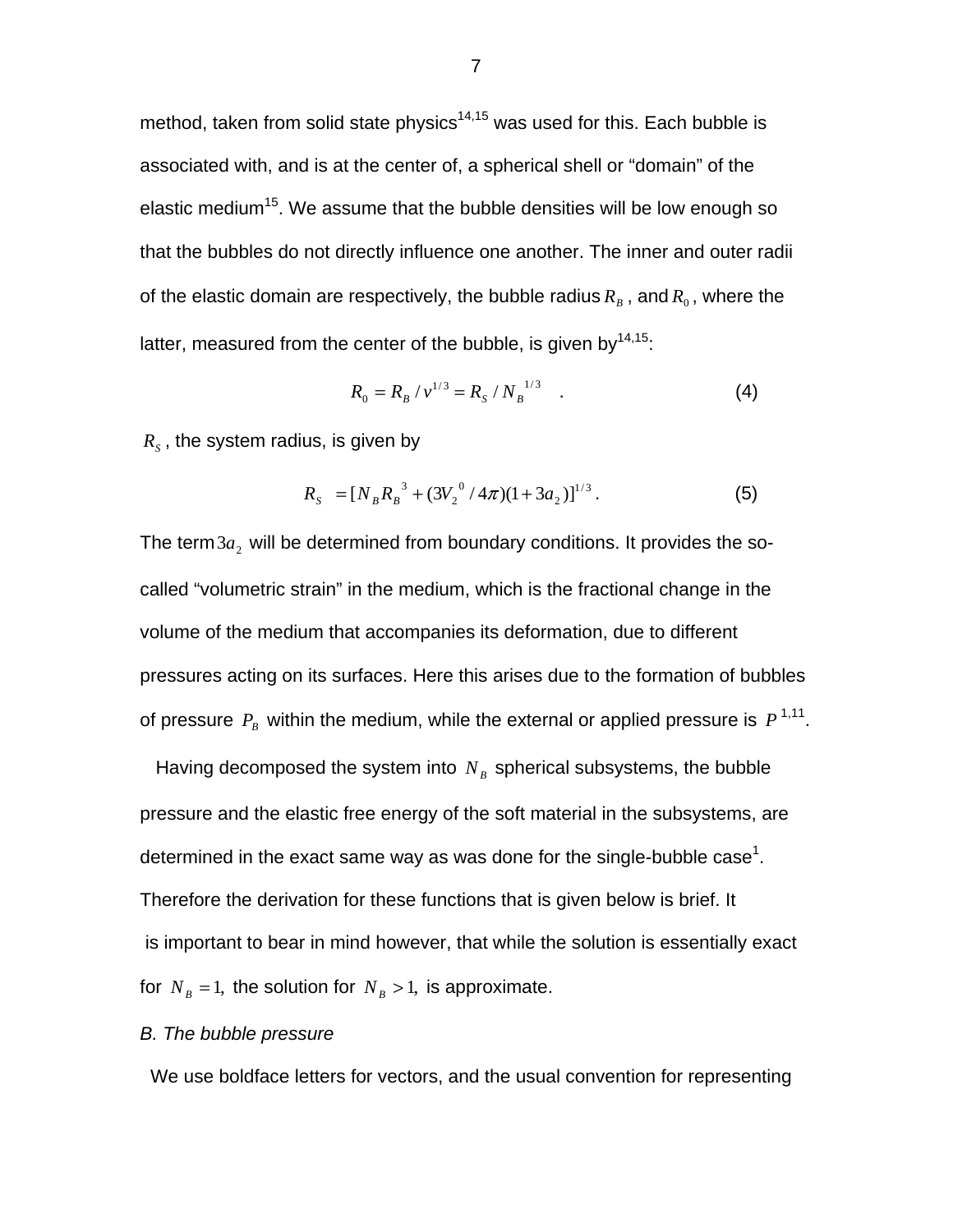Tensors<sup>11</sup>. We use spherical co-ordinates, summation over the co-ordinate labels  $r, \theta, \phi$  is understood with respect to all suffixes that appear twice in a given term, and the summation sign over tensor suffixes is omitted.

 The general condition for mechanical stability of an isotropic material that is deformed by forces applied to its surface(s) is  $11$ :

$$
2(1 - \chi) \text{grad div } \mathbf{u} - (1 - 2\chi) \text{ curl curl } \mathbf{u} = 0 \quad , \tag{6}
$$

where **u** is the displacement vector<sup>1,11</sup>, and  $\chi$  is Poisson's ratio<sup>11-13</sup>. Because of spherical symmetry of the subsystems, the displacement vectors both in the bubble and in its surrounding elastic shell are purely radial. Consequently the second term in Eq. (6) vanishes, and the radial components of the displacement vectors that satisfy Eq. (6) are obtained from:

$$
u_r^{(i)}(r) = a_i r + b_i r^{-2} \qquad i = 1, 2 \tag{7}
$$

In the above  $u_r^{(i)}(r)$  is the radial component of **u** in phase *i*, and  $a_i$ ,  $b_i$  are constants (i.e. independent of the radial distance *r* ) to be determined from the boundary conditions.

 Using *i* = 1,2 to represent the bubble and its spherical shell, respectively, it is readily shown<sup>1</sup> that  $\,b_{\rm i}=0\,$ , and provided the bubble pressure is in a range for which the compressibility factor of the gas in it remains finite,  $a_1 = -1/3$ .

The remaining two constants,  $a_2$ ,  $b_2$ , and the bubble pressure  $P_B$ , require three boundary conditions for their determination. Given the subdivision of the full system into  $N_B$  spherical subsystems, two of these conditions are exact, and the third is approximate. The exact conditions are: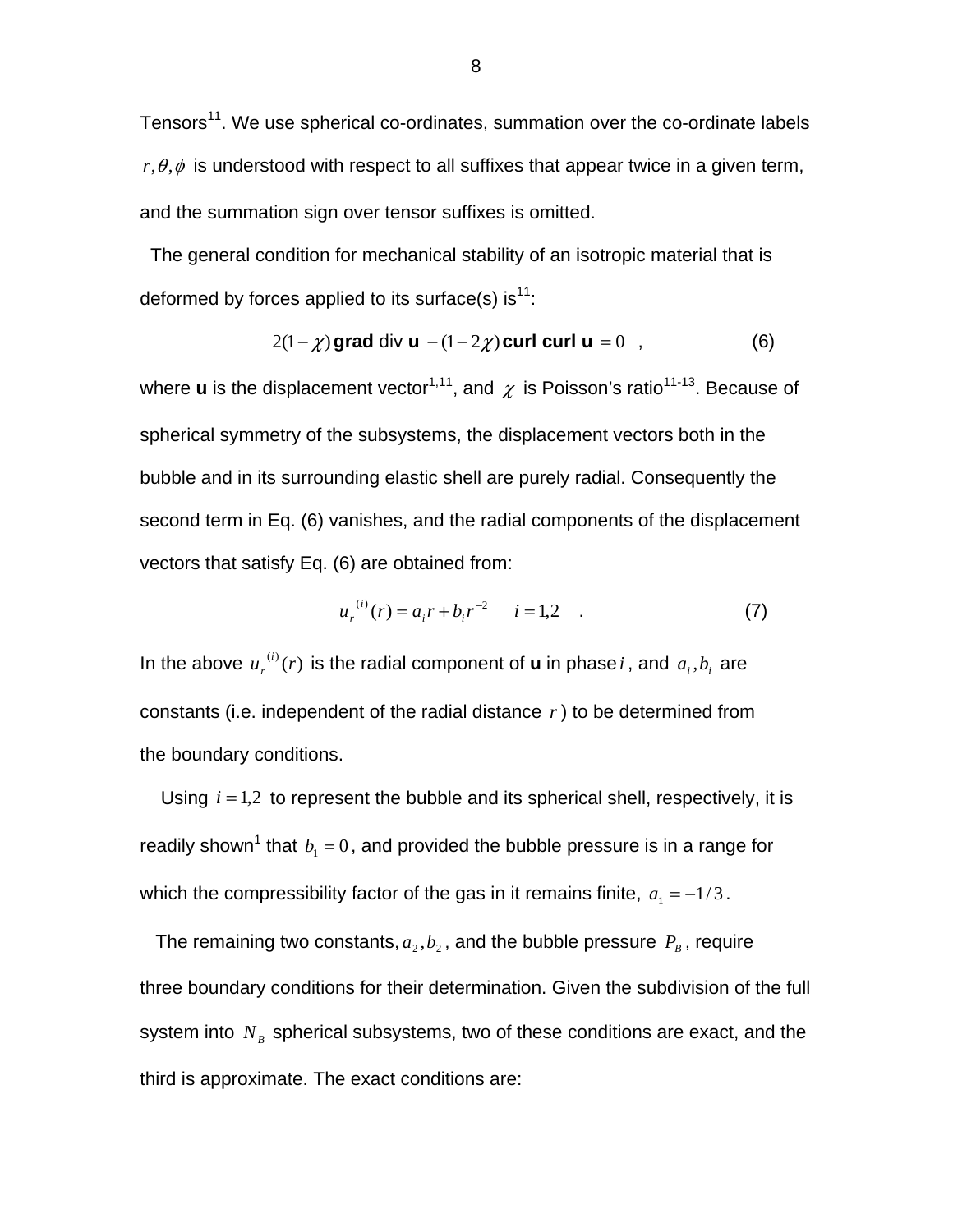$$
u_r^{(1)}(R_B) = u_r^{(2)}(R_B)
$$
 (8)

$$
P_B = -\sigma_r^{(2)}(R_B) + 2\gamma/R_B \tag{9}
$$

 Eq. (8) stems from the requirement of continuity of the displacement vector across the gas bubble/elastic shell interface, and Eq. (9) reflects the balance of forces normal to the surface at this interface. The two terms on the right-hand side of Eq. (9) give respectively, the elastic and surface tension contributions to the total pressure acting on the bubble. In Eq. (9),  $\sigma_r^{(2)}(R_B)$  and  $\gamma$  are respectively the radial component of the stress tenor in the soft material, and the surface tension, both at this interface.

A third boundary condition, applicable at the subsystem's domain radius  $R_0$ , is needed, and an approximation is used for it. For  $N_B = 1$  (or  $R_0 = R_S$ ), the exact boundary condition which was used previously is<sup>1</sup>:

$$
P = -\sigma_{rr}^{(2)}(R_s) \tag{10}
$$

This is an expression of the balance of normal forces at the outer radius of the system where the constant external pressure (*P*) is applied.

The approximation we will use here for  $N_B > 1$  is:

$$
P \cong -\sigma_r^{(2)}(R_0) \quad . \tag{11}
$$

This means that the negative of the radial component of the stress tensor at each domain's outer radius  $R_0$ , is set equal to the applied external pressure. A desirable property of this approximation, is that it is exact at both extremities of the range of bubble volume fractions  $v$ , where  $N_B = 1$ . It will be shown that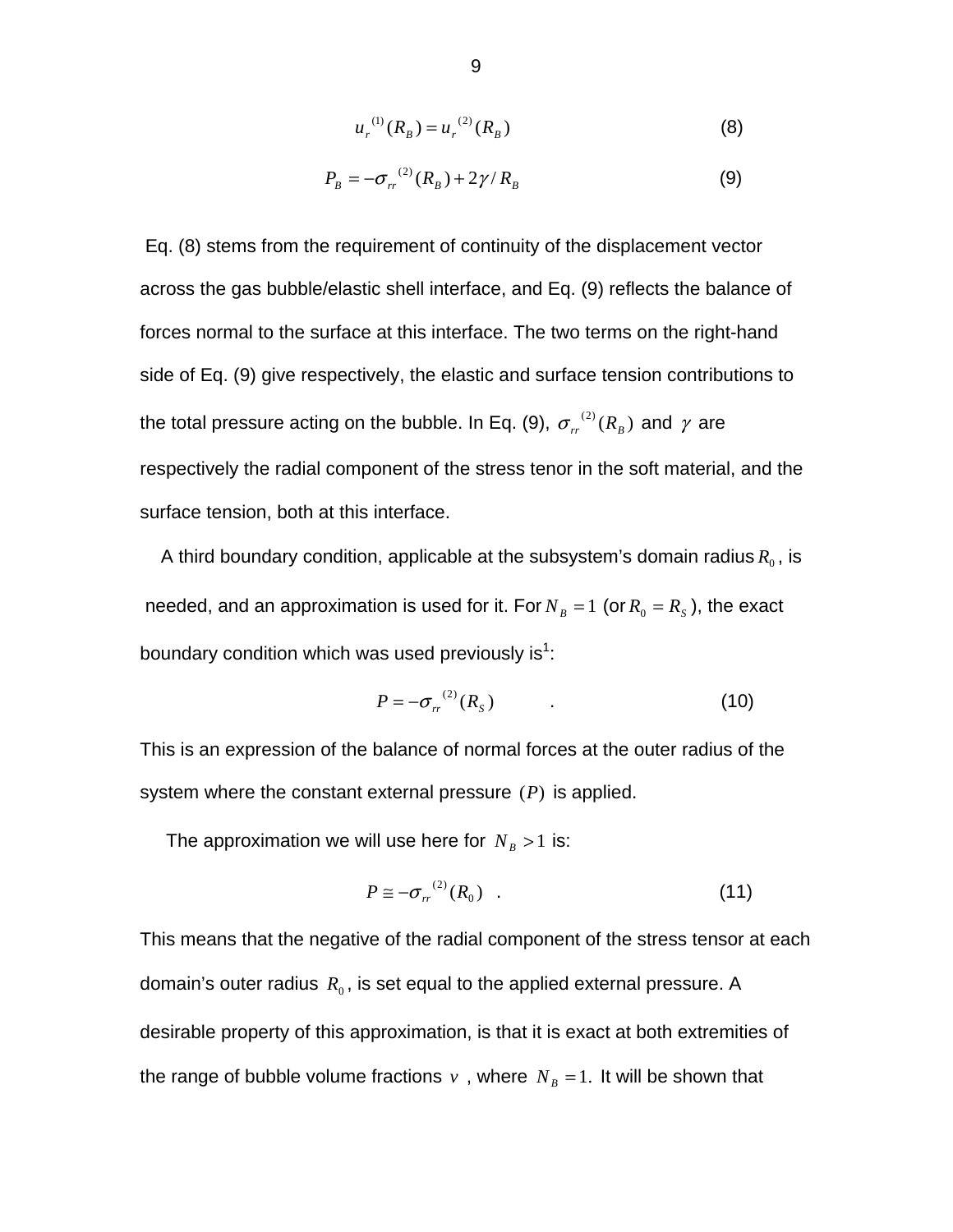these extremities correspond to the lower and upper critical bubble radii of the system,  $R_{crit,l}$ , and  $R_{crit,u}$  respectively. Therefore, though approximate, Eq. (11) does not involve the uncontrolled approximation of extrapolating from low to high *v* .Eq. (11) is anchored exactly at both extremities of *v* .

 There are several routes by which this approximation can be obtained. One is based on making the displacement vector stationary at each domain boundary, where the influence of central enclosed bubble is presumed to vanish. Making  $u_r^{(2)}(R_0)$  stationary is equivalent to making the radial component of the strain tensor at the domain boundary ( $u_{rr}^{(2)}(R_{_0})$ ) zero. This approximation is physically sensible, since when  $u_r^{(2)}(R_0) = 0$  , the material at the domain boundary is radially un-deformed<sup>1</sup>. Under linear response, the radial components of the stress and strain tensors are related through<sup>1,11,13</sup>:

$$
\sigma_{rr}^{(2)}(r) = 2\varepsilon_2 u_{rr}^{(2)}(r) + 9a_2 K_2(\chi/(1+\chi)), \qquad (12)
$$

which for the materials of interest here reduces almost exactly to<sup>1</sup>

$$
\sigma_{rr}^{(2)}(r) \cong 2\varepsilon_2 u_{rr}^{(2)}(r) - P \quad . \tag{13}
$$

Using  $u_r^{(2)}(R_0) = 0$  in Eq. (13) gives Eq. (11).

An alternate route to Eq. (11) is outlined in Note (16).

Eqs. (8), (9), and (11) are independent, so that they can be combined and solved simultaneously for  $a_2$ ,  $b_2$ , and  $P_B$ . The result is:

$$
P_B = Pf(v) + 4a_1 \varepsilon_2 (1 - v f(v)) + 2\gamma / R_B
$$
  

$$
f(v) = (1 + \alpha_2) / (1 + \alpha_2 v); \quad \alpha_2 = 4\varepsilon_2 / 3K_2; \quad v = (R_B / R_0)^3
$$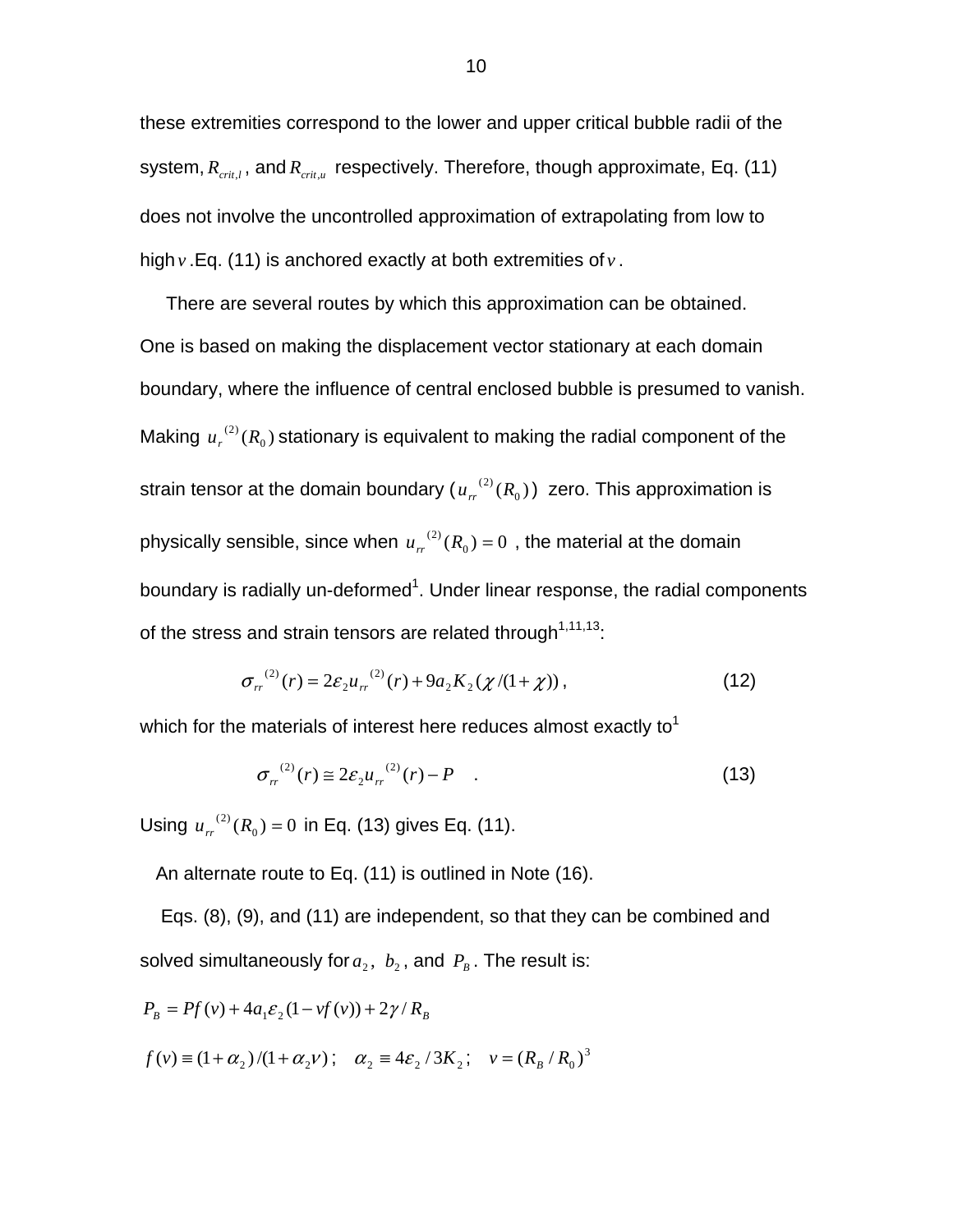$$
R_0^3 = R_B^3 + (3/4\pi)(V_2^0/N_B)(1+3a_2); a_2 = (4\varepsilon_2 a_1 v - P)/(3K_2 + 4v\varepsilon_2);
$$
  
\n
$$
b_2 = R_B^3(a_1 - a_2); a_1 = -1/3.
$$
\n(14)

Eq. (14) is isomorphic with Eq. (2), and correctly reduces to it for  $N_B = 1$ . Eq. (14), which generalizes Eq. (2) from  $N_B = 1$  to  $N_B \ge 1$ , will be used for the bubble pressure in the expressions for the free energy for systems in which  $N_B > 1$ .

## *C. Gibbs free energy of elastic deformation*

The derivation of an expression for the Gibbs free energy of elastic deformation of the soft material associated with each bubble, is done exactly as was done for the single bubble<sup>1</sup>, except that the upper limit of integration is now the domain radius  $R_{\rm 0}$  , rather than to the system radius  $R_{\rm s}$  <sup>17</sup> (  $R_{\rm 0} = R_{\rm s}$  /  $N_{\rm B}^{-1/3}$  ). The expressions used for the stress and strain tensor components,  $\sigma_{ik}^{(2)}$  and  $u_{ik}^{(2)}$ , respectively, and the details of the contraction and the integration are as in Ref. (1). Thus, from:

$$
dg_{elas} = -(V_2^{0}/N_B)u_{ik}^{(2)}d\sigma_{ik}^{(2)}
$$
,

we get:

$$
\Delta g_{elas} = -(V_2^{0} / N_B) \int_{\sigma_{ik}(R_B)}^{\sigma_{ik}(R_0)} u_{ik}^{(2)} d\sigma_{ik}^{(2)}
$$
  
=  $6(V_2^{0} / N_B) \varepsilon_2 (a_1 - a_2)^2 (1 - v^2)$  (15)

The value of  $a_1(-1/3)$ , and the expressions for *v*,  $R_0$ , and  $a_2$ , that are given with Eq. (14), are used in Eq. (15). In the above,  $\Delta g_{elas}$  is the elastic Gibbs free energy due to shear resistance, attributed to the elastic domain associated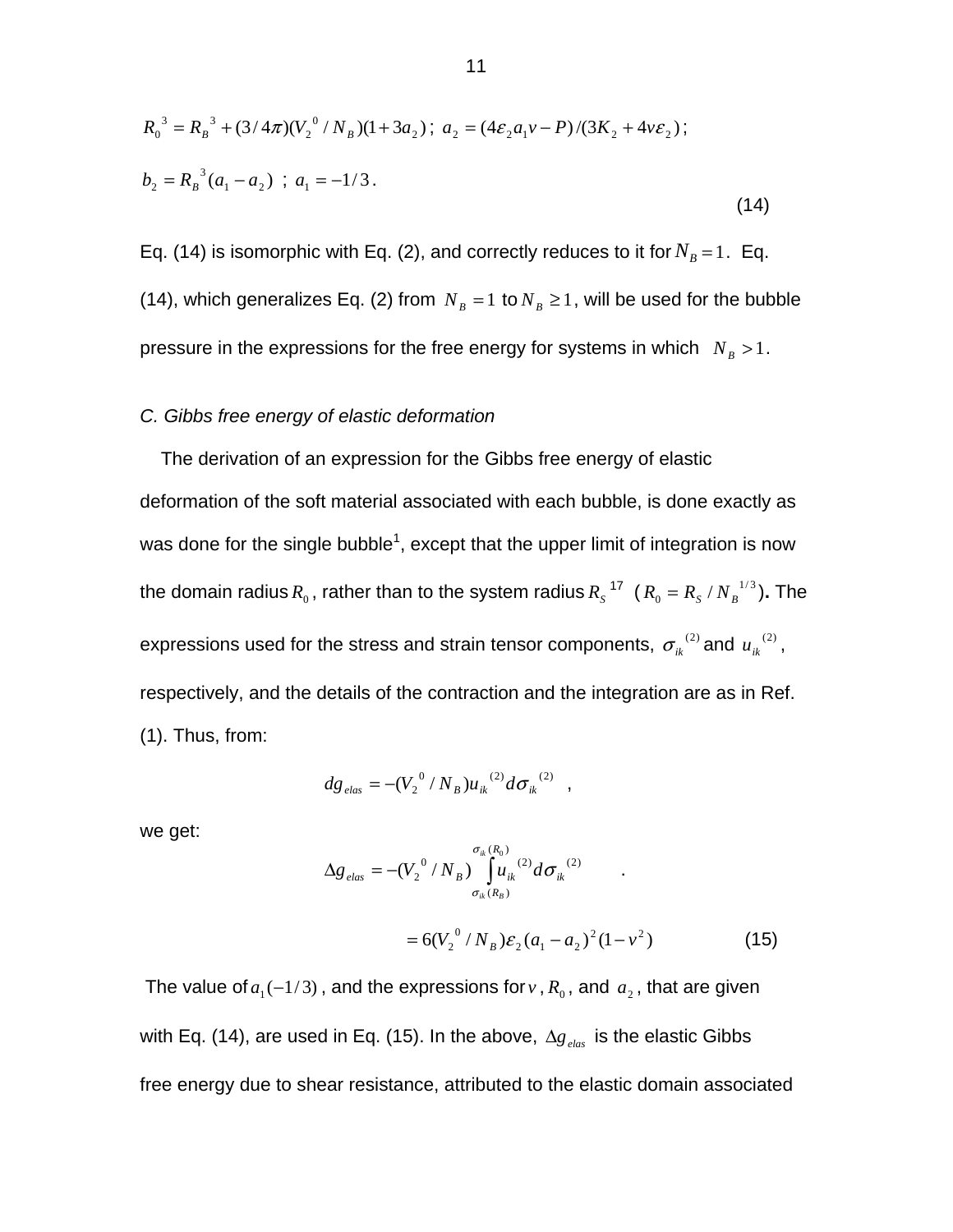with each bubble. From this, the elastic Gibbs free energy of the medium for the full system is simply:

$$
\Delta G_{elas} = 6V_2^{0} \varepsilon_2 (a_1 - a_2)^2 (1 - v^2) \tag{16}
$$

A key property of Eq. (16) that will be germane to the existence of meta-stable free energy wells for small gas bubbles in elastic materials, is its prediction of near-constancy of  $\Delta G_{elas}$  , for a given  $\,\varepsilon_{_2}$  . Specifically, we will have  $\,a_{_2}/a_{_1}\approx\!10^{-4}\,\rm s$ o that:

$$
\Delta G_{elas} \cong (2/3)V_2^0 \mathcal{E}_2(1-v^2)
$$
 (16)

$$
\approx (2/3)V_2^0 \mathcal{E}_2 \tag{16"}
$$

Eq. (16") follows from Eq. (16"), since we will have  $v \le 0.03$ 

#### *D. Gibbs free energy of dissolution*

 We use the process of dissolution from a super-saturated solution as a means of creating a system with an excess quantity of gas, relative to what is present at saturation in solution. Our interest is in the stable and meta-stable bubble distributions that arise when excess gas co-exists in equilibrium, or conditional equilibrium (below), with a soft elastic material.

 Consider the dissolution process from an initial state comprised of a supersaturated solution of  $N<sub>2</sub>$  dissolved in a soft elastic medium. We need an expression for the Gibbs free energy of dissolution from this state to all possible two-phase equilibrium composite states that can form when excess gaseous  $N<sub>2</sub>$ is released to the medium as gaseous bubbles. The term "equilibrium" here refers to a conditional or partial equilibrium. This means that the bubbles are in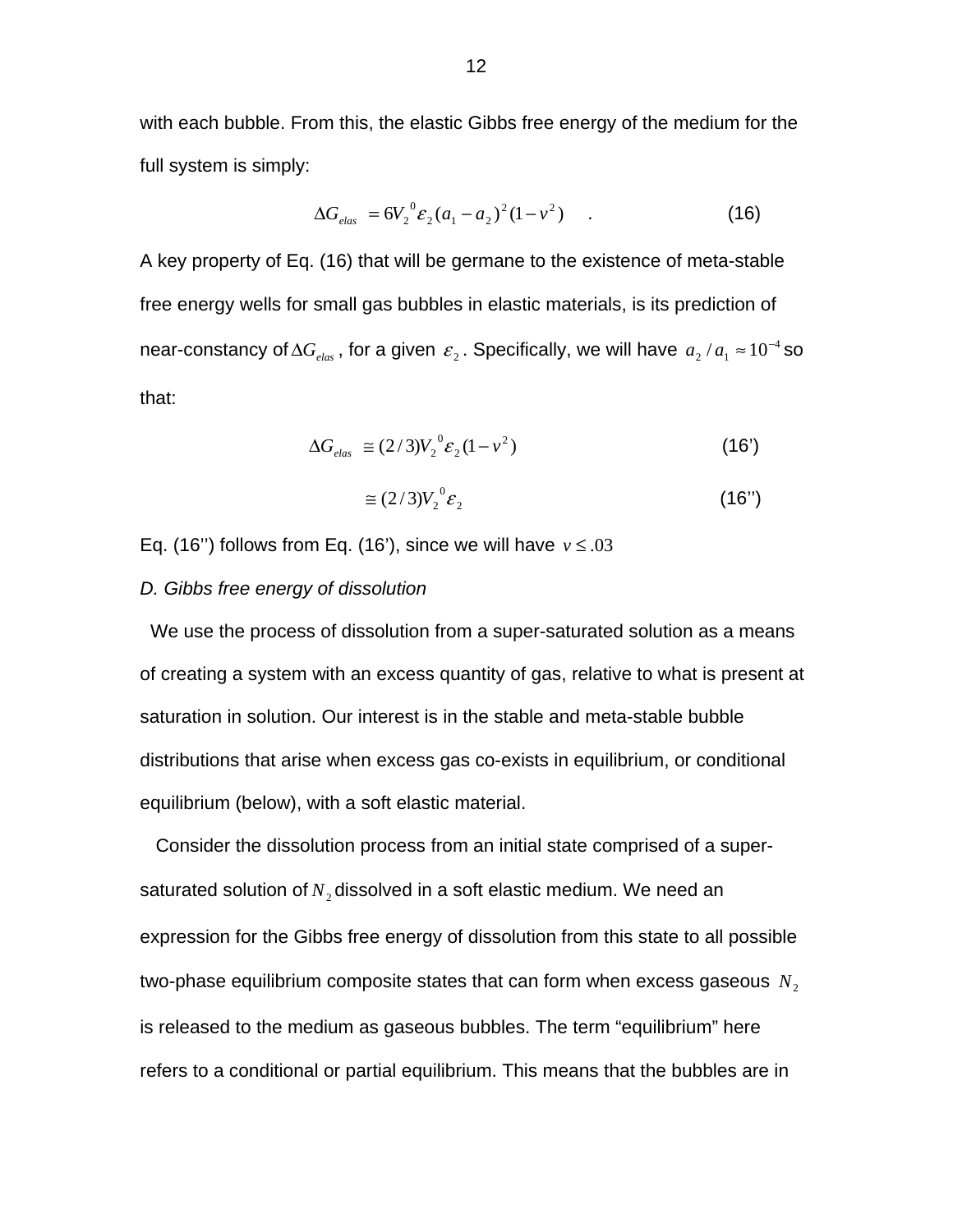mechanical and thermal equilibrium with the surrounding medium, and the chemical potentials of  $N<sub>2</sub>$  in the bubbles and the surrounding medium are equal  $^{2,18,19}$ , but the bubbles are constrained to some specified radius  $R_B$ . The global minimum over all possible conditional minima provides the most stable possible state for the system as a whole. A macroscopic system will always be found in this final state, given sufficient time<sup>18-20</sup>.

 These states of conditional or partial equilibrium are in the class of extrapolated or interpolated states that arise in statistical kinetics<sup>21a</sup>. They are postulated to exist on a short time-scale relative to the long time-scale in Thermodynamics. Frenkel discussed what he called the "extended thermodynamic theory" of these states, and gave several examples of them $^{21a}$ . The best-known example is Transition-State Theory<sup>19,22,23</sup> (TST). This theory also deals with a system that traverses a series of states of conditional or partial equilibrium, before reaching the final equilibrium state. Partial or conditional equilibrium in TST refers to the condition wherein each reacting species is at all times assumed to be equilibrated with respect to a Maxwell-Boltzmann distribution<sup>18,19</sup>, but not with respect to its concentration in the thermodynamically most stable state of the system. It is only in the final most stable equilibrium state, that the concentrations reach their respective equilibrium values.

 We are looking for the possible presence of free energy wells for small gas bubbles which, if present, would provide them with a degree of longevity. Equations for mass balance, mechanical stability, and equality of chemical potentials of  $N_2$  in the two phases can be written for all the points along a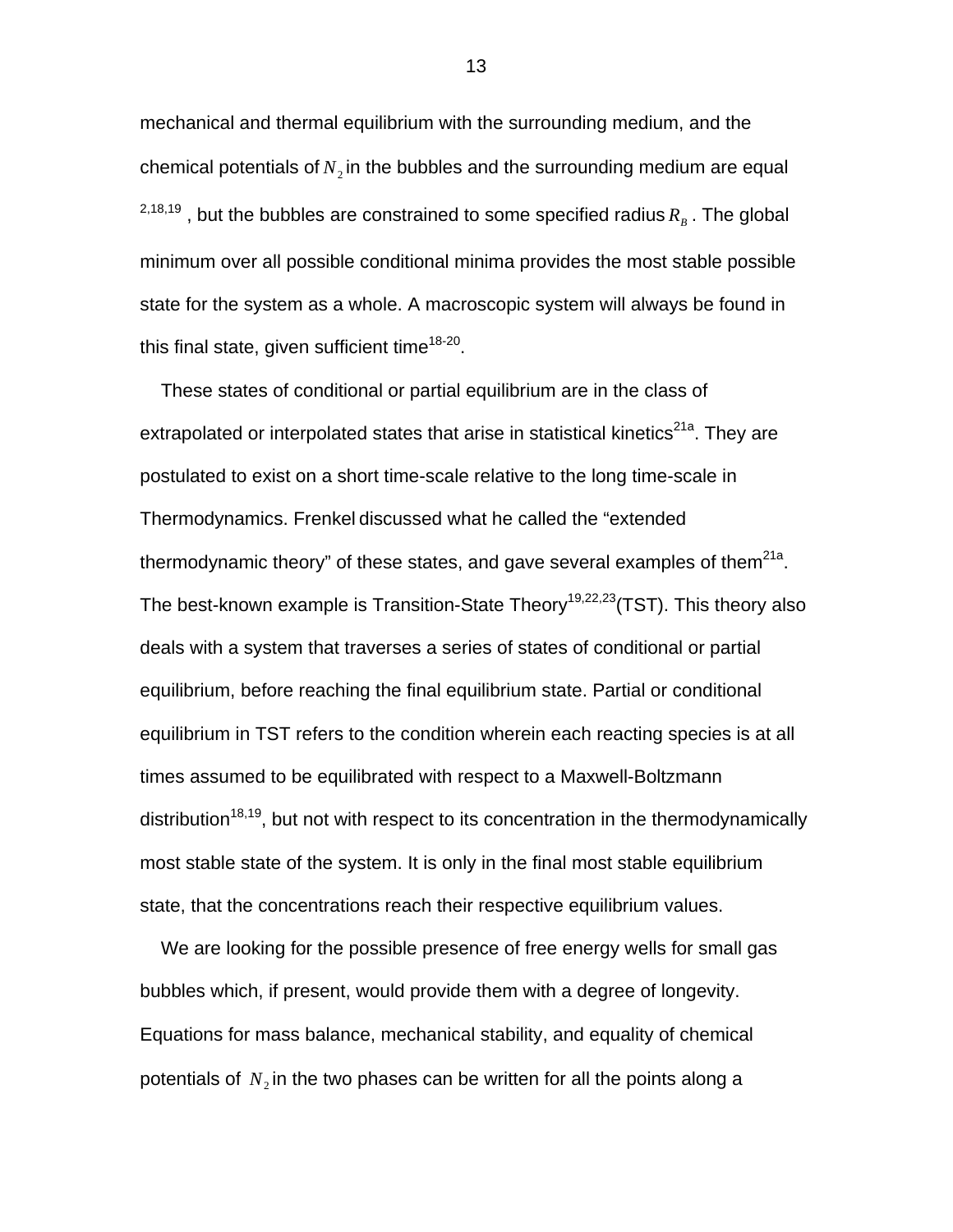conditional equilibrium path, so that it is possible to fully characterize all the composite states that comprise this path. It is however not possible to simultaneously satisfy the conditions of mass balance, mechanical stability, and equality of chemical potentials, over a continuous range of bubble radii using a single bubble (see Ref. (2) and below). In order to generate a continuous range of bubble radii at which the bubbles are in states of conditional equilibrium, an additional variable - the number of bubbles in the system at each radius  $N_B(R_B)$  must be introduced. It will be shown that  $N_B(R_B)$  is a single-valued function of  $R_B$ .

As a consequence, we need an equation for the relative Gibbs free energy of a composite system comprised of  $N_B$  gas bubbles each of radius  $R_B$ , suspended in, and in conditional equilibrium with a surrounding elastic medium. This expression will be obtained from the Gibbs free energy change that accompanies the dissolution process in which a super-supersaturated 1-phase system gives off some of its excess dissolved gas as bubbles. The process is taken to occur at a fixed temperature*T* , a fixed external pressure *P* , and within a closed system. These conditions, together with a further correction discussed below, are required in order that the modified Gibbs free energy function that will be used be a valid measure of the relative stability of the states being generated and compared.

 The required relative system Gibbs free energies are obtained by subtracting the Gibbs free energy of the initial super-saturated state from that of the composite states. [The initial super-saturated solution can be created by a step decompression applied to a pre-existing saturated solution that had been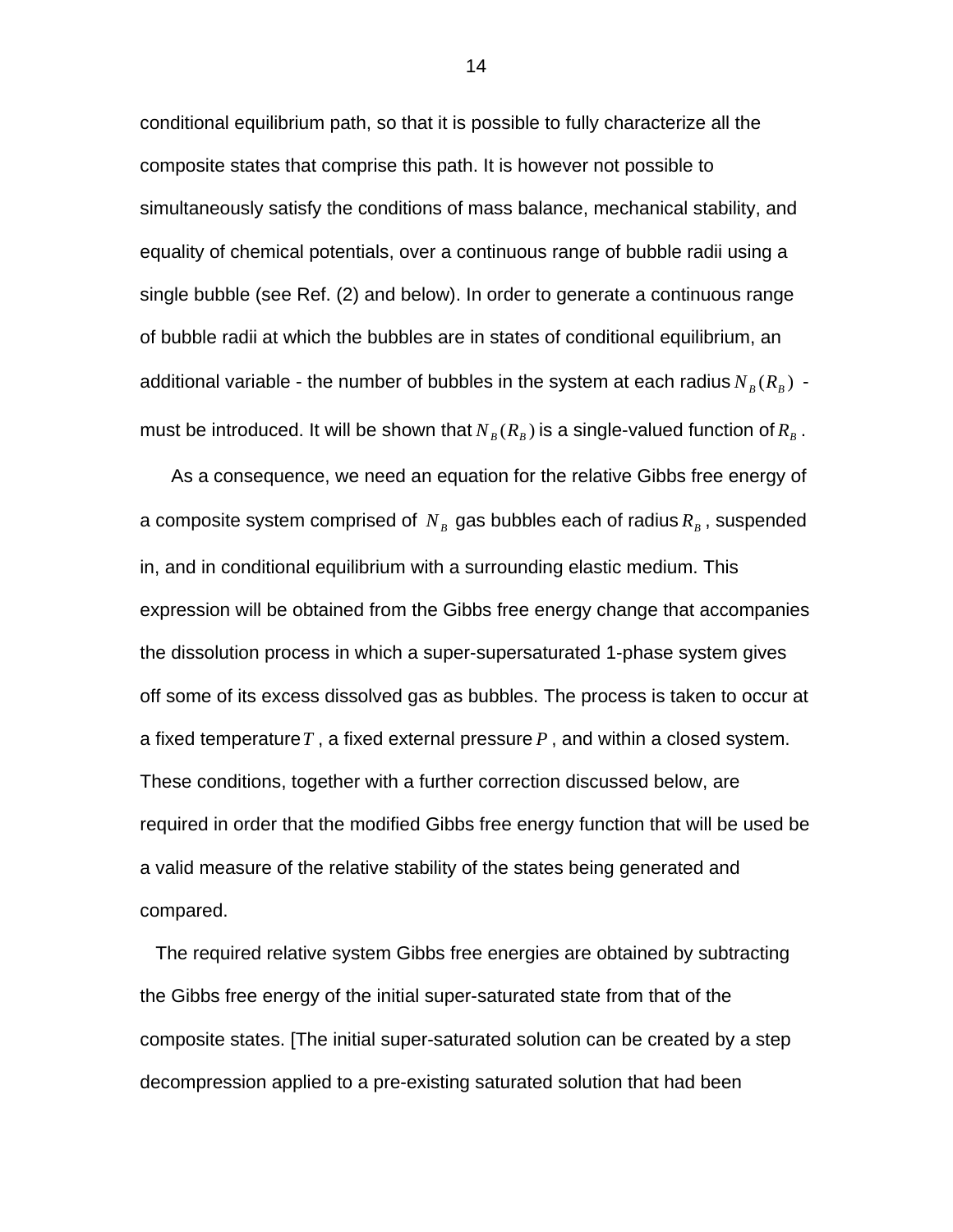maintained at the relatively elevated pressure  $P_{in}$  ( $P_{in} > P$ )]. As originally formulated, the Gibbs free energy function provides an exact measure of the relative stability of states, provided the states being compared have the same number of moles of each component, and are all at the same temperature and pressure as the corresponding external temperature and pressure reservoirs<sup>2,10,20,21b,24-28</sup>. More precisely, for the Gibbs free energy function to be a valid measure of the relative stability of a composite system, all the component subsystems of the composite system must have the same pressure as the external reservoir pressure<sup>2,10,20,21b,24-28</sup>. In the problem under consideration however, the actual bubble pressure  $P_B$  will generally differ from the external pressure *P* because of surface tension and shear modulus effects [see Eqs. (2), (3) and (14)]. Therefore the  $N<sub>2</sub>$  in the bubbles will not generally be at the required constant external pressure  $P$ . As described in more detail elsewhere<sup>2,24</sup>, this complication can be dealt with by a two-part corrective procedure. First, one uses Callen's reformulated postulatory thermodynamics<sup>29</sup> in place of Gibbs' original formulation. This obviates the Gibbs requirement of a reversible path along which the pressure of all the subsystems in the composite state are at the constant reservoir pressure (which is here impossible). Second, for purposes of the composite state free energy evaluation, one corrects (or re-scales) the chemical potential of the gas in the bubbles to what it would be if the bubble pressure were  $P$  , as opposed to the actual value  $\left. P_{_{B}} \right.^{2,21b,24}.$  The product of this re-scaled chemical potential and the actual number of gas molecules provides the gas phase contribution to the free energy of the full compound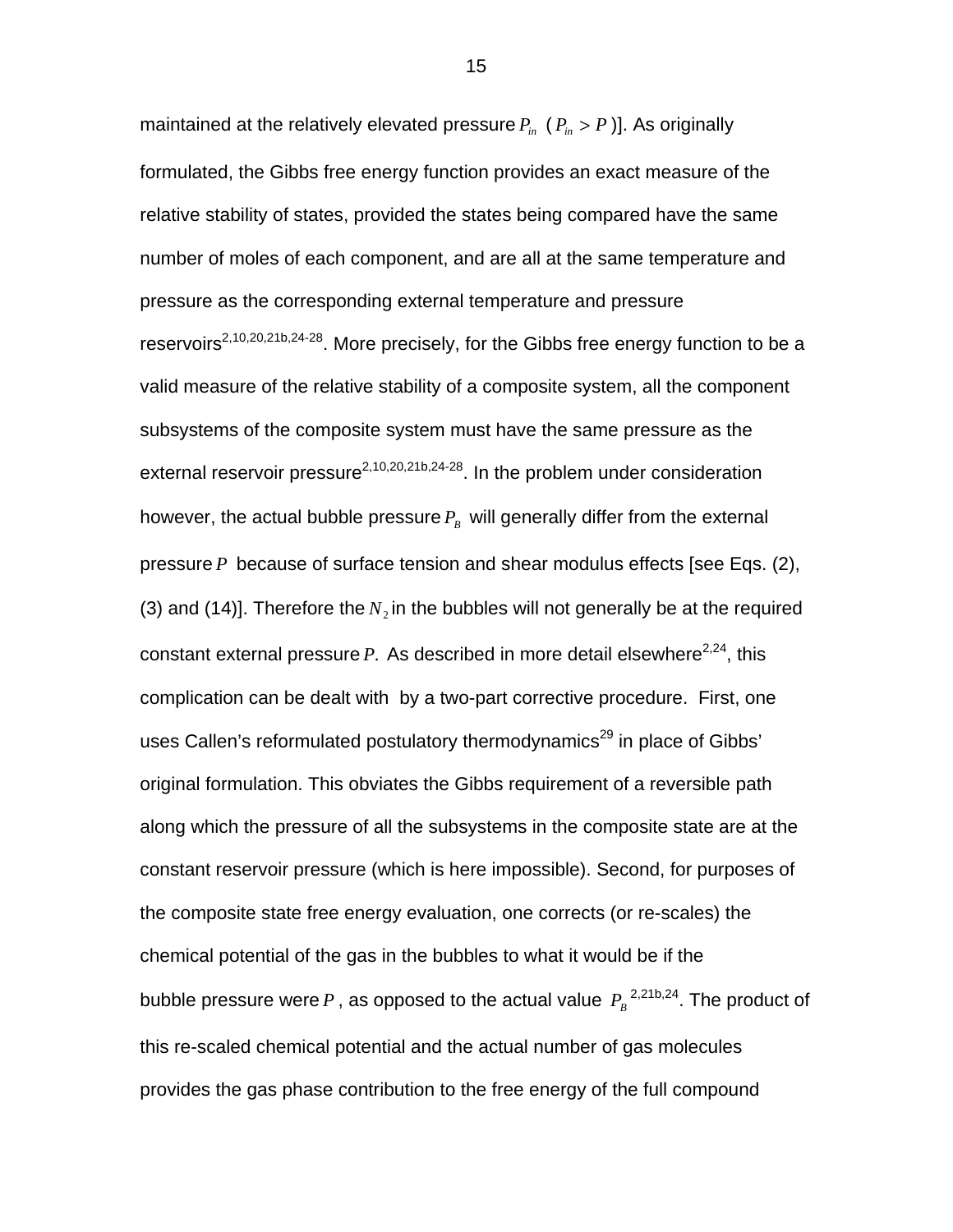system. The actual number of gas molecules is determined from the equality of chemical potentials of  $N<sub>2</sub>$  in the two phases, with each phase considered at its actual pressure (below).

 This way of calculating the Gibbs free energy of a composite system that contains a subsystem with a pressure that is different from the external pressure, was apparently first used about 70 years ago by Frenkel<sup>21b</sup>. Later, Abraham wrote out the method systematically, and called the resultant computational prescription a "postulate" [it is Postulate 3' of Ref (24)], for which the ultimate justification was to be any *a posteori* success it may have in applications<sup>24</sup>. Here, as in Ref (2), we assume this postulate to be correct. We will find support for it both in this work (below), and in the relatively recent work on nucleation theory by Debenedetti<sup>25,26</sup>, and by Tester and Modell<sup>25,27</sup>, who use the equivalent of this method in related problems. The result is:

$$
\Delta G(R_B, P) = G_{fin}(R_B, P) - G_{in}(\{x(in)\}, P)
$$
  
\n
$$
G_{in}(\{x(in)\}, P) = \sum_{j=1}^{2} N_j \mu_{j,l}(\{x_j(in)\}, P)
$$
  
\n
$$
G_{fin}(R_B, P) = G_{elas}(R_B, P) + G_{surf}(R_B, P) + G_l(R_B, P) + G_g(R_B, P)
$$
  
\n
$$
G_{elas}(R_B, P) = 6V_2^{0} \varepsilon_2 (a_1 - a_2)^2 (1 - v^2)
$$
  
\n
$$
G_{surf}(R_B, P) = 4\pi r^2 \gamma N_B(R_B, P)
$$
  
\n
$$
G_l(R_B, P) = \sum_{j=1}^{2} N_{j,l}(R_B, P) \mu_{j,l}(x_{j,l}(R_B), P)
$$
  
\n
$$
G_g(R_B, P) = N_{2,g}(R_B, P) \mu_{2,g}(R_B, P)
$$
  
\n
$$
N_{2,g}(R_B, P) = (4\pi/3)R_B^{3} P_B N_B(R_B, P) / kT
$$
  
\n
$$
\mu_{2,g}(R_B, P) = \mu_{2,g}(R_B, P_B) + kT \ln(P/P_B)
$$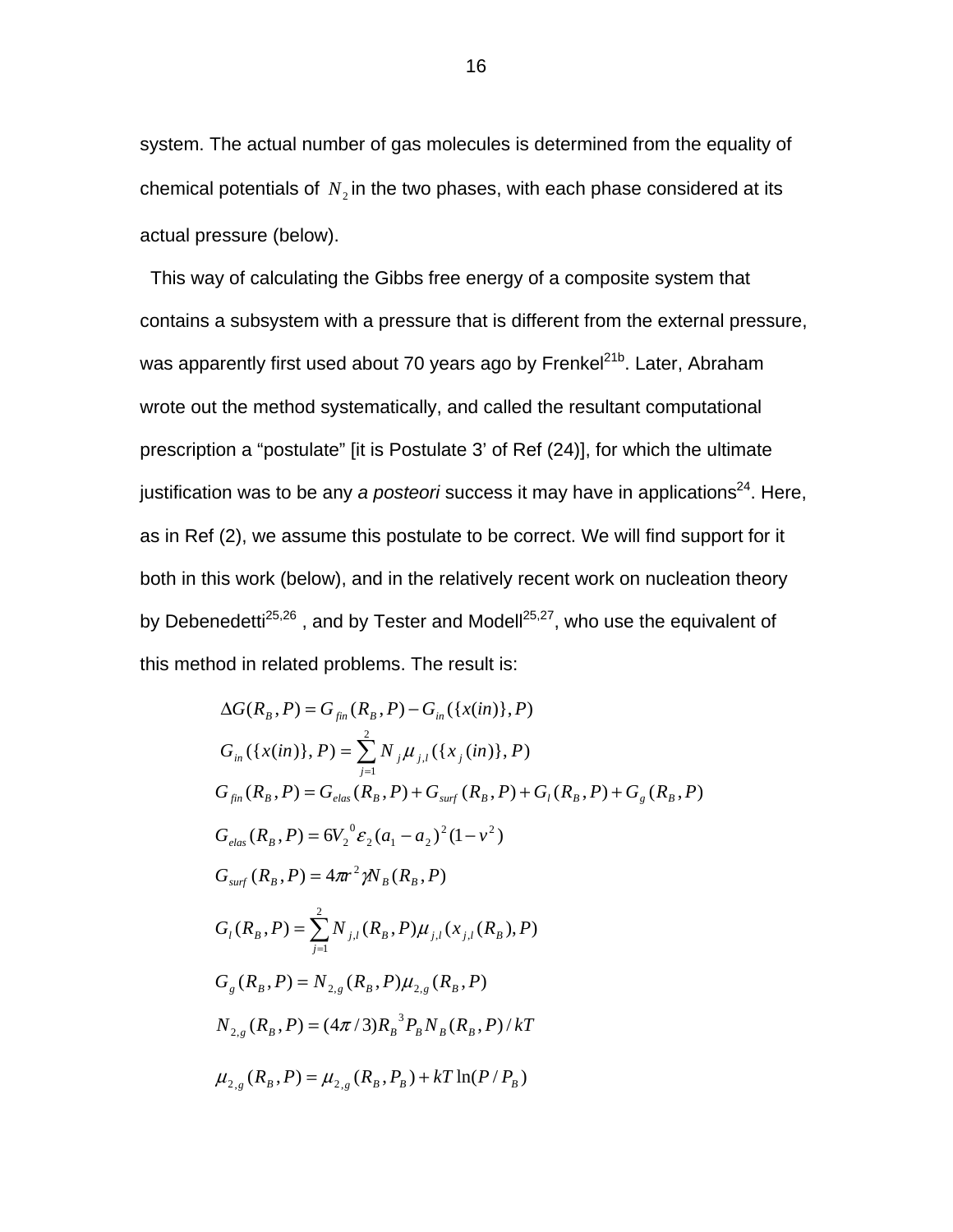$$
N_B(R_B, P) = N_1 k T ([x_2(in)/x_1(in)] - [x_{2,l}(R_B)/x_{1,l}(R_B)] / ((4/3)\pi R_B^{3} P_B)
$$
\n(17)

In Eq. (17),  $P_B \equiv P_B(R_B, P)$ , a dependent variable, is the bubble pressure given by Eq. (14),  $G_{in}(\lbrace x(in)\rbrace, P)$  and  $G_{fin}(R_B, P)$  are the Gibbs free energies in the initial state, and the corrected (or re-scaled) Gibbs free energy in the final state, respectively,  $N_i$  is the total number of molecules of type  $j$  in the system, and  $\mu_{j,\alpha}$  (.) is the chemical potential of component *j* in phase  $\alpha$  at the conditions defined by the variables in parenthesis<sup>18,19</sup>. Also,  $G_{elas}(R_B, P)$  and  $G_{surf}(R_B, P)$  are respectively the total elastic and surface free energies in the final state,  $G_i(R_B, P)$ is the total Gibbs free energy of the soft material in the final state in the absence of shear resistance, and  $G_{g}(R_{B}, P)$  is the total (corrected or re-scaled) Gibbs free energy of the gas phase in the final state. As indicated above, it is obtained from:

$$
G_g(R_B, P) = N_{2,g}(R_B, P)\mu_{2,g}(R_B, P)
$$

 i.e. from the product of the actual number of gas molecules in all the bubbles, and the re-scaled chemical potential of the gas  $[\mu_{2,e}(R_B, P)]$ , evaluated at P (not  $P_B$ )<sup>2,21b,24-27</sup>. Thus, both the external pressure and the bubble pressure enter into the evaluation of the gas phase contribution to the total free energy of the composite system. This is consistent with the work in Refs (21b), (24), (26), (27).

 $N_{i,l}(R_B, P)$  is the total number of molecules of type *j* in the soft material in the final state, and  $x_i(in)$ ,  $x_{i,l}(R_B)$  are respectively the mole fractions of *j* in the initial supersaturated state, and in the soft medium in the composite state.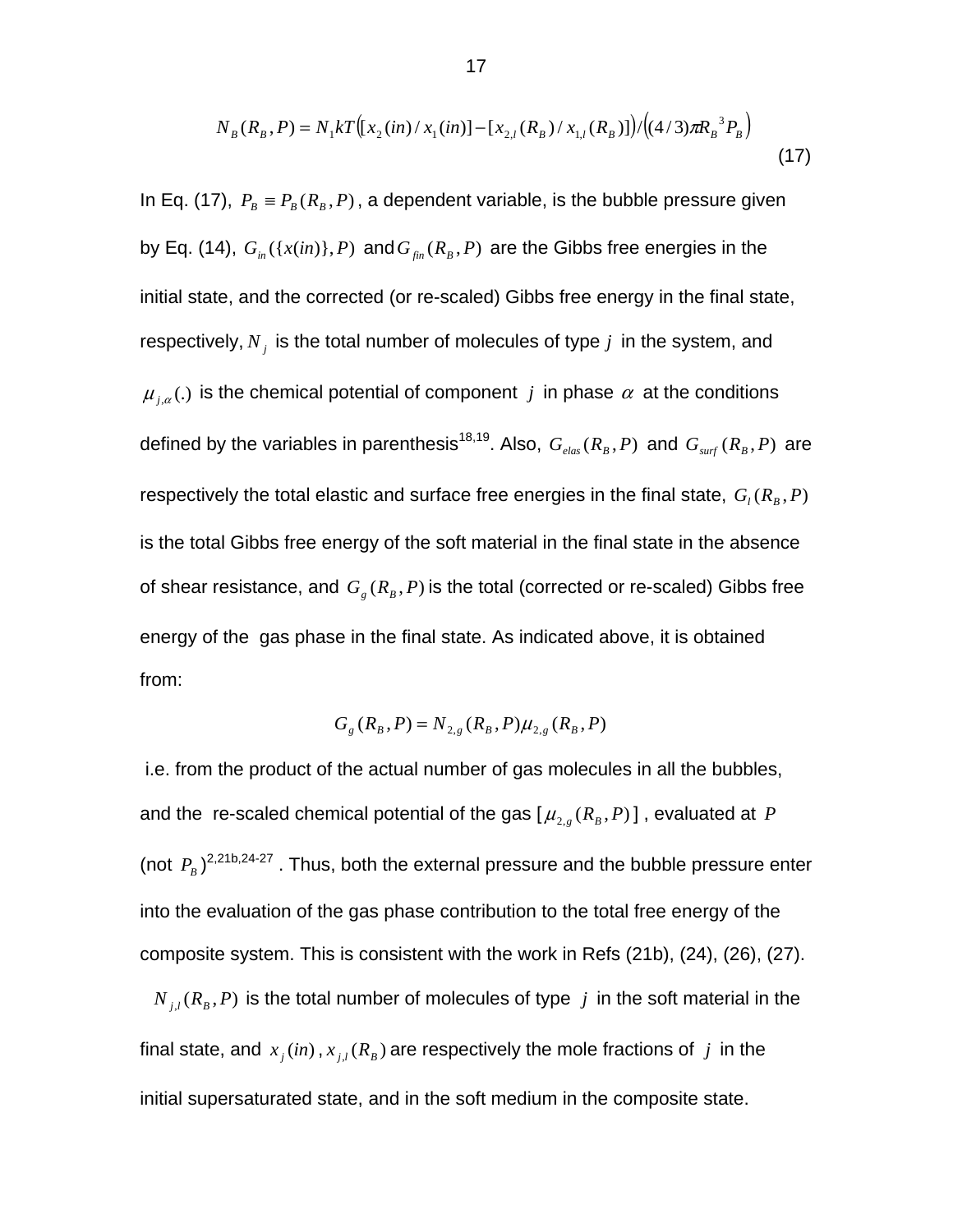The last expression in Eq. (17) for the number of bubbles  $N_B$ , was obtained by combining the condition for mass balance for  $N<sub>2</sub>$  with the ideal gas law. Additional details are provided in Ref. (2), where its two-component generalization for a non-elastic liquid medium was derived.

Combining the components of Eq. (17) and simplifying gives:

$$
\Delta G(R_B, P) / NkT = N_B \left[ 4\pi R_B^2 \gamma - (4/3)\pi R_B^3 P \ln(P_B / P) \right] / NkT +
$$
  
\n
$$
6V_2^0 \varepsilon_2 (a_1 - a_2)^2 (1 - v^2) / NkT + \sum_{j=1}^2 x_j (in) \ln[x_{j,l}(R_B) / x_j (in)]
$$
\n(18)

$$
\Delta g(R_B, P) \equiv \Delta G(R_B, P) / N_B
$$
  
\n
$$
\Delta g(R_B, P) / kT = \left[ 6(V_2^{0} / N_B) \varepsilon_2 (a_1 - a_2)^2 (1 - v^2) + 4\pi R_B^{2} \gamma - (4/3)\pi R_B^{3} P \ln(P_B / P) \right] / kT +
$$
  
\n
$$
(N / N_B) \sum_{j=1}^{2} x_j (in) \ln[x_{j,l}(R_B) / x_j (in)]
$$

$$
(19)
$$

In these equations, Eq.(14) is to be used for  $P_B$ ,  $v, a_1, a_2$ , the expression for  $N_B$  in Eq. (17), together with Eq. (14) for  $P_B$ , is to be used for the number of bubbles, Eq. (16) was used for the elastic free energy term in Eq. (18), and  $N (= N_1 + N_2)$  is the total number of molecules in the system.

 $\Delta G(R_{\rm B}, P)$  is the (conditional, relative, corrected) Gibbs free energy for the entire compound system of  $N$  molecules and  $N_B$  bubbles, at external pressure *P*, given an equilibrium bubble radius  $R<sub>B</sub>$ . The global minimum over all possible  $\Delta G(R_{\scriptscriptstyle R}, P)$  values provides the most stable state possible for the system. Given sufficient time, the system will end up in this state.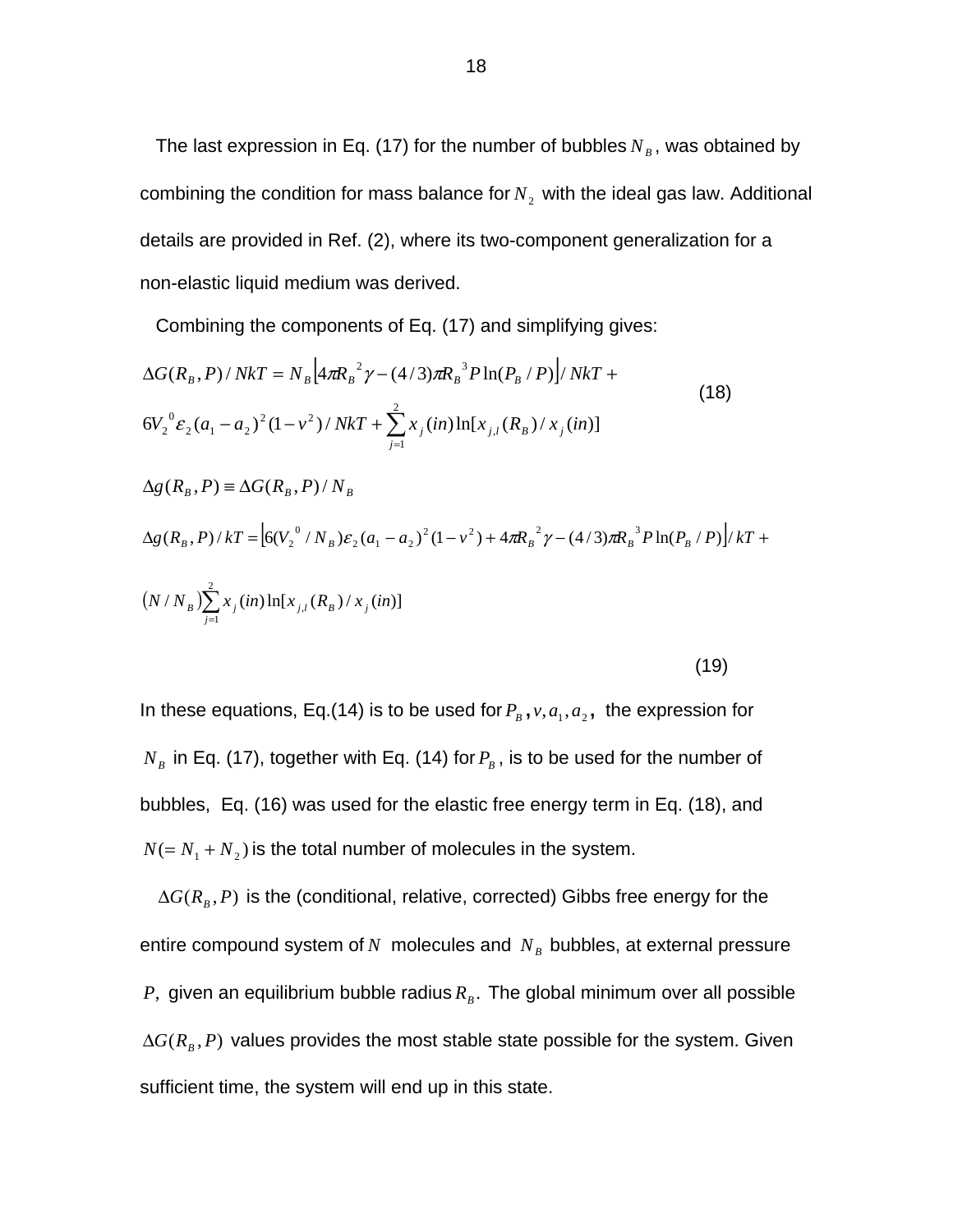On the other hand,  $\Delta g(R_B, P)$  is the (conditional, relative, corrected) Gibbs free energy of the compound system per bubble, at external pressure *P*, given an equilibrium bubble radius  $R<sub>B</sub>$ . This function will be used to estimate the radii of small meta-stable inert gas bubbles in elastic media.

 In the derivation of Eqs.(18) and (19), the equality of chemical potentials (which ensures zero flux of  $N_2$  into or out of the bubbles)<sup>2,21b,24-27</sup>:

$$
\mu_{2,l}(x_{2,l}(R_B), P) = \mu_{2,g}(R_B, P_B)
$$

written as

$$
\mu_{2,l}(x_{2,l}(R_B), P) = \mu_{2,g}(R_B, P) + kT \ln(P_B / P)
$$

was used to obtain the chemical potential difference of the solute in the two phases at *P* :

$$
\Delta \mu_2(R_B, P) \equiv [\mu_{2,g}(R_B, P) - \mu_{2,l}(x_{2,l}(R_B), P)] = -kT \ln(P_B / P)
$$

The term  $\Delta \mu_2(R_{\rm B}, P)$  arises when the components of Eq. (17) are combined<sup>2</sup>. This is the origin of the  $\ln(P_B / P)$  terms in Eqs. (18) and (19), which correct the free energy expressions for the difference between the bubble pressure  $P_B$  and the external pressure *P* (i.e. it is the Frenkel/Abraham correction to these free energy functions). This term lowers the free energy for  $P_B > P$ , and raises it for  $P_B < P$ . In the latter case, when  $P_B \to 0$  and  $P > 0$ , this term raises the free energy boundlessly so that the likelihood of observing such states becomes negligible. Thus, it is solely through this correction term, that negative bubble pressures are thermodynamically precluded. Since negative pressures can arise from the GYP equation, but cannot be sustained in a gas phase, we take this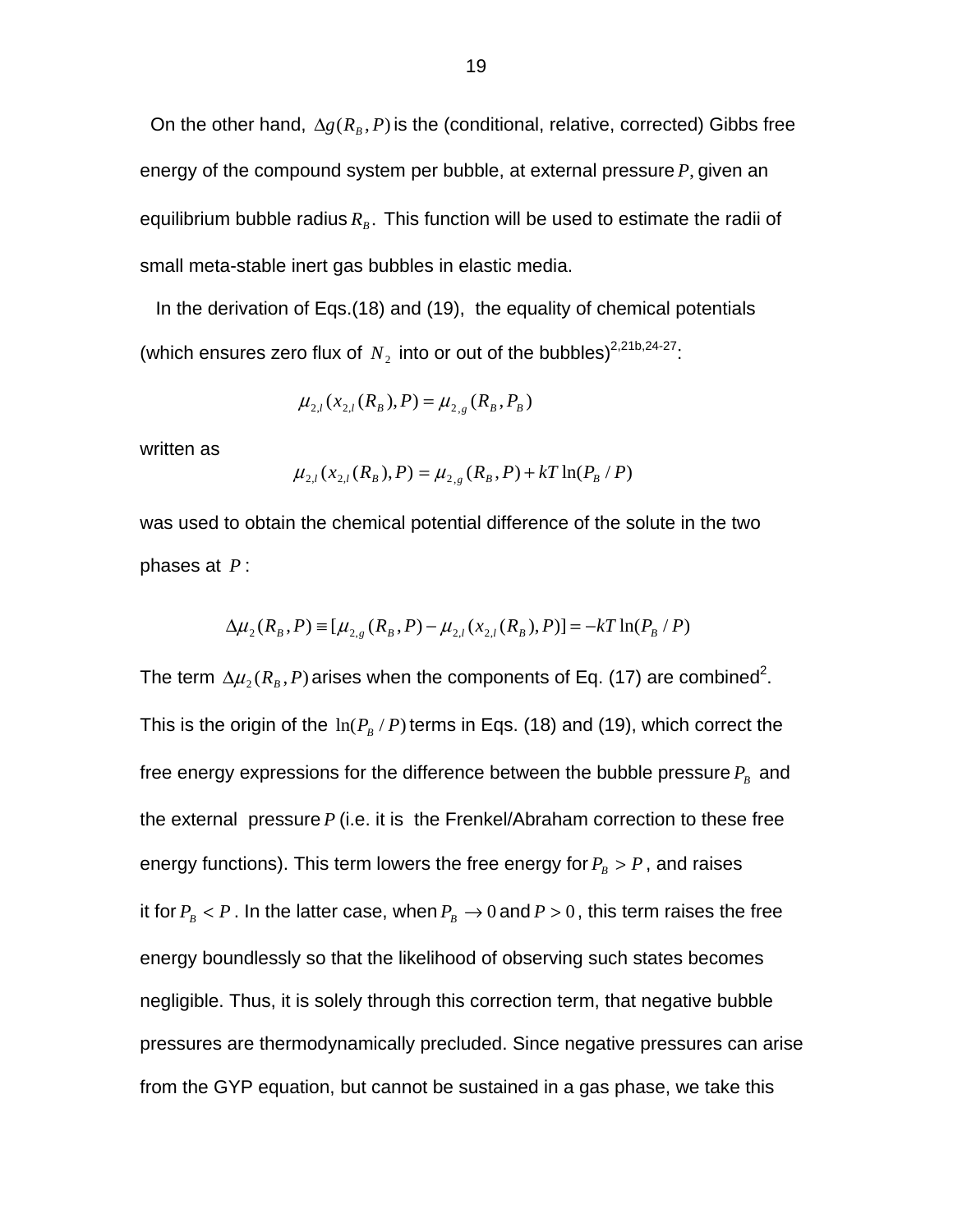result as *a posteori* support for the validity of Abraham's Postulate 3'. As indicated previously, relatively recent work on nucleation theory<sup>25-27</sup> further supports its validity.

#### *E. Critical bubble radii*

 The range of possible bubble radii is bounded from below and above, by the lower and upper critical bubble radii,  $R_{crit,l}$  and  $R_{crit,u}$ , respectively. These are the radii of the smallest and largest possible bubbles that can exist, given the system, and the requirements that the bubbles are mechanically stable, and satisfy both mass balance and equality of chemical potentials. They are determined by setting  $N_B = 1$  in the expression for  $N_B$  in Eq. (17), and numerically finding the two real positive roots of the resulting equation. Additional details are given in the Calculations section, below.

 Both critical radii are system-size-dependent, but for the systems and the range of  $\varepsilon_2$ 's considered here,  $R_{crit,l}$  can be estimated conveniently, without iteration, and to about 1 part in 10<sup>4</sup> by using the closed-form infinite-system  $R_{crit}(\infty)$  in its place an approximation.  $R_{crit}(\infty)$  is obtained by inverting Eq. (2), and taking the limit  $v \rightarrow 0$ . It is given by:

$$
R_{crit,1}(\infty) = 2\gamma / [P_{in} - P(1 + \alpha_2) + (4\epsilon_2 / 3)] \tag{20}
$$

or

$$
R_{\text{crit},l}(\infty) \cong 2\gamma/[P_{\text{in}} - P + (4\epsilon_2/3)] \tag{20'}
$$

Eq. (20') follows from Eq. (20), since we will have  $\alpha_{_2}$  < 10<sup>-4</sup> .

# **III RESULTS**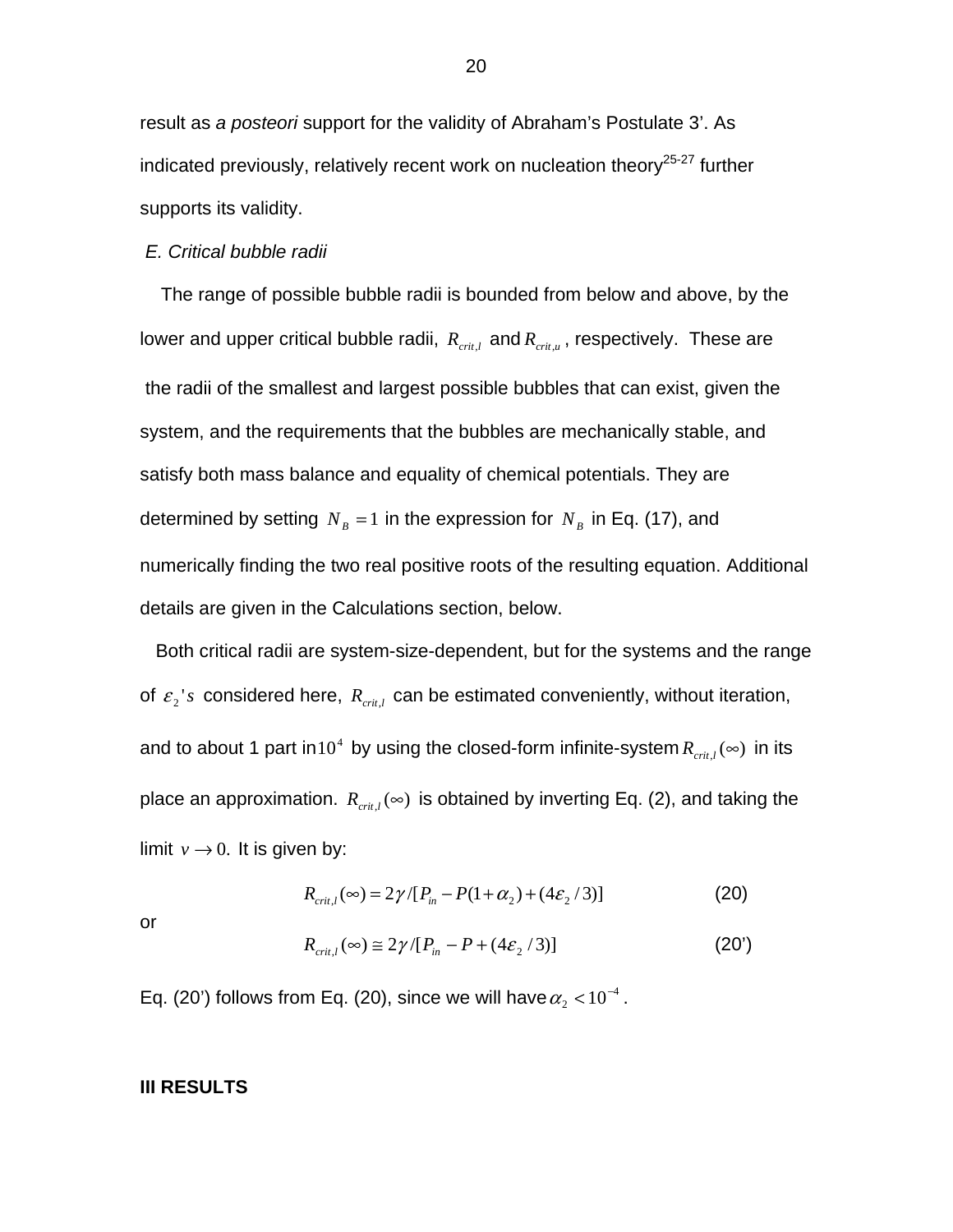Our results are given graphically in Figs. (1) - (7), supplemented by Table I. In Ref. (34) we provide error estimates for the calculated free energies and bubble pressures.

#### *A. Parameter Choices*

 The values that were used for the fixed parameters and the conditions were: initial super-saturation ratio  $P_{in}/P = 3$ , external applied pressure  $P = 1$  atm, temperature *T* = 298.15 K, Henry's Law constant  $K_H = 8.5381 \times 10^4$  atm, initial soft material volume  $V_2^0 = 10^6 \mu^3$ ,  $\lambda_2$  (Lamé's first parameter) =  $2x10^4$  atm, the surface tension at the soft material/gas bubble interface  $\gamma = 70$  dyn/cm (0.70 $\mu$  atm). The  $K_H$  value is approximately representative of the Henry's law constant for  $N_2$  in water at  $T = 298.15 K<sup>2</sup>$ , the value of  $\gamma$  is close to that for the surface tension of water at this temperature, and the value of  $\lambda_2$  is roughly representative of Lamé's first parameter for ordinary liquids. The initial mole fraction of  $N<sub>2</sub>$  in the1-phase supersaturated medium was  $x_2(in) = 3.514x10^{-5}$ , and the (constant) total number of moles of both components,  $(n_1 + n_2) = 5.5508 \times 10^{-8}$  moles. The molecular weight of water (18.016 g/mol) was used for that of the soft elastic medium.

The calculations were done to elucidate the role of the shear modulus  $\varepsilon_2$  on the size and stability of gas bubbles to be expected in elastic media, and so it alone was varied, while all the other independent parameters  $(\lambda_2, \gamma, K_H)$ , and conditions  $(T, P, P_{in})$ , were kept fixed at their respective selected values.  $\varepsilon_2$  was varied from zero to an upper limit of 0.04 atm. This limit arose from several considerations. Primarily, it was determined from trial calculations, in which it was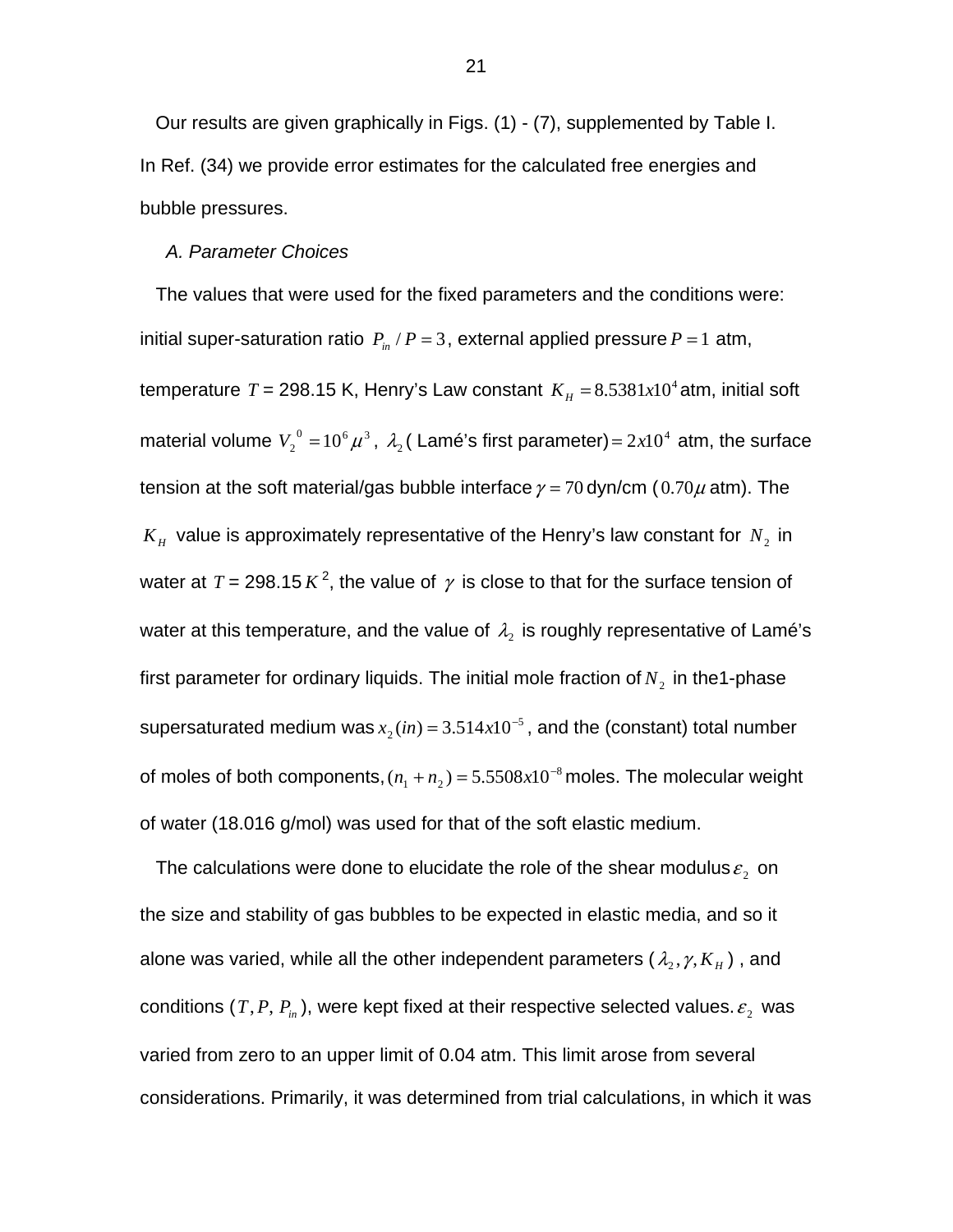found that for  $\varepsilon_2$  = 0.02 atm (and the above values of the other parameters and conditions) , the effect of shear resistance on the free energy functions is comparable to the effect of surface tension, for a water-like  $\gamma$  of 70 dyn/cm. This was the main factor influencing the range selected for  $\varepsilon_2$ . Second, though very few measurements of  $\varepsilon_2$  exist, its values for some soft elastic materials have been found to be in the range  $\approx$  (1-10) atm<sup>35-37</sup>. However, as shown in Ref. (34), the uncertainty in the calculated value of  $\beta \Delta g$  rises sharply with increasing  $\varepsilon$ ,. Since the function  $\beta \Delta g$  is central to this work, we did not want to risk making a significant error in it. So as a compromise between the desire for generality on the one hand, and caution on the other, our calculations were restricted to the range ( $0 \le \varepsilon_2 \le .04$ ) atm. As shown in Ref. (34), the uncertainty in the calculated βΔ*g* values was probably less than 1%, and almost certainly less than 2%, provided  $\varepsilon_2 \leq .04$  atm.

We assume that Henry's law constant  $(K_H)$ , Lamé's first parameter  $(\lambda_2)$ , and the surface tension  $(y)$  are the same for all the model materials, that the solute concentration in the soft medium is sufficiently low so that Henry's law applies, and that the solute does not influence the characteristic parameters ( $\lambda_2, \varepsilon_2, \gamma$ ) of the soft material. Since the dissolved solute mole fraction  $x_{2,l}$   $(R_B)$  will be  $\approx 10^{-5}$ , this last approximation should be essentially exact.

#### *B. Calculations*

The calculations are done by using three independent equations to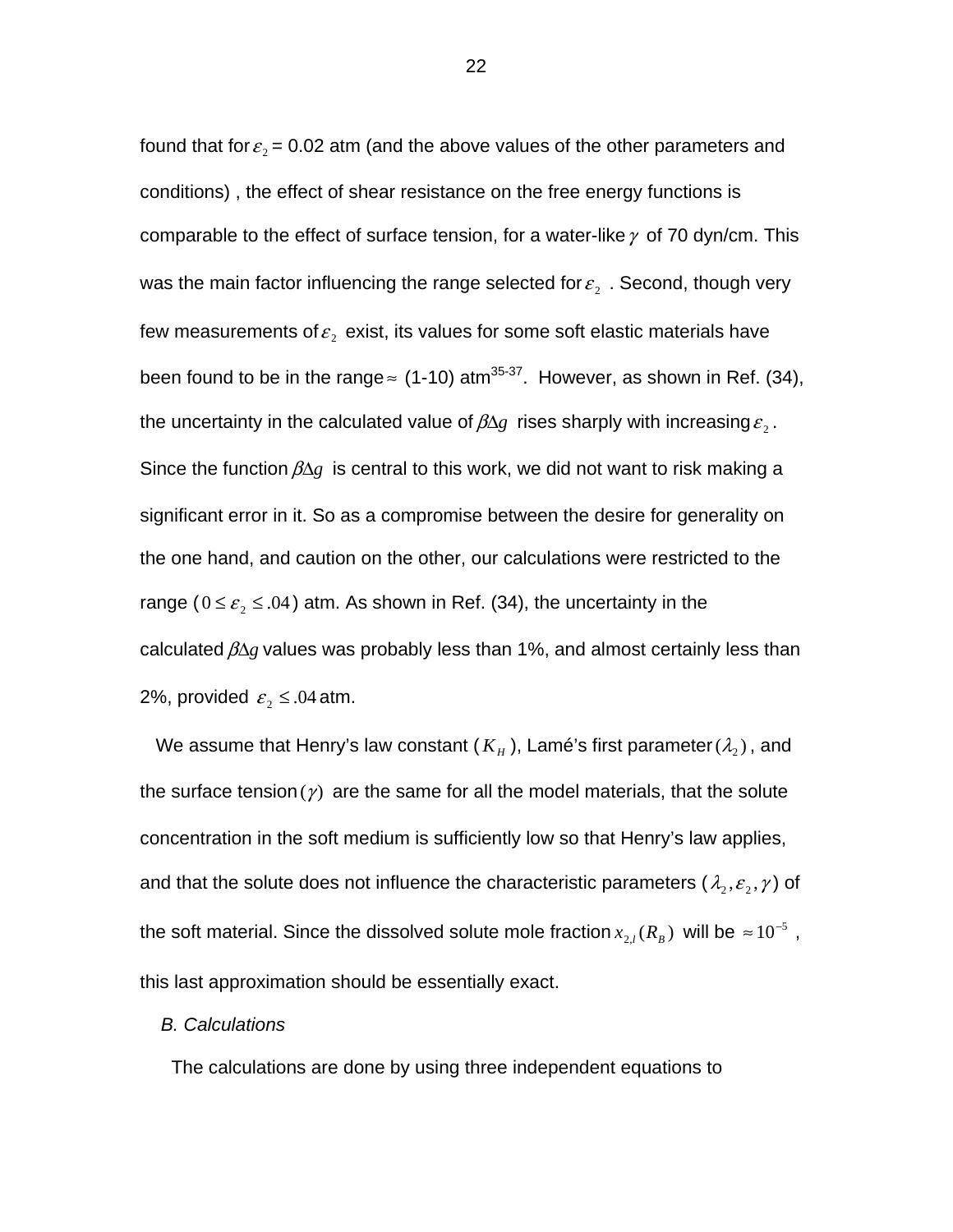numerically solve for three designated primary unknowns. The values of the other dependent unknowns, here  $(v, a_2, R_0, R_s)$ , follow from their relations to the primary unknowns. The latter relations are given by Eqs. (4), (5), (14) and (17). The independent equations are those that ensure mechanical stability of the bubbles [i.e. the expression for  $P_B$  given in Eq. (14)], equality of chemical potentials [or equivalently,  $P_H \equiv P_{N_2} = K_H x_{2,e}$ ], which ensures zero net flux of  $N_2$ into or out of the bubbles, and the mass balance condition for  $N_2$  [which is contained in, and is equivalent to, the expression for the number of bubbles  $N_B$ given by Eq. (17)].

 The set of primary unknowns to be determined depends on the calculation being done. When the critical radii are being determined,  $N_B = 1$  by definition, and the primary unknowns were taken as:  $(R_B, x_{2,e}, P_B)$ . When the free energies are being determined,  $R_B$  is known, having been set to any desired value greater than  $R_{crit,l}$ , and the primary unknowns were taken as:  $(N_B, x_{2,e}, P_B)$ . The computational scheme described below was used for all the reported results. It is efficient, and never fails to provide a correct solution to any desired

degree of accuracy.

# *Determination of Rcrit*,*<sup>l</sup>* (*the Lower Critical Radius)*

 A value for *Rcrit*,*l* is needed initially. One either accepts an approximate value using Eq (20) or (20'), or improves on these values by taking into account the system's finite size. We briefly indicate below how an accurate value of  $R_{crit}$  is determined, based on the system's finite size.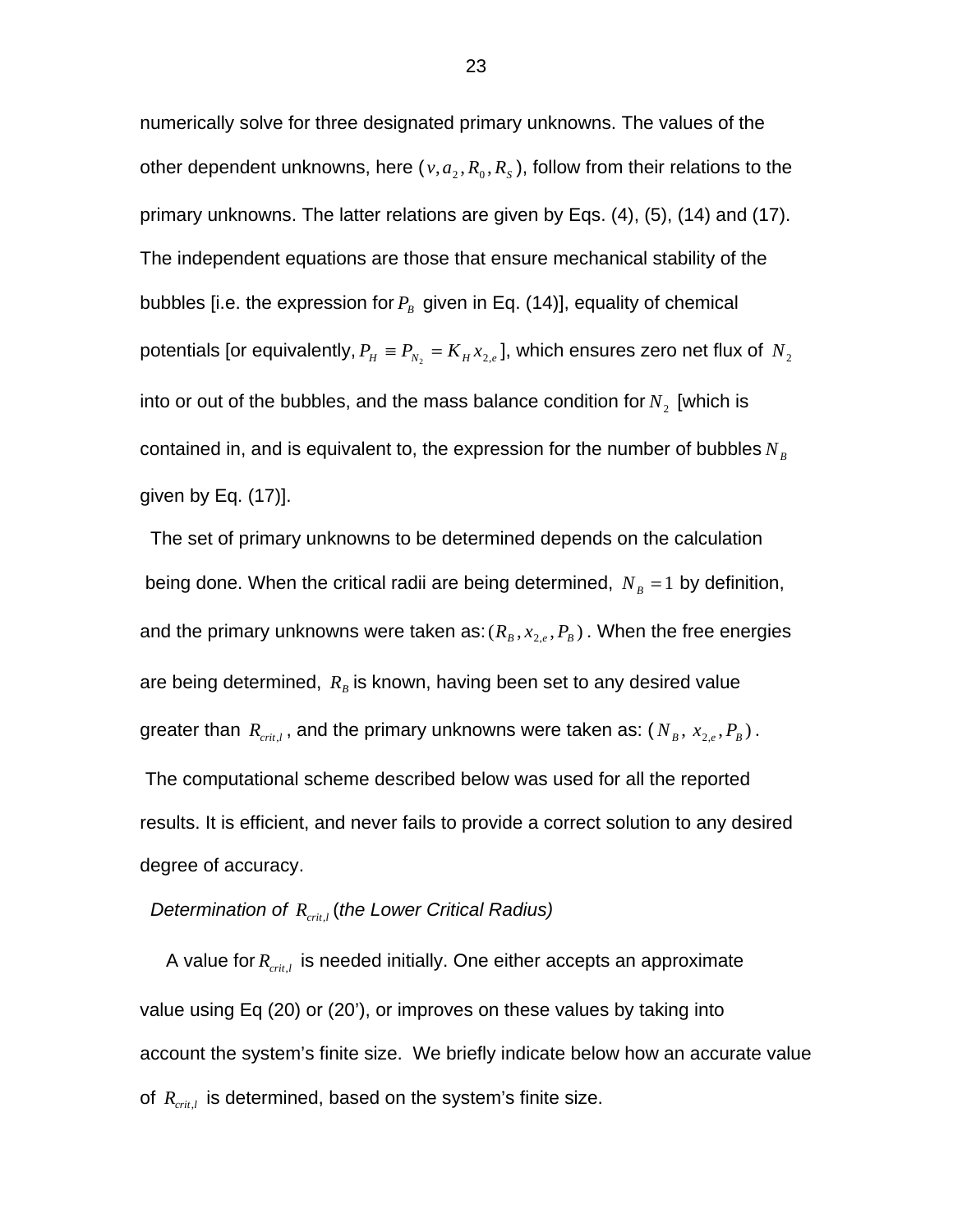We seek a value of  $R_B$  that satisfies  $P_H - P_B = 0$  for  $N_B = 1$ . Here  $P_H$  is the Henry's law-based pressure after formation of the smaller critical bubble  $[= K_H x_{2l} (R_{crit,l})]$ ,  $P_B$  is the mechanically stable bubble pressure given by Eq. (14) with  $N_B = 1$ . Any convenient root-finding scheme can be used. "Bisection"<sup>33</sup> was used here, both because it is convenient, and because, while some other root-finding methods are faster, Bisection never fails when properly implemented. Starting lower and upper brackets for the root are needed. For the finite system  $R_{crit,l}$ , these were taken as  $2\gamma/[P_{in} - P + (4\epsilon_2/3)]$  and  $2\gamma/[P_{in} - P]$ , respectively, though other brackets are possible. For each trial value of  $R_{crit,l}$ , which is prescribed by the Bisection routine, the corresponding trial values of both  $a_2$  and *v* are needed. There are at least two ways of getting their values. One way is simply to iterate them to convergence, using their respective expressions given in Eq. (14), and setting  $N_B = 1$ . Because it will turn out that  $a_2$  is small  $[a_2 = O(-10^{-5})]$  $a_2 = O(-10^{-5})$ ], a small number of iterations (3-5), starting with  $a_2 = 0$ , are sufficient. Another way is to equate the right-hand sides of the expression for  $a<sub>2</sub>$  in Eqs. (14) and Eq. (21), and to then solve the resulting quadratic equation for  $v$ , taking the physically relevant root (the root between 0 and 1).

$$
a_2 = [C - v(C + V_2^{0})]/3vV_2^{0};
$$
  
\n
$$
C = (4\pi/3)N_B R_B^{3}; a_1 = -1/3.
$$
\n(21)

Eq. (21) is obtained by inverting the equation for  $v$  in Eq. (14). Both routes provide the identical trial values of these functions at the trial  $R_{crit}$ . From these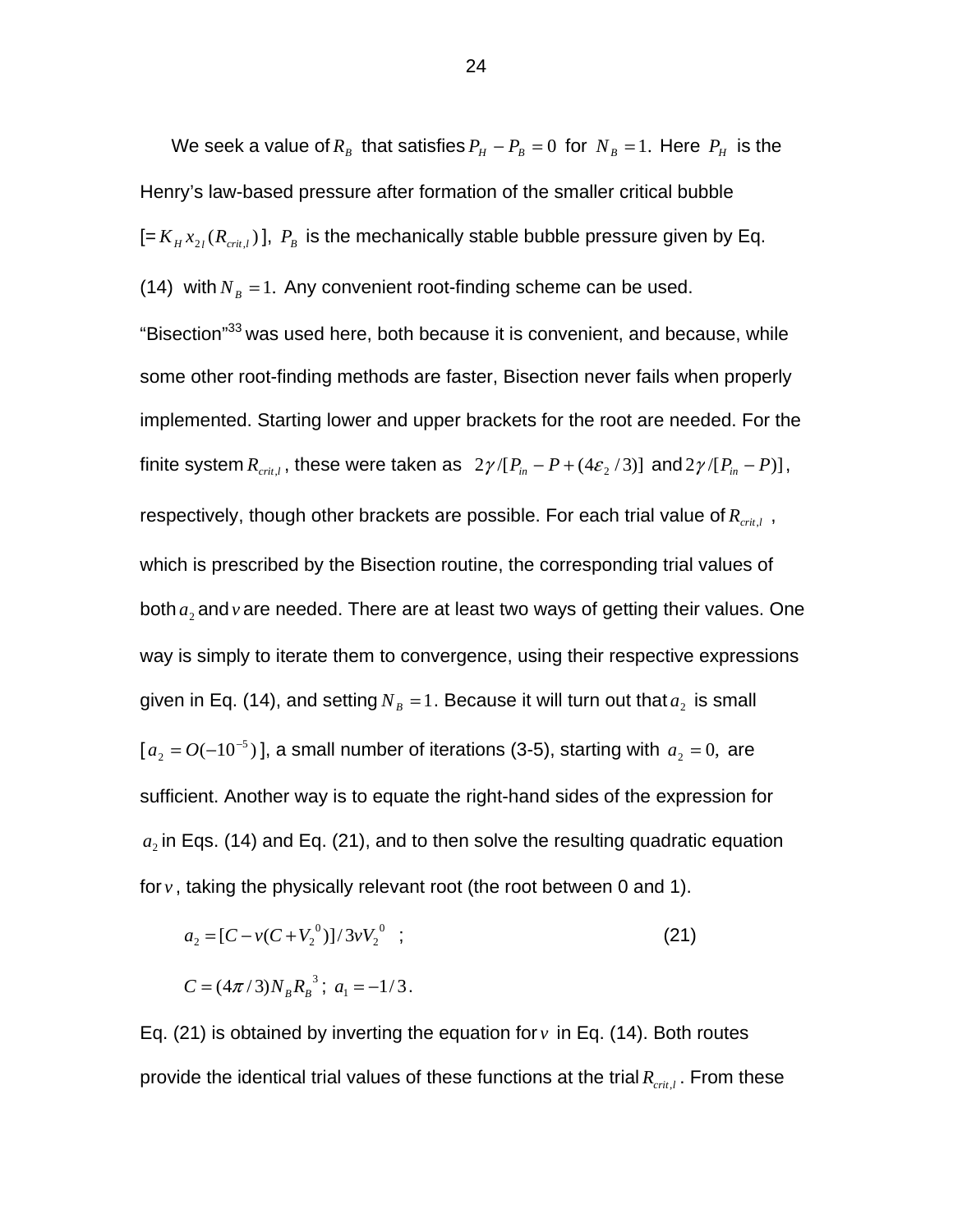functions, the expression for  $P_B$  in Eq.(14),  $N_B = 1$ , and the ideal gas law, the number of moles of gas in the critical bubble is obtained. From this and mass balance, one obtains the mole fraction of dissolved gas at this trial  $R_{crit}$ , and subsequently  $P_H$ , and  $P_H - P_B$ . The cycle over the improving  $R_{crit,l}$  values is continued until the desired degree of accuracy is obtained. While the  $R_{crit}$  values we used were obtained in this way, they differ from  $R_{crit}(\infty)$  by only about 1 part  $in 10<sup>4</sup>$ .

*Determination of the Free Energies, the Number of Bubbles, and the Bubble Pressure*.

Once  $R_{crit,l}$  is determined, the evaluation of  $P_B(R_B)$ ,  $\Delta G(R_B)$ , and  $\Delta g(R_B)$ , using Eqs. (14), (18) and (19), for  $R_B > R_{crit,l}$  can be completed. This calculation is carried out somewhat differently from that for  $R_{crit,l}$ , because in the latter calculation  $N_B$  was known (=1) and  $R_B$  was unknown, and now  $R_B$  is known (it is set equal to any value greater than  $R_{crit}$ , and  $N_B$  is unknown. In this calculation, for each selected value of  $R_B > R_{crit}$ , we again use a numerical routine (Bisection) to determine the solute mole fraction in the medium,  $x_{2,l}(R_B)$ , at the selected  $R_B$ . Convenient upper and lower brackets for  $x_{2,l}(R_B)$ , valid for all radii, are  $x_2(in)$  and zero, respectively. Given a value of  $R_B$  and a trial value of  $x_{2i}(R_B)$ which is prescribed by the Bisection routine, the corresponding trial value of  $P_H(R_B)$  is determined from Henry's law  $(P_H(R_B) = K_H x_{2I}(R_B))$ , and the corresponding trial value of  $N_B(R_B)$  is determined from its expression in Eq. (17),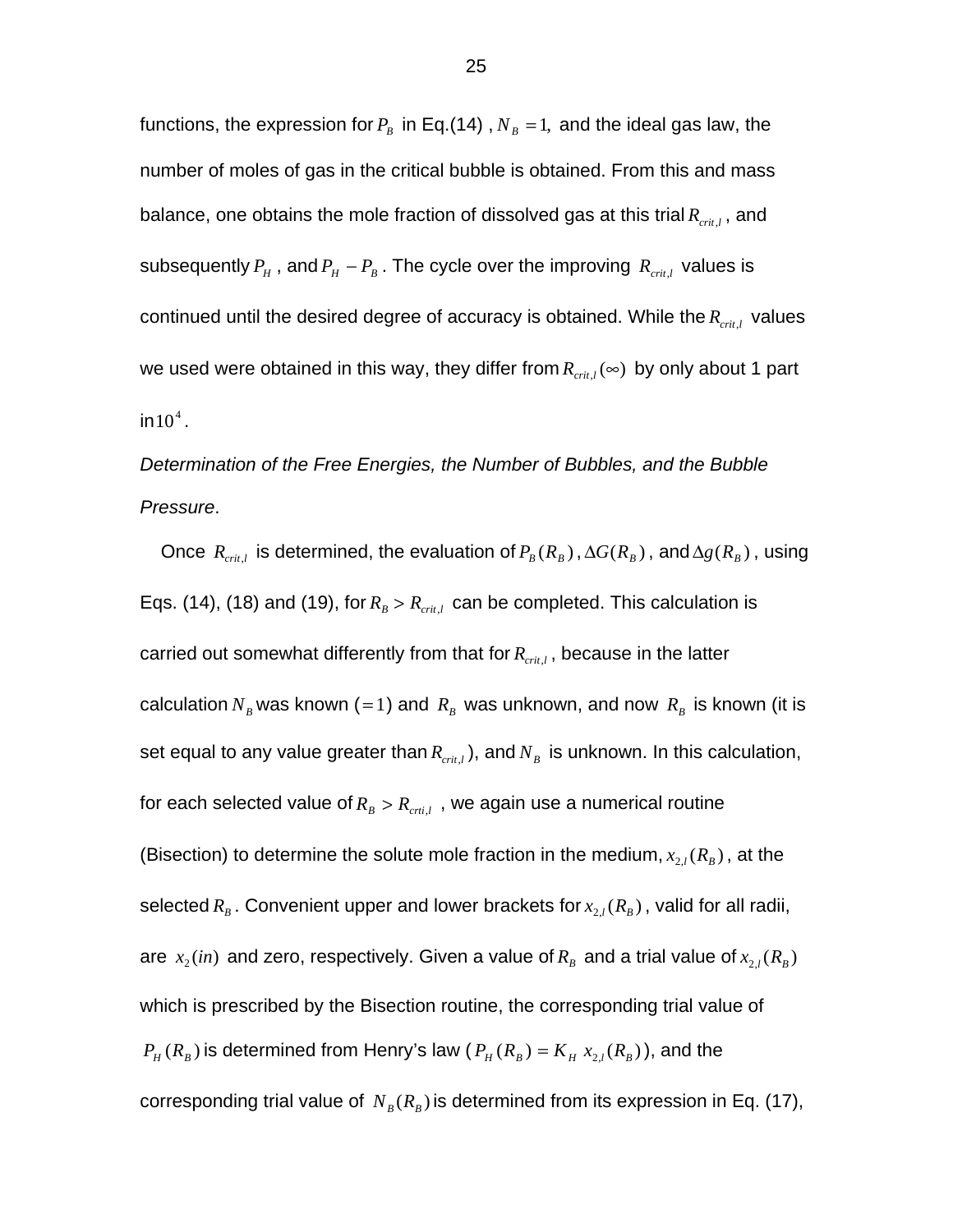with  $P_H(R_B)$  used for the bubble pressure. As with the calculation for  $R_{crit,l}$ , the corresponding trial values of  $a_2$  and  $v$  can be determined either by iterating these variables to convergence, or by eliminating  $a_2$  between Eqs (14) and (21), and solving the resulting quadratic equation for  $v$ . Thus, at each selected value of  $R_B$ , and trial value for  $x_{2,l}(R_B)$ , trial values for  $P_H$  [=  $K_H x_{2,l}(R_B)$ ],  $P_B$  [from Eq. (14)], and consequently  $P_H - P_B$ , are determined. As with the  $R_{crit,l}$  calculation, the cycle of calculations over the progressively improving values of  $x_{2,l}(R_B)$  is continued until the desired accuracy is reached. The final values of the variables:

 $x_{1}$ ,  $(R_B)$ ,  $x_{2}$ ,  $(R_B)$ ,  $N_B(R_B)$ ,  $P_B(R_B)$ ,  $a_2(R_B)$ , and  $v(R_B)$ , are used in Eqs. (18) and (19) to determine these free energy functions at the selected value of  $R_B$ . *Determination of R<sub>crit,u</sub> (the Upper Critical Radius)* 

The above calculation is repeated, using progressively larger values of  $R<sub>B</sub>$ , until the value of  $N_B(R_B)$  falls below1. The upper critical radius  $R_{crit,u}$  is then determined by numerically interpolating to that value of  $R_B$  in the large  $R_B$ -regime, for which  $N_B(R_B) = 1$ .

## *C. Values of Free Energies of Bubble Formation and Bubble Densities*

The variation of  $\Delta G$  with  $R_B$  is illustrated in Fig. (1), from which it is seen that for  $\varepsilon_2 \approx 0.025$  atm or greater,  $\Delta G > 0$  for all  $R_B$  values. Therefore under these conditions the one-phase homogeneous state is more stable in the long-time thermodynamic limit, than any bubble-containing compound state that can form.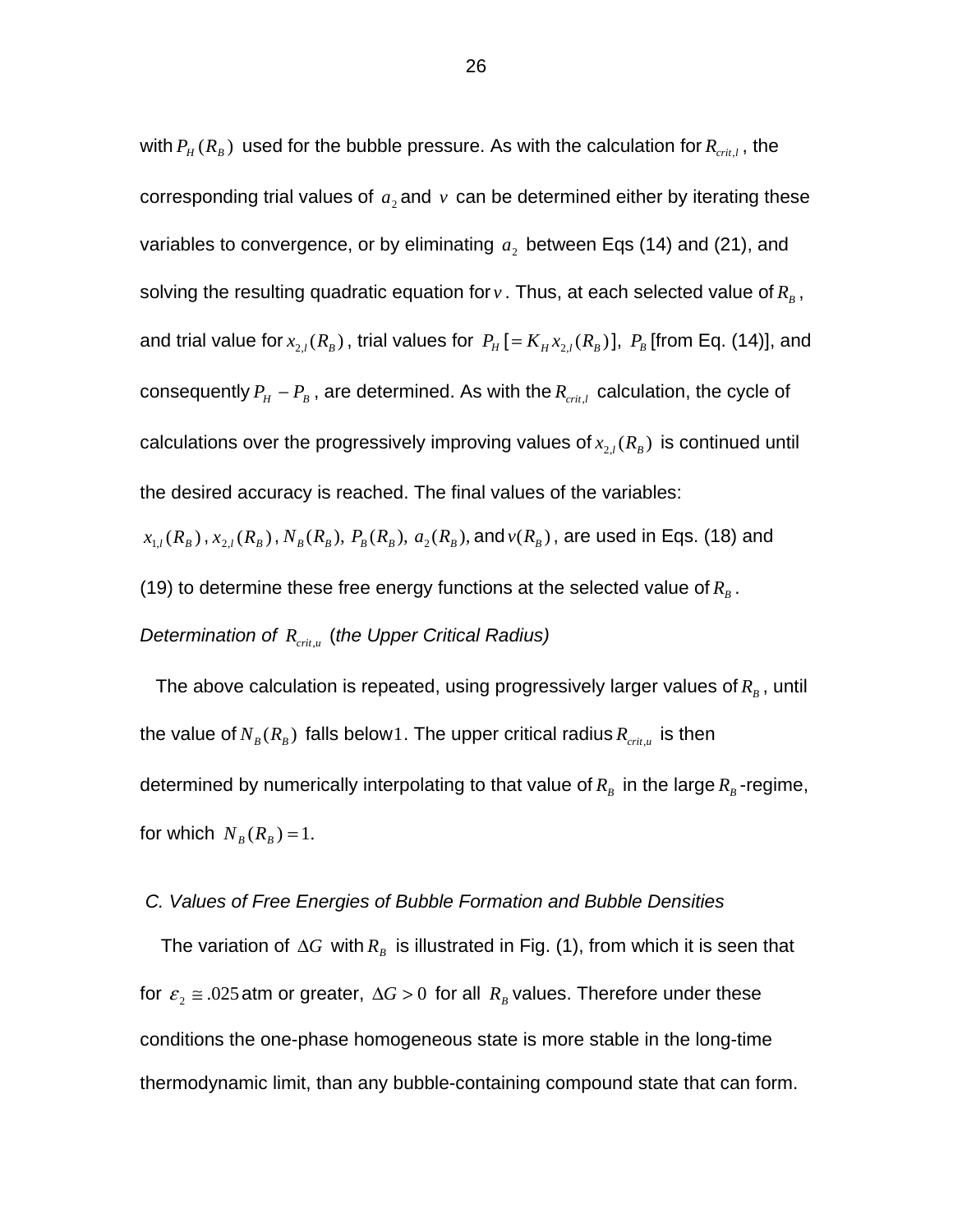Physically, this occurs because for  $\varepsilon_2 \approx .025$  atm or greater, the combined positive surface and shear resistance free energy terms outweigh the negative pressure correction and composition terms at all possible radii [see Eq. (18)]. On the other hand, for  $\varepsilon_2 \approx 0.025$  atm or smaller, one can expect thermodynamically stable composite bubble states to form, given sufficient time. For these systems, the right-most terminal point of each of the plots in Fig. (1) is the global minimum of the corresponding plot, and is the most stable state that can exist. In this respect, soft elastic materials from which stable bubbles can form behave like simple liquids, i.e. for both, the largest possible single bubble state, which occurs at the upper critical radius  $R_{crit}$ , is the most stable state possible for the system. These terminal points at  $R_{crit,u}$  have been studied experimentally for a  $N_2$  bubble in water<sup>38</sup>. For this system our equations, when applied in the  $\varepsilon_2 \to 0$  limit, correctly predicted the observed  $R_{crit}$ <sup>*u*</sup> values<sup>2,38</sup>.

The contributions of the components of  $\Delta G/NkT$  are shown for the  $\varepsilon_2 = .02$  atm plot in Fig. (2) from which it is seen that the shape of theΔ*G* / *NkT* curves is determined by the surface tension, pressure correction, and composition contributions, while the elastic term, which is almost constant, simply shifts the curves upward by an almost constant amount. From Eqs. (16') and (16''), respectively, the upward shift is given to a good approximation by  $(2/3)V_2^{0} \varepsilon_2 (1 - v^2) / NkT$  $\frac{1}{2}^0\varepsilon_2(1-v^2)/\mathit{NkT}$  or a little less accurately by  $(2/3)V_2^{~0}\varepsilon_2/\mathit{NkT}$  . The last expression follows because here  $v < .03$ . Also, for a given  $\varepsilon$ ,  $v$  in all these systems increases monotonically with  $R_B$ . For example, for  $\varepsilon_2 = .04$  atm, *v*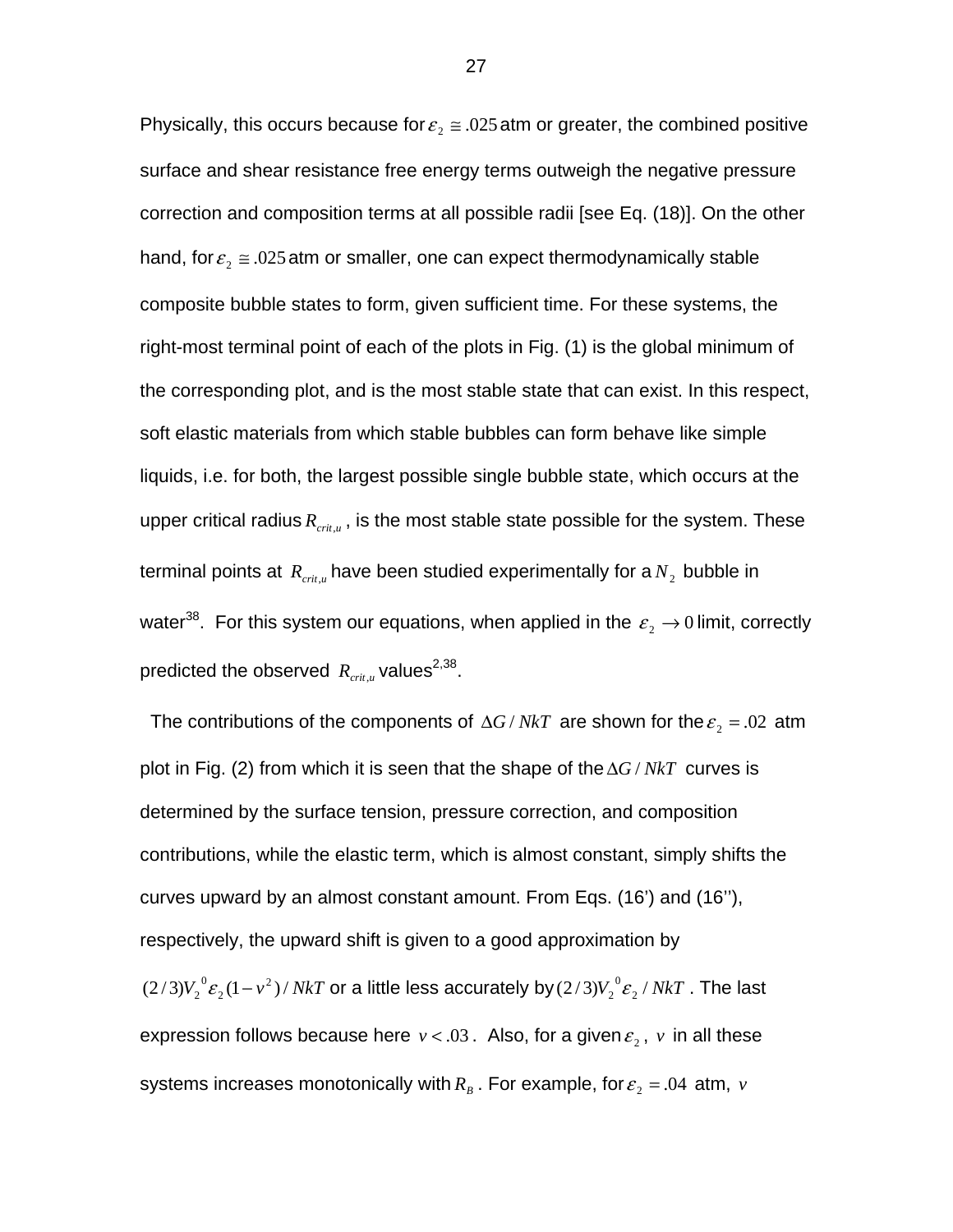increased monotonically from  $\approx 1.3 x 10^{-6}$  at  $R_{crit,l}$ , to  $\approx 3 x 10^{-2}$  at  $R_{crit,u}$ .

In Fig. (3) we show plots of the numbers of bubbles  $N_B$  for  $0 \le \varepsilon_2 \le 0.04$ , that satisfy the equilibrium requirements and mass balance, as a function of bubble radius  $R<sub>B</sub>$ , and Fig. (4) is used to physically account for the plots in Fig. (3). Since the total number of molecules ( *N* ) is fixed, the number of bubbles is proportional to the bubble number density  $(N_B/N)$ . The steep rise in  $N_B$  shown in Fig. (3), just beyond the lower critical radii, can be understood from a combination of mass balance, equality of chemical potentials, and mechanical effects. Specifically, the initial rapid fall in the bubble pressure  $P_B$  with  $R_B$  in this region, which is shown in Fig. (4), is mechanically-based. It is due to the rapidly falling surface tension term  $2\gamma/R_B$  in Eq. (14). Because  $x_{2l}(R_B)$  must remain proportional to  $P_B$  for the equality of chemical potentials to be maintained (or equivalently,  $x_{2,l}(R_B) = P_B / K_H$ , there must also be a correspondingly rapid and proportional fall in the dissolved solute mole fraction  $x_{2,l}(R_B)$  in this region. This is also shown in Fig. (4). Because mass balance must be satisfied at all points, a rapid drop in  $x_{2l}$   $(R_B)$  means that the amount of  $N_2$  transferred to the gas phase must rise rapidly in this region. Since the bubbles in this region are small, this can occur only by a rapid increase in the numbers of bubbles.

 The relative ordering of the curves in Fig.(3) follows from this as well. Since increasing the shear modulus reduces the bubble pressure at a given radius, [see Fig. (4)], the initial rise in the numbers of bubbles must be more pronounced, the greater the shear modulus. The fall in  $N_B$  with  $R_B$  at large  $R_B$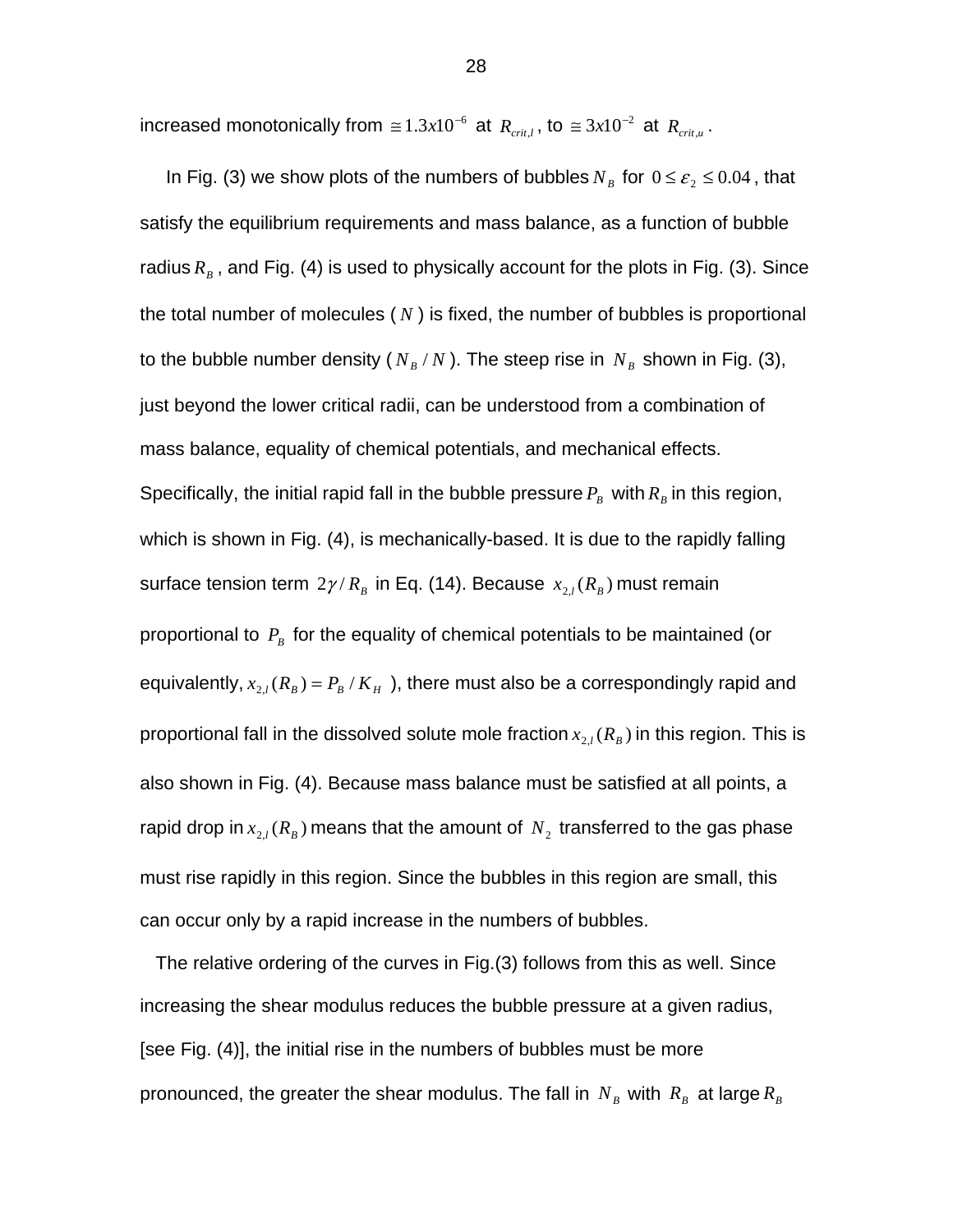can be understood from the combined effects of the cubic increase in the bubble volume with  $R_B$ , and the slowed rate of the fall in  $P_B$  and  $x_{2,l}$   $(R_B)$  with increasing  $R_B$  at large  $R_B$  [see Fig. (4)]. The combination of these small-  $R_B$  and large-  $R_B$  effects accounts for the asymmetry of the  $N_B$  *vs*  $R_B$  plots in Fig. (3).

 $\beta \Delta g$  ( $\beta = 1/kT$ , where *k* is Boltzmann's constant), which is obtained from Eq. (19), is shown in Figs. (5) - (7), in the form of a  $\beta \Delta g - \varepsilon^* - R_B^*$  surface, constant  $\epsilon^*$  cuts through this surface, and the component contributions to one of these cuts, respectively. Before considering the details, it is worth pointing out in a general way why βΔ*g* takes the form it does. It is obtained from  $\beta \Delta G(R_B)/N_B(R_B)$ , where the numerator varies only moderately over the range of  $R_B$  [Fig. (1)], while the denominator spans some three orders of magnitude, peaking sharply and asymmetrically at small  $R<sub>B</sub>$  [Fig. (3)]. Therefore, as  $R_B^*$  increases beyond unity, and the numbers of bubbles rises to maximum and then falls, the free energy per bubble, must fall to a minimum, and then rise. Consequently βΔ*g* is expected to go through a non-parabolic minimum at small  $R_B$  values that corresponds approximately to the value of  $R_B$  at which  $N_B$  peaks.

 The surface in Fig (5) shows the wells as a valley that runs along the base of the steep inner wall. The valley floor rises slowly as  $\varepsilon^*$  increases, and the inner wall remains steep at all  $\varepsilon^* > 0$ . The outer wall gradually gets higher and extends to greater distances with increasing  $\varepsilon^*$ . When  $\varepsilon^*$  increases beyond about .025, the outer wall no longer turns down, but terminates at a  $R_{crit,u}$  value for which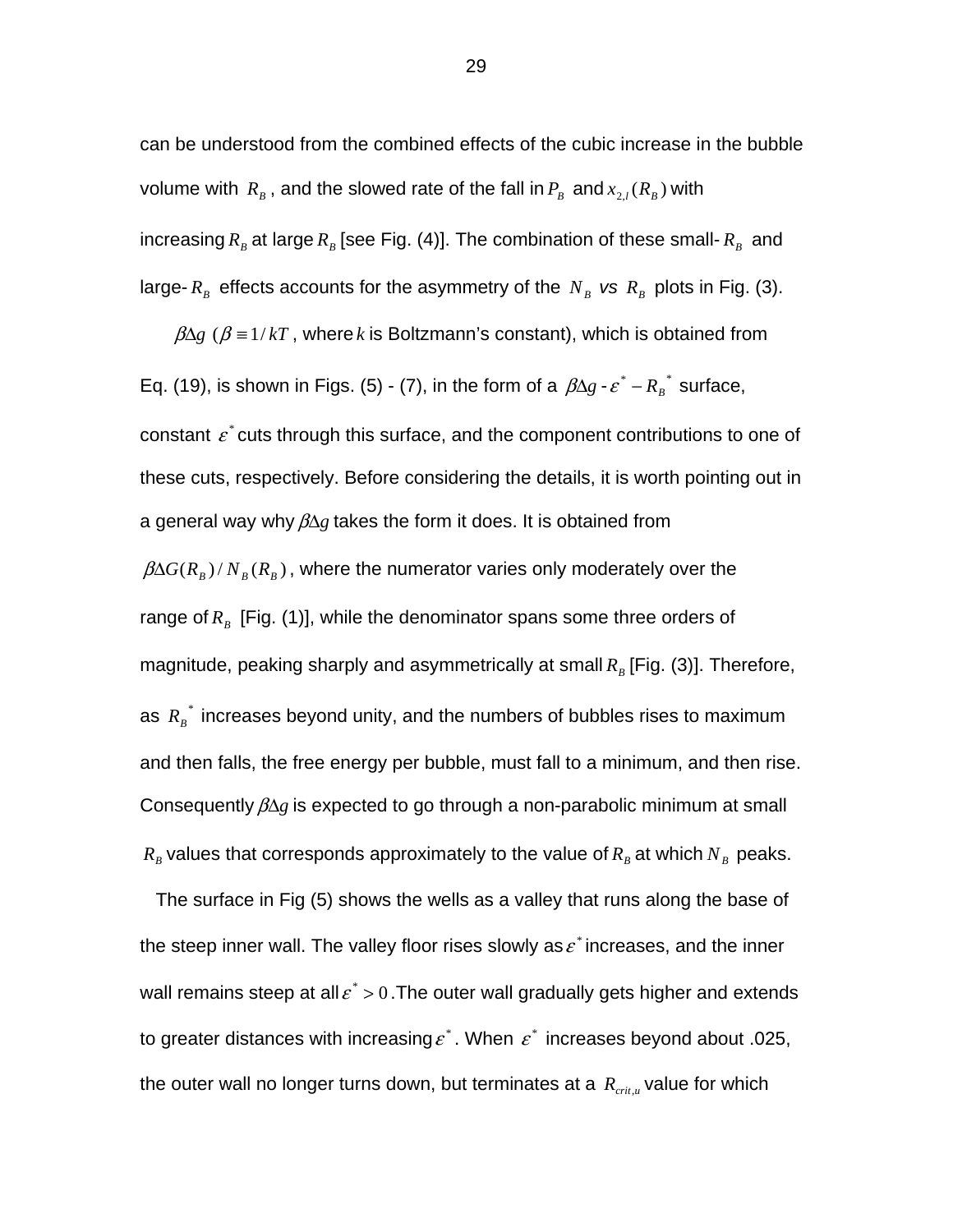$\beta \Delta g > 0$ .

It is seen from Figs (6) that for  $\varepsilon^* > 0$ , the minima in these free energy wells all occur slightly beyond  $R_{crit}$ . The wells shown are of two types: those at the lower  $\varepsilon^*$  values in which the well leads to a barrier and subsequently a stable bubble, and those at the higher  $\varepsilon^*$  values that involve a well only. For the latter the most stable state possible is the initial 1-phase homogeneous state. A bubble in either type of well will be both mechanically stable and thermodynamically meta-stable (because  $\Delta G > 0$ ), so that in either case a bubble in the well can be expected to have a degree of longevity.

The free energy plot in Fig. (6) for  $\varepsilon$ <sup>\*</sup> = .02 is deconstructed into its contributing components in Fig. (7). It is seen from this figure that the steep inner wall of the well is due entirely to the elastic contribution to  $\beta \Delta g$ , while the outer wall has contributions both from the elastic and surface tension terms. The elastic contribution to  $\beta \Delta g$ , given by the blue curve in Fig. (7), is given by the first term on the right-hand side of Eq. (19). The behavior of this term is governed by the harsh variation of  $N_B$  in this region [see Fig. (3)]. "The physics" is that the maximum in  $N_B$  causes a minimum in the volume of elastic material associated with the bubble  $(V_2^0/N_B)$ , which results in a minimum in the local elastic free energy [see Eq. (15)]. For  $R_B^* \approx 10$  the contributions from the pressure correction and composition terms which are negative, begin to outweigh the positive surface and elastic terms, causing βΔ*g* to turn negative. The full βΔ*g* curve (shown in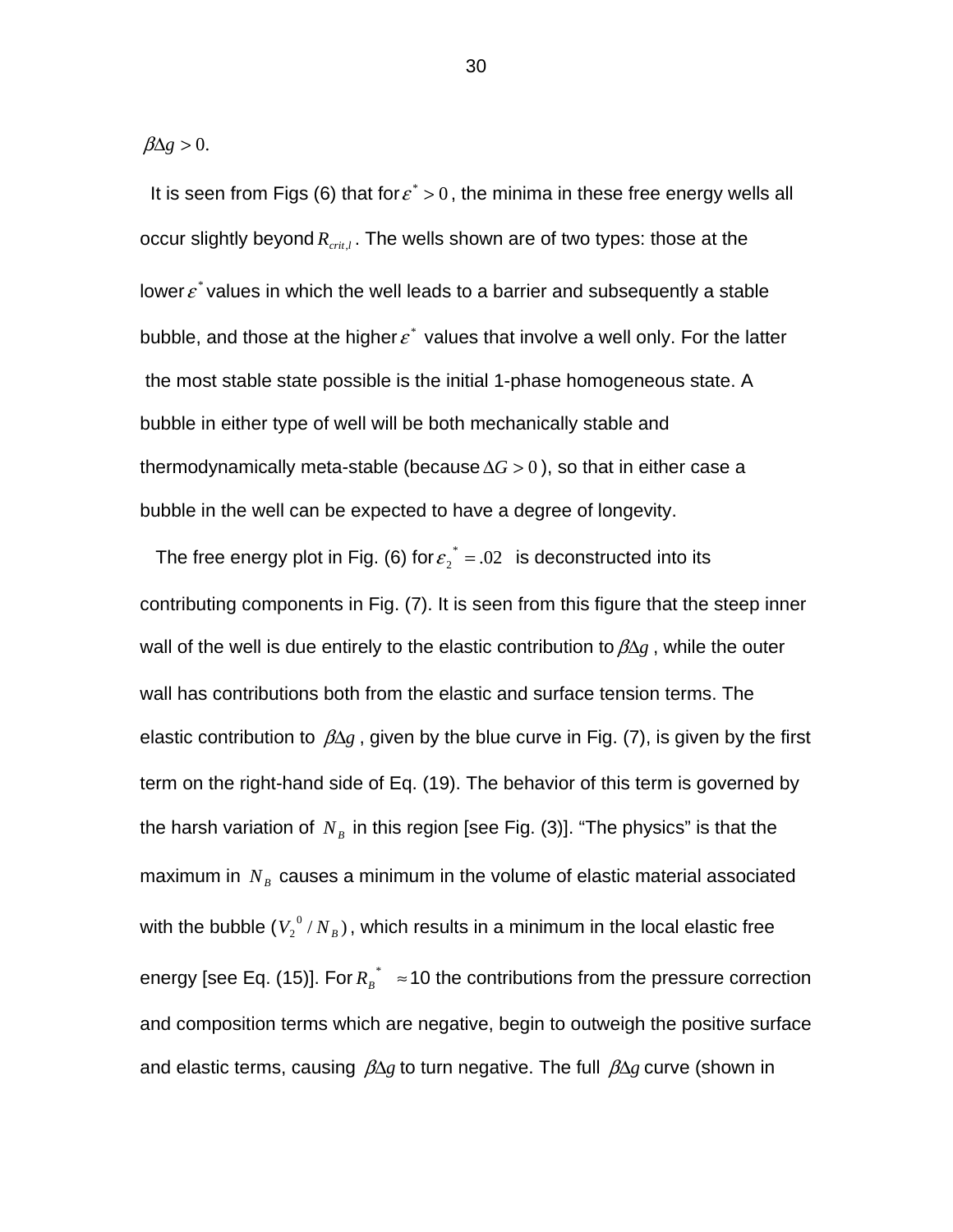red), terminates at the thermodynamically stable bubble radius  $R_{crit,u} \approx 19.2 \mu$ , for which  $\beta \Delta g \approx -9.8x10^{10}$  (see Table I).

 The meaning and physical significance of these βΔ*g* plots are central to this work. Depending on whether it is positive or negative, Δ*g* represents the free energy cost or gain per bubble, respectively, to create a composite state of  $N_B(R_B)$  bubbles from the initial supersaturated state. Equivalently,  $\Delta g$  also represents the reversible work associated with the creation of one gas bubble of radius  $R<sub>B</sub>$  from the initial supersaturated state. The bubble is one of the  $N_B(R_B)$  bubbles in the composite state.

For definiteness, consider first the  $\varepsilon^* = 0.02$  plot shown in red in Fig. 6. A bubble in the well shown in this plot will have a half-life that exceeds what it would be in a non-elastic material wherein stabilizing meta-stable wells do not form. A bubble represented by this plot will grow, given sufficient time, because of the combined effects of fluctuations and the tendency of the system to reach its global minimum free energy<sup>39</sup>. The driving force for bubble growth here is reduction of the super-saturation in the medium, and the resultant reduction in the system free energy. This occurs by a reduction the chemical potential of  $N_2$ in both phases of the system as the bubble grows<sup>39</sup>. However, a bubble at or the near the bottom of the well (at  $R_B \cong 1\mu$ ), will be delayed from leaving the well, because of the free energy (or reversible work) required to leave. Growth to *R<sub>crit</sub>*, cannot occur without the bubble first acquiring the free energy needed to rise from  $\beta\Delta g$ (min) to  $\beta\Delta g$ (max).  $\beta\Delta g^*$ [ $\beta(\Delta g$ (max) $-\Delta g$ (min))] enters as a negative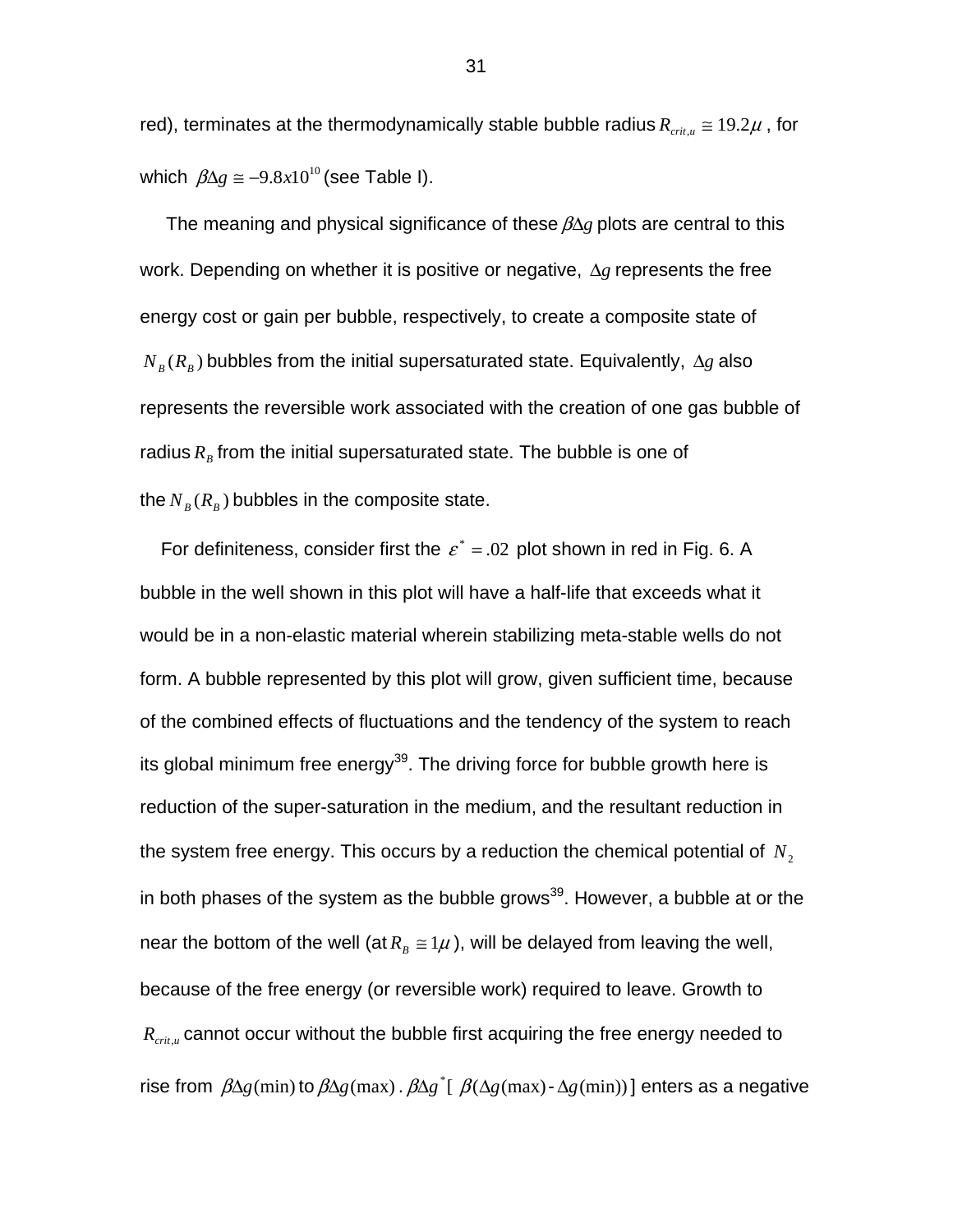exponential  $[exp(-\beta \Delta g^*)]$  in the Transition-State theory expression for the rate constant for going over a barrier<sup>19,22,23</sup>. A single large step or a series of concerted smaller steps would be needed for the bubble to get to the barrier top. A "step" here refers to a set of coupled fluctuations. Since these are relatively rare (fluctuations in systems with large numbers of particles are small<sup>18,22</sup>), the bubble's growth will be delayed.

Conversely, a bubble represented by the dashed plots in Fig. (6) ( $\varepsilon^* = .03$ or  $\varepsilon^* = .04$ ) will, given sufficient time, shrink to its lower critical bubble radius, with an increase both in the bubble pressure and the chemical potentials in the phases, and ultimately dissolve. This is because for these systems the initial dissolved state, for which  $\Delta G = 0$ , is the most stable system state possible. The degree of super-saturation is (in these systems) insufficient to overcome the combined surface and elastic free energy requirements. However, as with a small meta-stable bubble which ultimately grows to a larger stable bubble, here too there will be a delay in getting to the minimum global free energy state, because of the inner wall to be climbed in shrinking to the lower critical radius. The inner wall is due entirely to the local elastic free energy. As indicated previously, the volume of the medium that a bubble acts upon, and therefore the local elastic free energy, is a minimum in the vicinity of the  $N_B$  maximum, or the βΔ*g* minimum.

In principle, the curvature ( $2^{nd}$  derivative) of  $\beta \Delta g$  in the vicinity of the minimum can be used to provide information on the frequency with which the meta-stable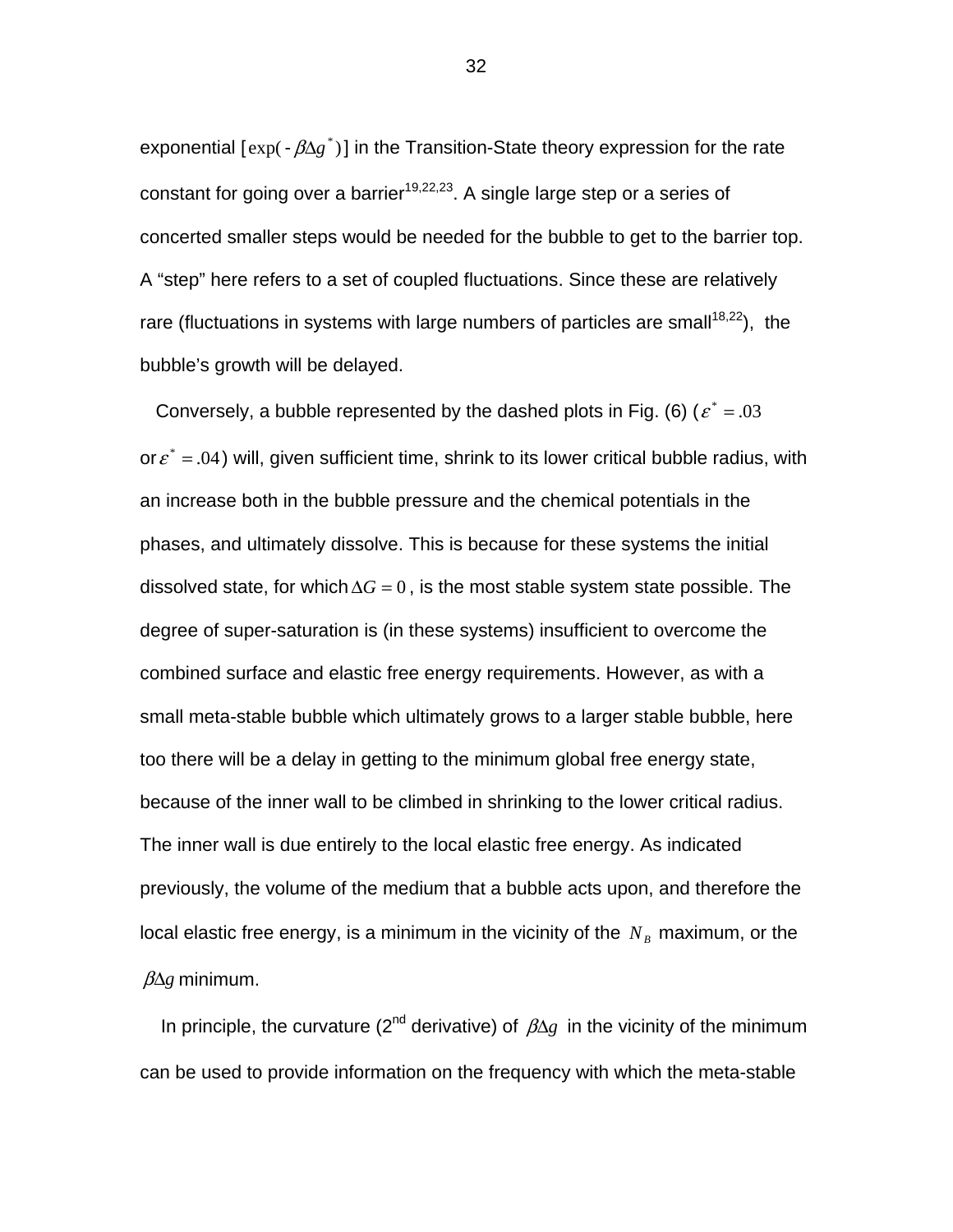bubble oscillates between smaller and larger radii while residing in the well<sup>19</sup>. It is also noteworthy that, in the region of the well minima, the bubble number density  $(N_B/N)$  is some 3 orders-of magnitude greater than in any stable composite state, where it is (1/ *N* ) (see Fig. 3). Consequently, fairly large numbers of small bubbles with some degree of longevity would be expected to form in a soft elastic materials with these characteristics.

 This behavior differs significantly from what is found for gaseous dissolution from simple liquids, which is illustrated by the solid black curve in Fig.(6). This curve has no well, because it has no inner wall, the existence of which requires the material to have a non-zero shear modulus (see Fig. 7). This curve shows that a critical bubble with radius  $R_{crit}$ , once formed from gas-like embryonic precursors, can do only one of two things: (1) it may acquire sufficient free energy to get over the barrier and form a stable bubble (by one large step, or by a series of smaller concerted steps), or (2) it may dissolve as a consequence of a negative volume fluctuation. Here, because there is no elastic free energy barrier to slow it down, dissolving would be rapid. Therefore a critical bubble formed in a simple liquid would be expected to have a short half-life, relative to one formed in an elastic medium with a positive shear modulus.

## **IV DISCUSSION**

Our results may be relevant to the solution of a decades-old puzzle in the field of DCS: the apparent existence of long-lived, small, inert gas bubbles in some tissues of the body. Here, we outline the puzzle, we review an earlier idea for its solution, and we compare our work with the earlier work.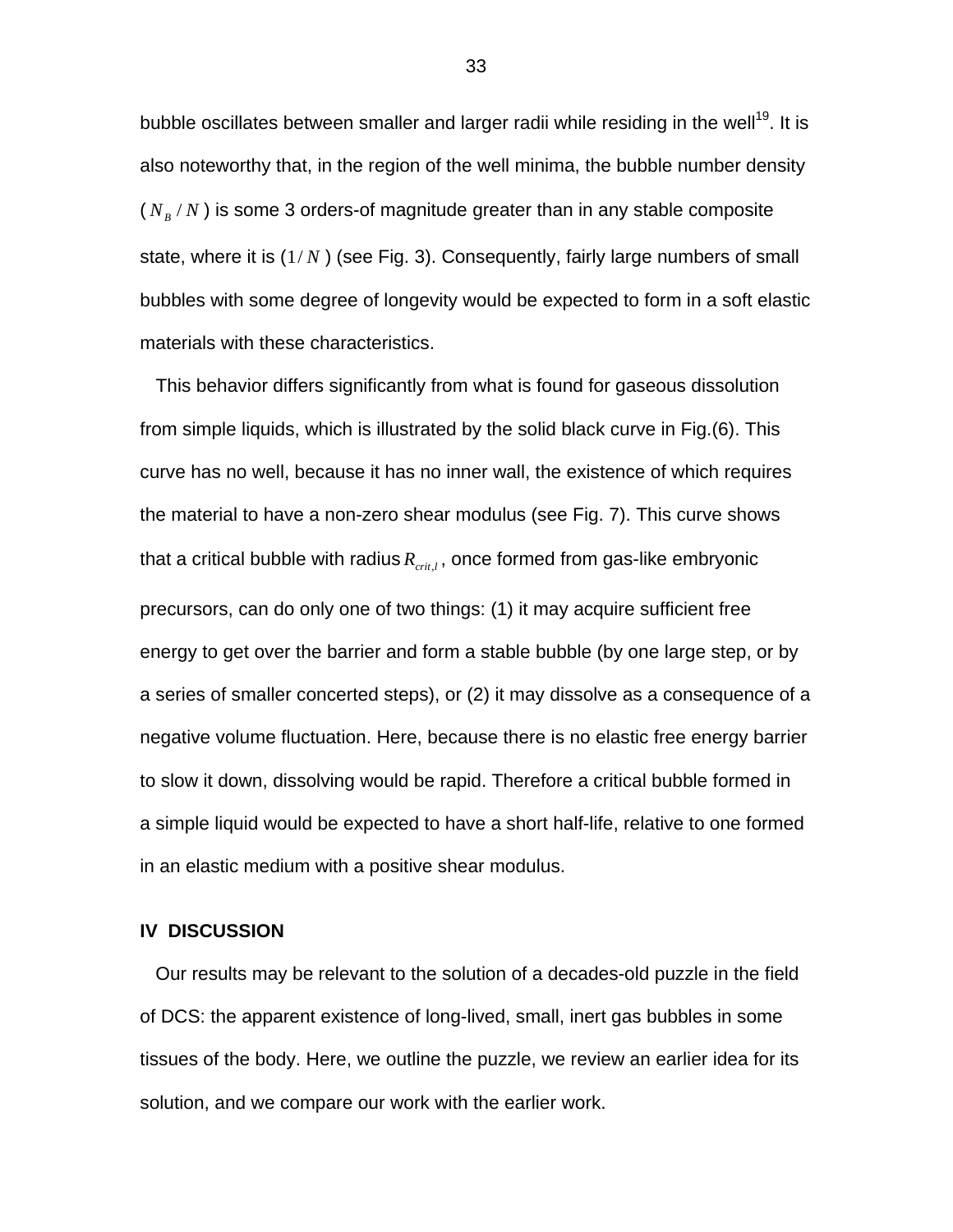A significant body of evidence suggests that, in many if not all instances, DCS arises from the growth of pre-existing gas bubbles in tissues of the body, following overly rapid decompression<sup>3,4,40</sup>. An alternative possibility - "*de nuovo"* bubble formation by homogeneous gas bubble nucleation - is not believed to be a significant causal mechanism in DCS because of the very large activation energies involved<sup>2,41</sup>. Put another way, very large super-saturation levels, well beyond what is usually sufficient to cause DCS, would be needed for homogeneous gas bubble nucleation to occur at a significant rate<sup>2,40,41</sup>. If, however, DCS can result from the growth of pre-existing gas bubbles, these preexisting bubbles must have been sufficiently stable to have had non-negligible half-lives. It is here that the *pièce-de-résistance* arises. Assuming air is the gas being breathed, these bubbles will consist mostly of  $N_2$ , since most of the  $O_2$  will have been consumed by metabolism<sup>3,4</sup>. Therefore, for a person equilibrated at 1atm, the  $N_2$  partial pressure in a bubble will, in the absence of surface tension effects, be approximately 0.75atm. This value derives from the requirement that the chemical potentials of  $N<sub>2</sub>$  in a stable bubble and in the circulatory system be equal. (Because of traces of other gases, the total pressure in the bubble will be slightly higher than this, approximately  $0.77$  atm<sup>42-44</sup>.) However, on the basis of the YP equation, such a bubble simply could not exist, because the mechanical pressure acting on it  $(P + 2\gamma/R_B)$  would, in the absence of surface tension effects, be 1 atm, i.e. significantly greater than 0.77 atm.

How to reconcile the requirements of mechanical stability and equality of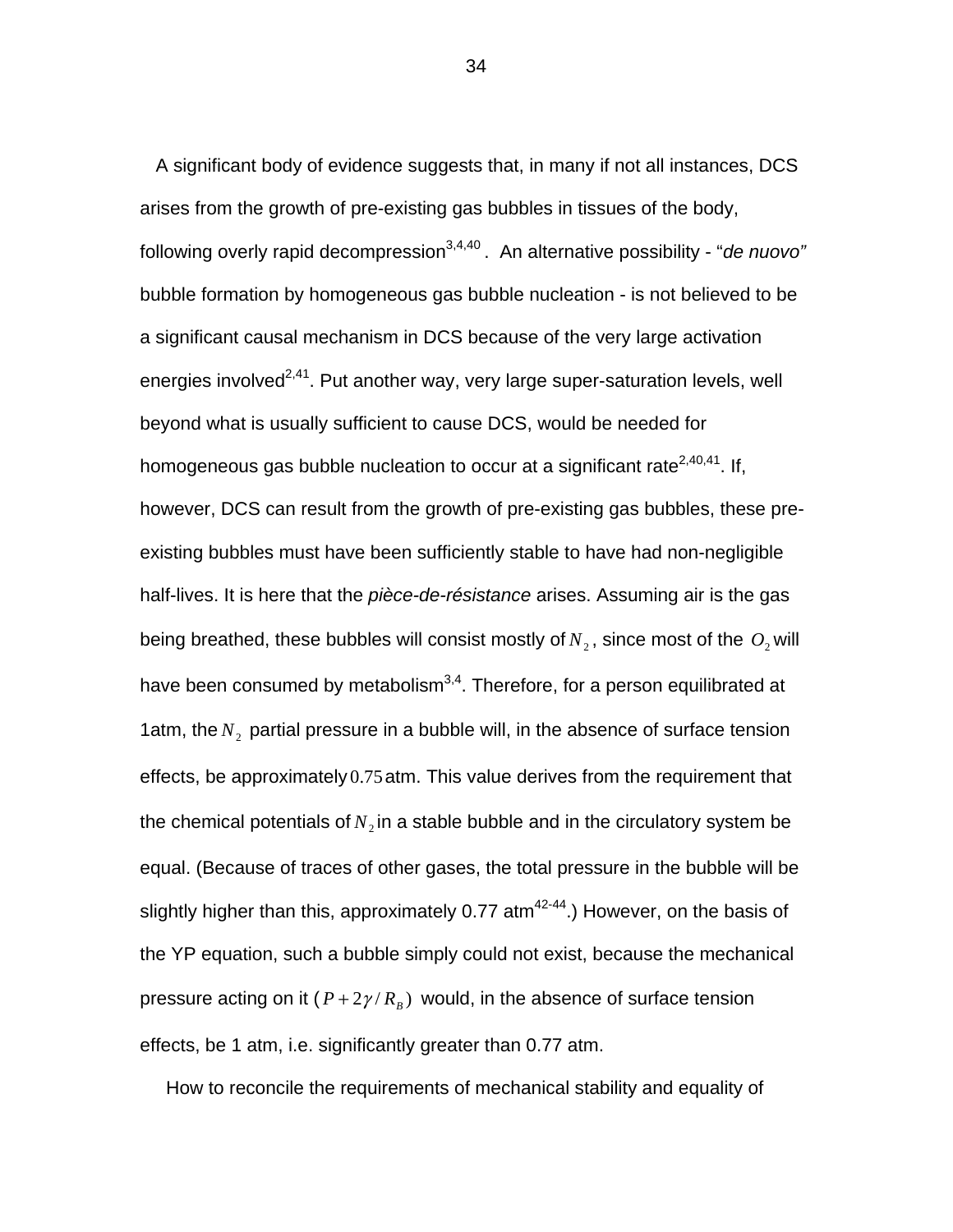chemical potentials in a way that would allow for the existence of small long-lived gas bubbles is the puzzle.

 There is a pre-existing body of work, published in the applied literature, wherein it was attempted to resolve this dilemma. The suggestion that received the most attention was put forward by Yount *et. al* 45-49 . These workers suggested that surfactant molecules may exist in the body which, by adsorbing to the bubble/condensed phase interface, form a protective "skin" around the gas bubble, thereby preventing its collapse. The hydrophyllic polar head-group and the hydrophobic hydrocarbon tail of the putative surfactant were pictured as being, respectively, in the aqueous-like condensed phase, and inside the bubble. The idea was, that because of polar head-group mutual repulsions, the adsorbed surfactant would reduce the effect of surface tension term in the YP equation, thereby reducing the pressure by which the medium acts on the bubble. Yount *et.*  al.<sup>45-49</sup> and later Weinke<sup>50,51</sup> used this basic idea, and variants of it<sup>46,50,51</sup>, to develop models for predicting ostensibly improved (i.e. safer) decompression protocols relative to those previously available. An underlying assumption in these applications is that the surfactant-stabilized bubbles exist as long-lived gaseous seeds, which can expand during rapid decompressions, possibly leading to the development of DCS<sup>45-51</sup>.

 Problems arose with the Yount/Weinke theory. First, Vann pointed out that, in the thirty-odd years since the idea was proposed, not one specific surfactant that exists in any tissue(s) of the body, and that acts in this way, has been identified<sup>4</sup>. Second, Gaskin *et. al.*<sup>52</sup> carried out a series of experiments to determine the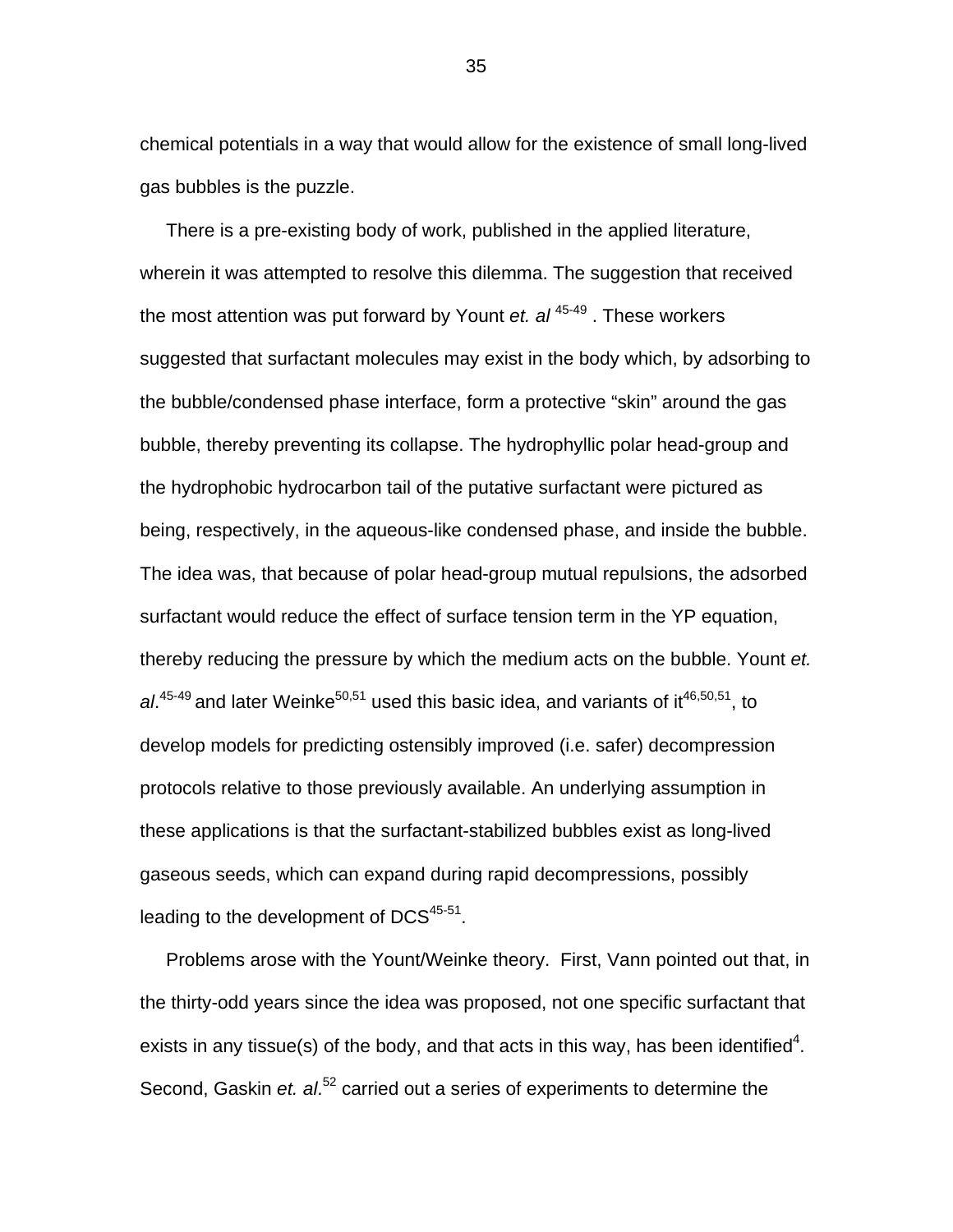influence of known surfactants on the extent of bubble formation subsequent to the decompression of water-gelatin solutions containing dissolved  $N<sub>2</sub>$ . These workers found known surfactants to effect decompression-induced bubble formation in a direction opposite to what is predicted by this surfactant-based theory. Specifically, as the surfactant concentration was increased, the increase in extent of bubble formation subsequent to decompression that surfactant theory would have predicted was not found. Instead, a reduction in bubble formation was found. Notwithstanding these serious concerns, the theory, the models, and decompression protocols based on them continued unabated.

A more basic problem with the surfactant theory and its variants $45-51$  is the underlying tacit assumption that mechanical stability somehow ensured the existence of long-lived, small, gaseous bubbles in condensed media. This assumption has no scientific basis whatsoever. Mechanical stability is a necessary but insufficient condition for long-term stability. It is certainly true, that in the absence of mechanical stability, bubbles cannot exist for any appreciable length of time. But in order for a bubble to be sufficiently long-lived for it to act as a nucleation seed for bubble growth in some future decompression, it must be both mechanically stable and thermodynamically stable or meta-stable. Thermodynamic stability and/or meta-stability of gaseous bubbles in condensed media were not considered in this pre-existing work.

 The work in this paper provides a new and more viable resolution to the puzzle. The difficulty of simultaneously satisfying mechanical stability and equality of chemical potentials can be resolved by using a soft elastic material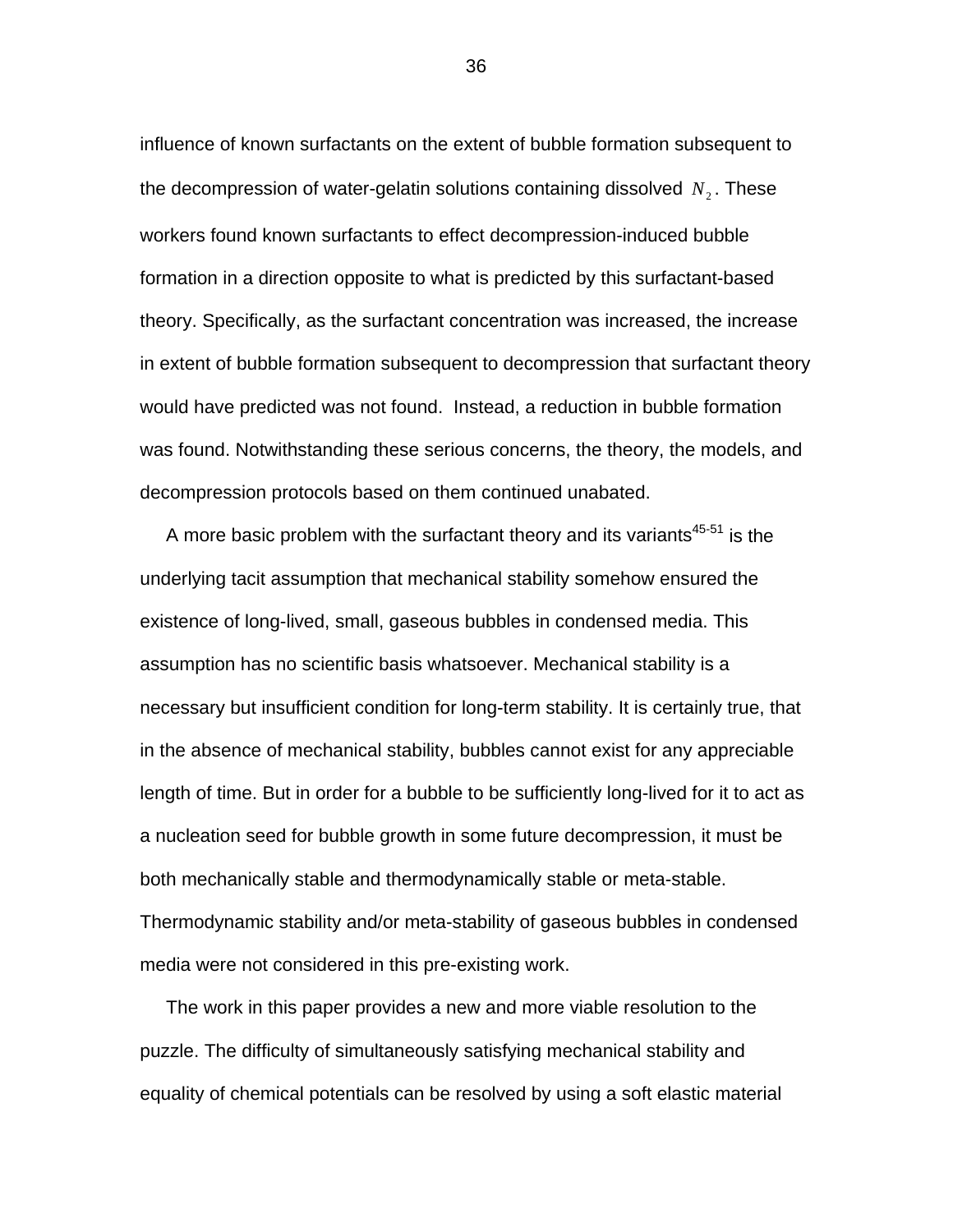with a non-zero shear modulus, rather than a simple liquid with a surface tension, as a model for tissues of the body. In so doing, the relevant pressure equation becomes the GYP equation, not the YP equation. The salient difference lies in the second term in Eqs. (2) and (3), which is negative. This term lowers the total pressure acting on the bubble, relative to the YP-predicted pressure. As shown in Ref. (1), and can be readily verified by Eqs. (2) or (3), provided the gas bubble is  $\approx$  1 $\mu$  in radius, the surface tension is  $\approx$  (10 – 70)*dyn* / *cm*, and the shear modulus is ≈ 1*atm* , the pressure of the medium acting on the bubble surface can readily be 0.77 atm, when the external pressure is 1 atm. Consequently, it is possible for such a bubble to simultaneously be mechanically stable and satisfy the requirement of equality of chemical potentials of  $N<sub>2</sub>$ . Moreover, variations in the values of the parameters that characterize the medium, particularly the shear modulus and the surface tension, will create a range of possible properties and bubble radii, all of which are consistent with maintaining a pressure on the bubble of about 0.77 atm when the external pressure is 1 atm. In other words, our results are consistent with the possibility that bubbles with some degree of longevity exist in a variety of tissues of the body, so that different forms of DCS may potentially arise when these bubbles expand.

 The expressions derived here and in Ref (1) show that small, inert gas bubbles, embedded in soft elastic materials that have a non-zero shear modulus, can be both mechanically stable and thermodynamically meta-stable. There is no need to invoke elusive and non-specific stabilizing agents that putatively form protective skins around bubbles, or other nebulous concepts. Rather, it is here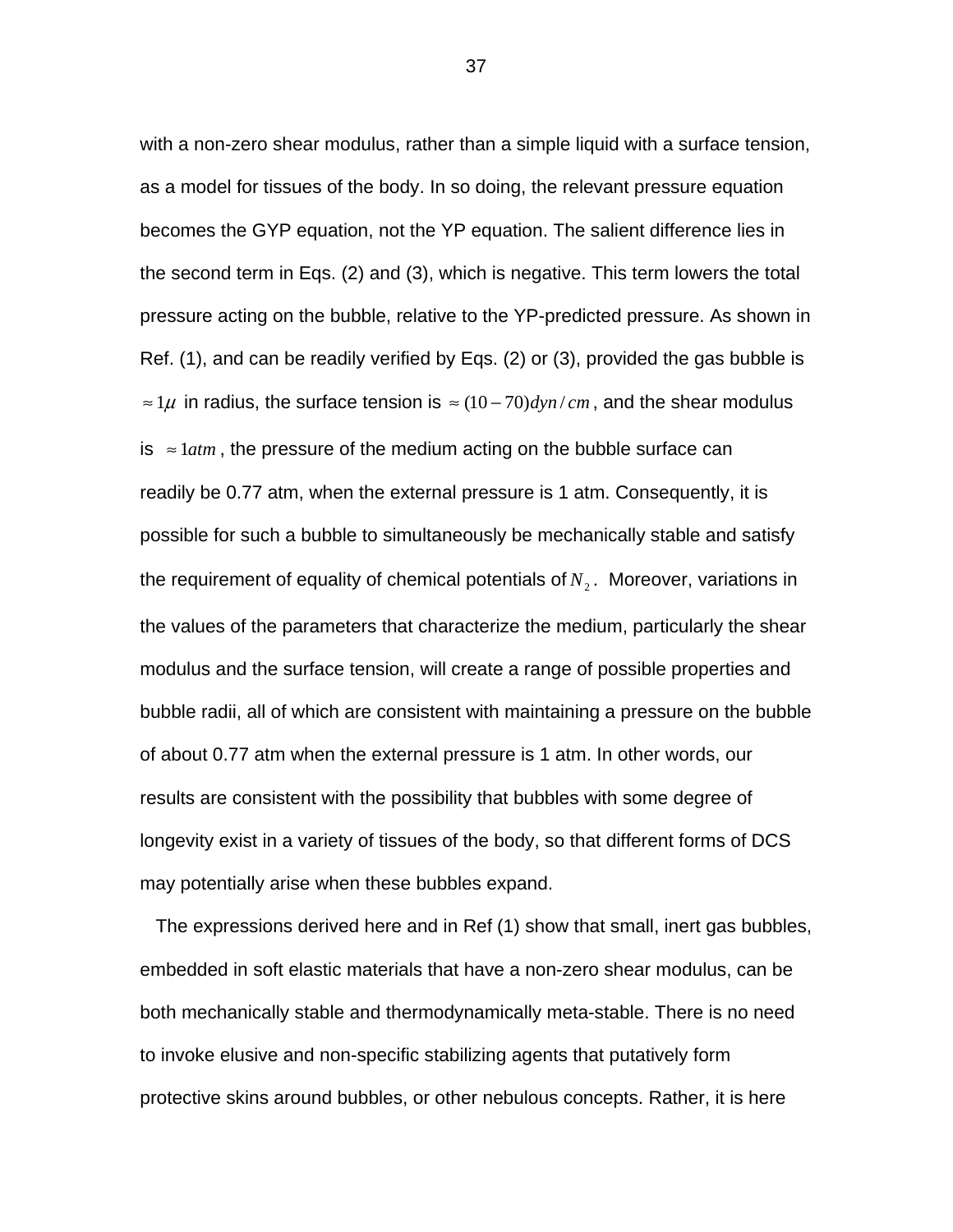suggested that tissue elasticity, which is ubiquitous, may be the physical basis for the existence of small inert gas bubbles with non-negligible half-lives in some tissues of the body. If such bubbles exist, they may act as nucleation seeds for bubble growth following a decompression.

 We conclude with a speculative comment on why "some degree of longevity" may be sufficient to ensure an essentially continuous supply of small meta-stable bubbles in some tissues of the body. Consider two surfaces in adhesive contact with one another that are immersed in a gas-saturated solution. "Tribonucleation" refers to the phenomenon whereby the rapid separation of these surfaces from one another results in the formation of new gas bubbles in the solution  $3,4,53.55$ . The physical explanation is that rapid separation of mutually attracting surfaces results in momentary negative pressures in the solution where the surfaces separated. This produces some gas dissolution. Physical exercise while supersaturated with  $N<sub>2</sub>$  (for example, immediately after surfacing from a scuba dive) is known to increase the likelihood of incurring DCS, and tribonuleation has been suggested as a possible explanation<sup>3,4</sup>. The body is not static, and tissues within it may not be isolated from effects such as tribonucleation. Therefore, while any one meta-stable bubble cannot - by definition - last indefinitely, a very long halflife may not be necessary for the long-term continuing existence of small bubbles in tissues. If those small meta-stable bubbles that are lost because of their finite half-life are replaced periodically by *in vivo* tribonucleation, something akin to a steady-state may exist. According to this picture, tribonuclaetion would be the source, and finite half-lives the sink, for the generation and loss, respectively, of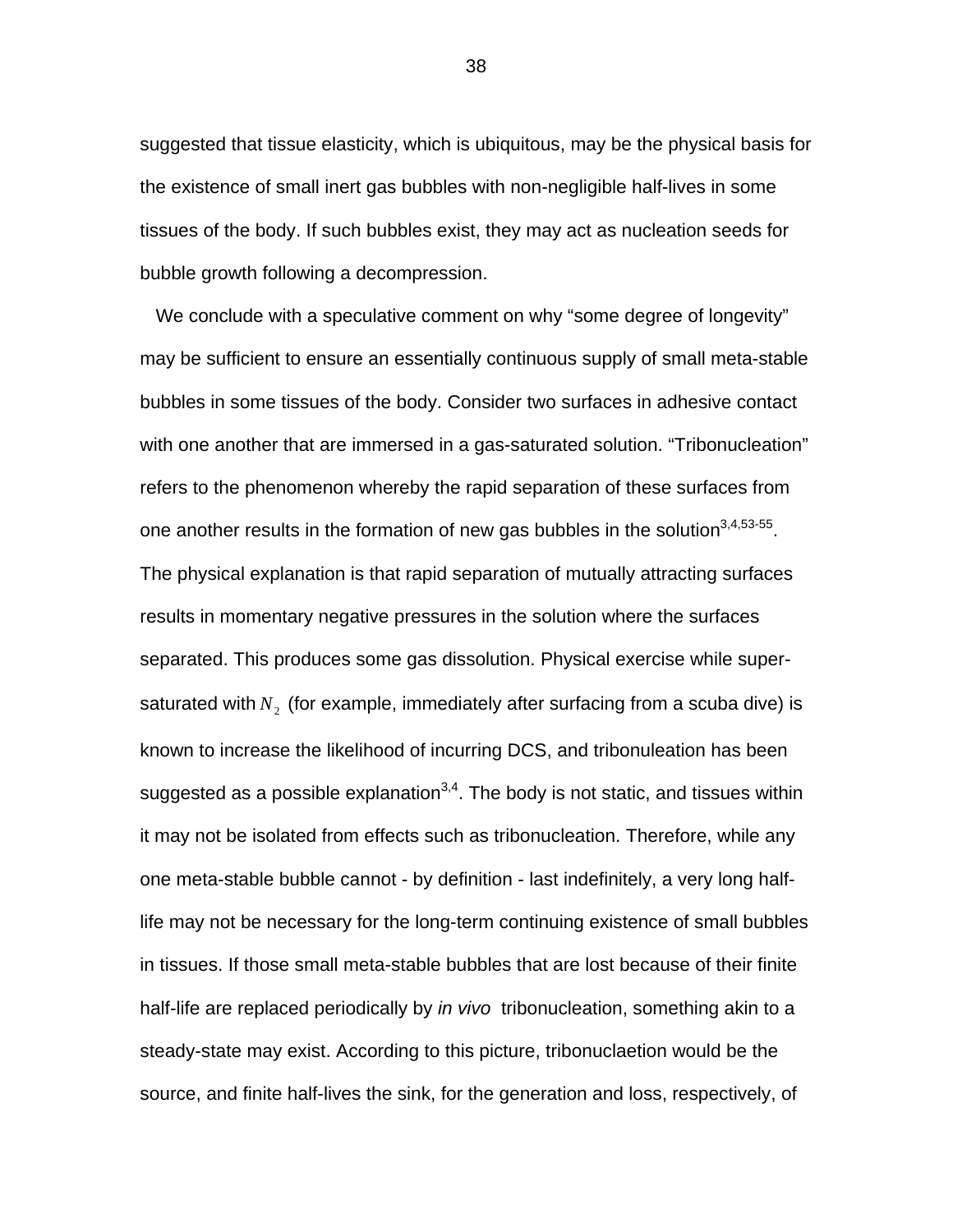small bubbles. Based on this paradigm, the long-term presence of small gaseous bubbles in tissues becomes plausible.

## **ACKNOWLEDGMENTS**

It is a pleasure to thank the Natural Sciences and Engineering Research Council of Canada (NSERC) for financial support in the form of a Discovery Grant.

# **REFERENCES AND NOTES**

- 1 S. Goldman, J. Chem. Phys. **131**, 184502 (2009).
- 2 S. Goldman, J. Phys. Chem. B, **112**, 16701 (2008).
- 3 R. D. Vann in "*Bove and Davis' Diving Medicine"*, 2nd ed.; A. A. Bove and J.C.

Davis, Eds.; Saunders; Philadelphia, PA, 1990.Chapter 4.

<sup>4</sup> R. D. Vann in "*Bove and Davis' Diving Medicine"*, 4<sup>th</sup> ed.; A. A. Bove Ed.;

Saunders; Philadelphia, PA, 2004. Chapters 4 and 7.

5 M. B. Strauss, S. S. Miller, A. J. Lewis, J. E. Bozanic, and I. V. Aksenov,

Undersea Hyper Med. **35**, 241 (2008).

.

6 B. A. Hills, *Decompression Sickness.* Vol. 1, Wiley, N.Y. (1977). Chapters 2, 3.

7 B.A. Hills and B. P. James, Undersea Biomed. Res. **9**, 185 (1982).

8 M. P. Spencer, J. Appl. Physiol. **40**, 229 (1976).

9 R. Y. Nishi, A. O. Brubakk, O. S. Eftedal, in: *"Bennett and Elliott's Physiology*  and Medicine of Diving". 5<sup>th</sup> ed., Editors: A.O. Brubakk and T.S. Neuman. 2003.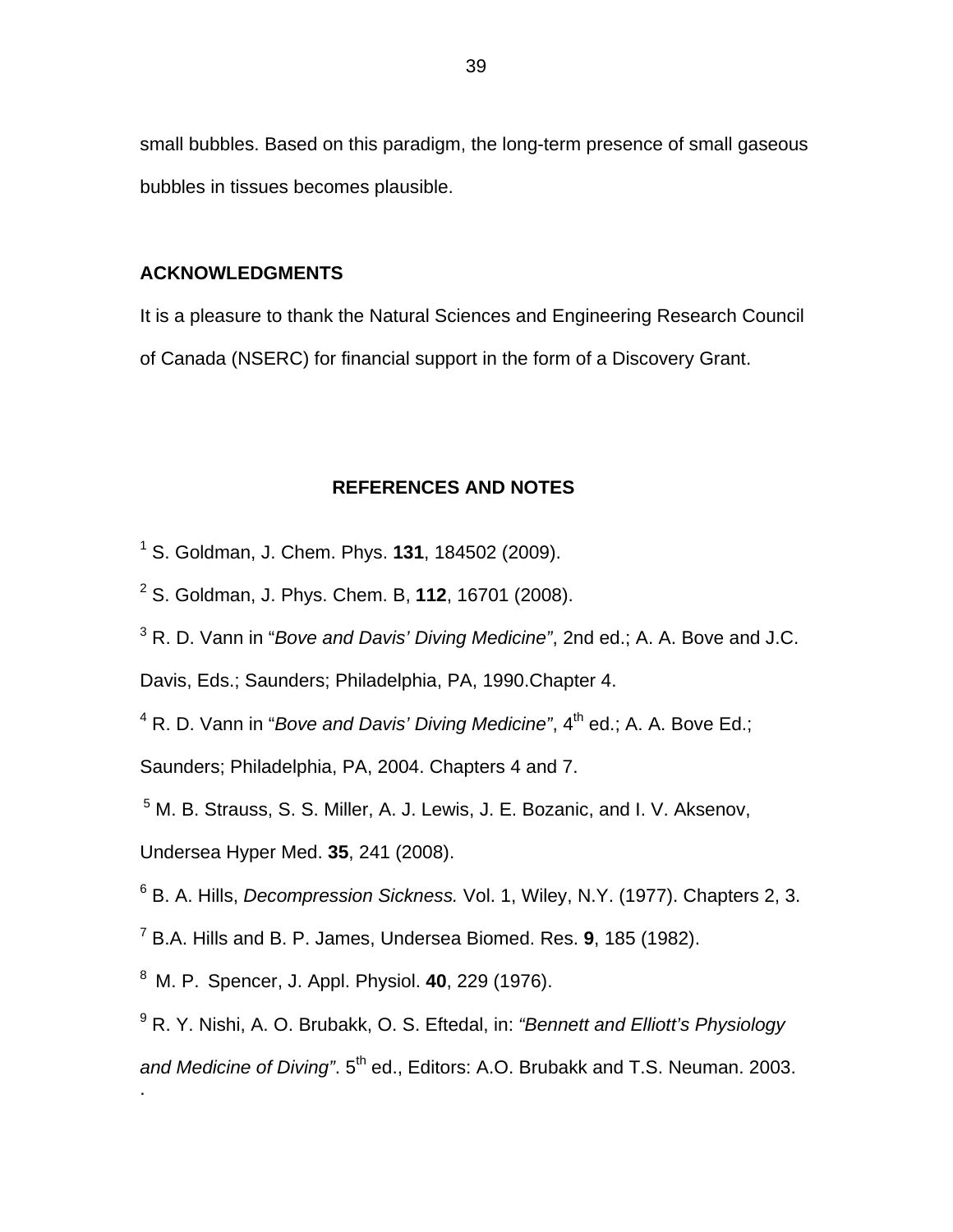Chapter 10.3

10 E. A. Guggenheim, *Thermodynamics. An Advanced Treatment for Chemists and Physicists*; North-Holland Physics Publishing: The Netherlands, 1967. Chapter1.

11 L. D. Landua and E. M. Lifshits, *Theory of Elasticity*. Pergamon Press, Oxford, 1959. Chapter I.

<sup>12</sup> I.S. Sokolnikoff, *Mathematical Theory of Elasticity*. Krieger, Malabar FL. 2<sup>nd</sup> ed.,1983.

 $13$  The modulus of hydrostatic compression (or the modulus of compression) the modulus of rigidity (or the shear modulus) "<sup>ε</sup> ", Young's modulus " *E* ", and Poisson's ratio " $\chi$ ", are related as follows [Refs. (11) and (12)]:

$$
E = 2\varepsilon(1+\chi) = 3K(1-2\chi) .
$$

Poisson's ratio is defined as the ratio of transverse compression to longitudinal extension, and is one of a number of measures of stiffness or rigidity for an isotropic material.  $E$  and  $\varepsilon$  are also measures of stiffness of an isotropic material, and *K*,  $\varepsilon$  and  $\lambda$  are related by:  $K = \lambda + (2\varepsilon/3)$ , which provide the definition of  $\lambda$ .  $\lambda$  and  $\varepsilon$ , sometimes called Lamé's first and second parameters, respectively provide the pure compression and the pure shear contributions to *K* , and *K* is simply the reciprocal of the familiar coefficient of isothermal compressibility,  $\kappa$ , where  $\kappa \equiv -(1/V)(\partial V/\partial P)_T$ . For materials with  $E = \varepsilon = 0$ , the elastic characteristics of non-rigid fluids (that resist compression but not shear) are recovered. This limit, in which  $\chi$  is exactly 0.5, is also known as the "isotropic upper limit of  $\chi$ ". Our interest here is in materials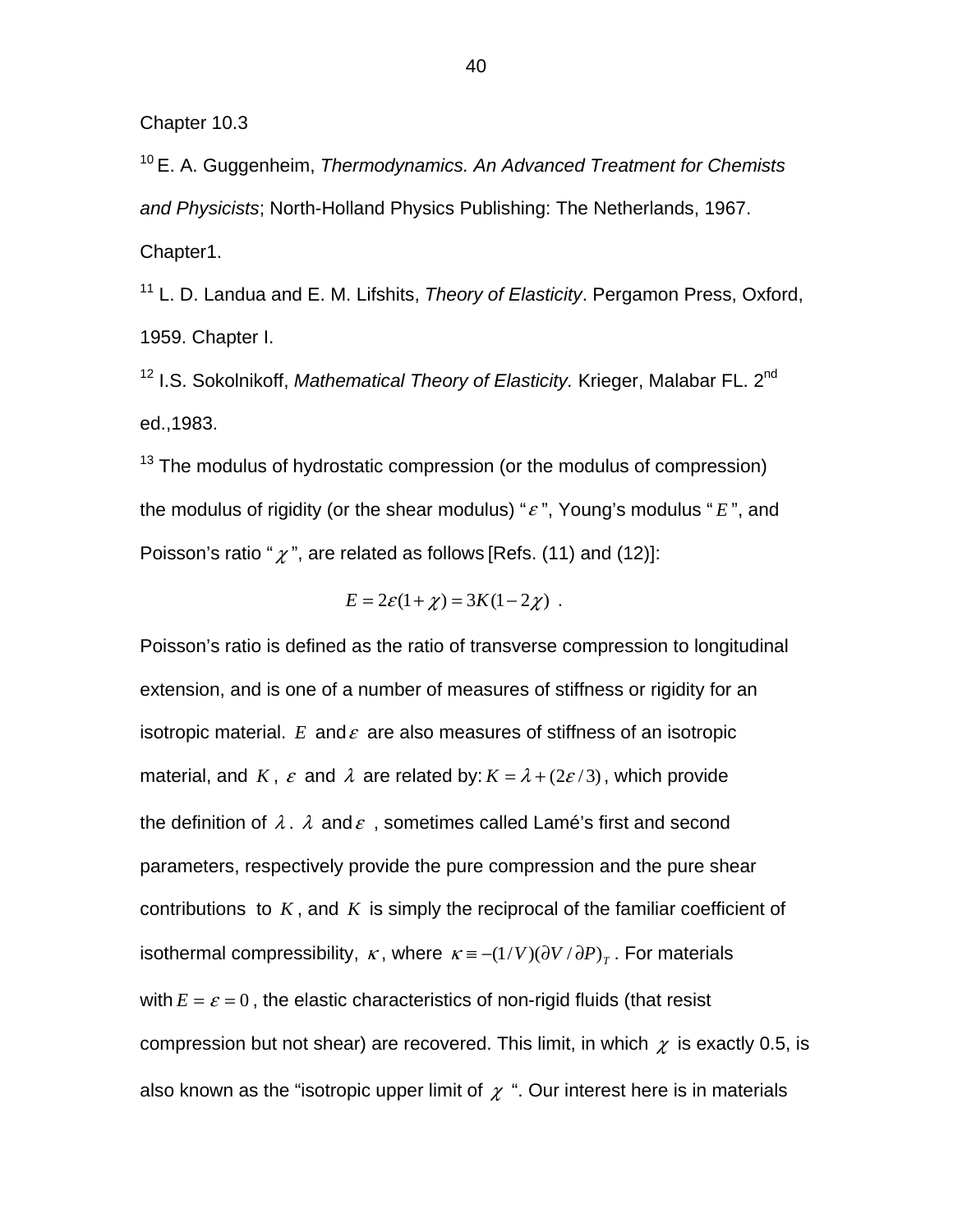for which  $\epsilon/K \approx 10^{-6}$ , or equivalently,  $\epsilon \approx E/3$ . For such materials,  $\chi$  is very slightly less than 0.5.

14 I. M. Lifshits and V. V. Slyosov, J. Phys. Chem. Solids, **19**, 35 (1961). 15 M. A. Fradkin, J. Phys.: Condens. Matter **9**, 7925 (1997).

 $16$  Here we provide a slightly different physical basis for deriving Eq. (11). It involves using the approximation that results from setting  $u_{rr}^{(2)}(R_{0})$  equal to  $a_2$  (rather than to zero).  $u_{rr}^{(2)}(r) = a_2 = -P/3K_2$  for an isotropic material under hydrostatic compression, where  $N_B = 0$  [Ref.(1)]. Also,  $u_{rr}^{(2)}(\infty) = a_2$  for an isotropic material subjected to a non-hydrostatic compression for  $N_B = 1$ . In this case,  $a_2$  is obtained from the expression for it given with Eq. (2). Using either of these expressions, it is found for  $0 \leq N_B \leq 1$  (and for the materials of interest here), that  $a_2 = O(-10^{-5})$ . Since  $a_2$  is small relative to 1, both for  $N_B = 0$  and  $N_B = 1$ , we assume that for  $N_B > 1$  we will also have  $a_2 \approx O(-10^{-5})$ , so that  $u_{rr}^{(2)}(R_0) \cong a_2 \approx O(-10^{-5})$ . We will restrict  $\varepsilon_2$  to  $\varepsilon_2 \leq .04$  atm, and P will always be 1 atm. Substituting these values for  $u_{rr}^{(2)}(R_0)$ ,  $\varepsilon_2$  and P into Eq. (13) gives Eq. (11).

<sup>17</sup> For one bubble in the system  $R_0$  and  $R_s$  are identical, and the symbol  $R_0$  was used for the system radius in Ref. (1). In this work, where  $N_B \geq 1$ , both symbols are needed to distinguish the domain and the system radii,  $R_0$  and  $R_s$ , respectively.

18 D. A. McQuarrie, *Statistical Mechanics*, Harper and Row, New York, 1976.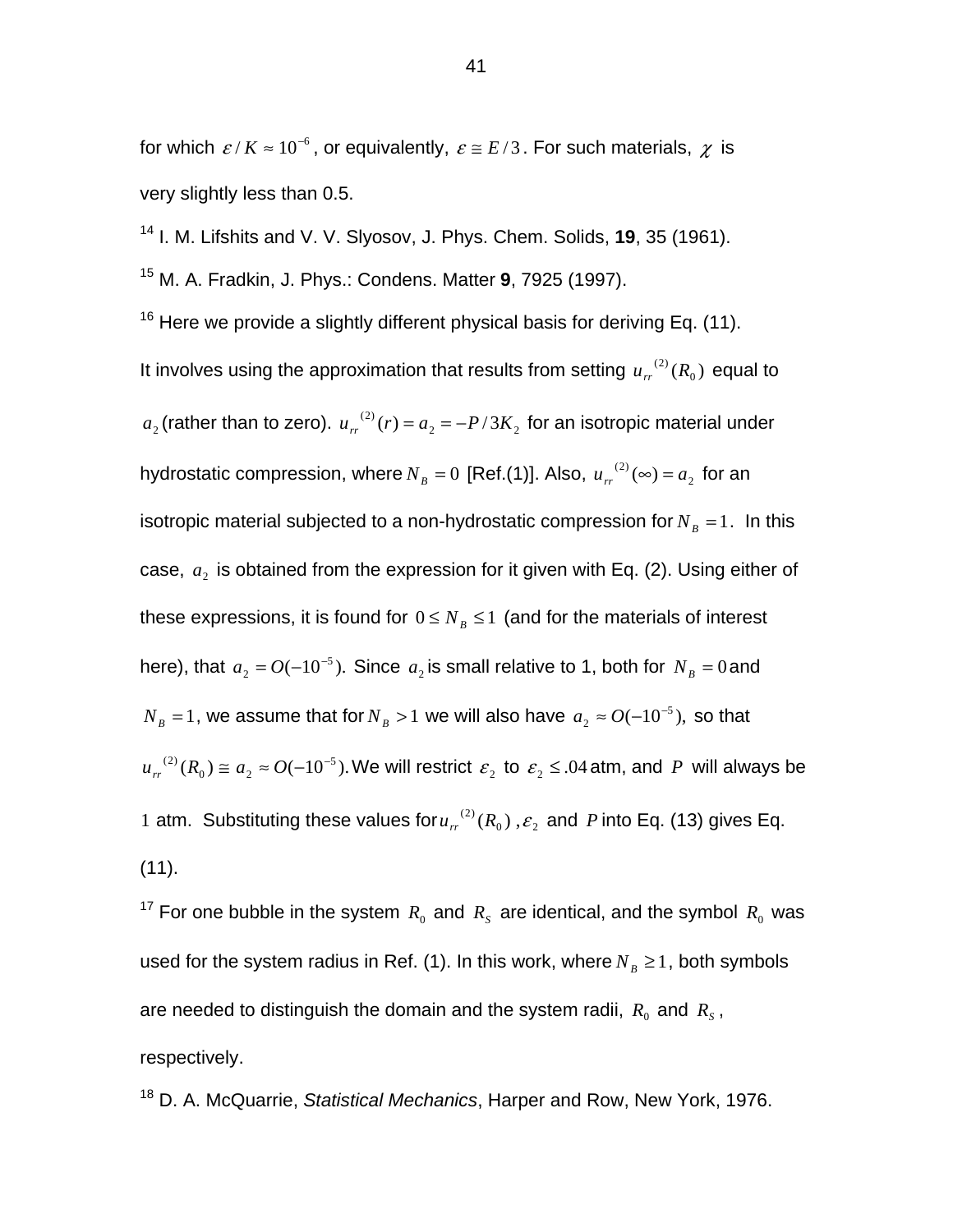19 D. A. McQaurrie and J. Simon. *Physical Chemistry. A Molecular Approach*. University Science Books, 1997. Chapter 24.

20 Gibbs, J.W. *Trans. Conn. Acad*. **3***,* 343 (1878); *ibid*, *Collected Works*, Vol.1, Yale University Press, New Haven, 1948.

21 I. I. Frenkel, *Kinetic Theory of Liquids*, Dover, New York, 1955: (a) pp164-166. (b) Chapter 7.

22 T.L. Hill, *An Introduction To Statistical Thermodynamics*, Addison-Wesley, Reading, Mass. 1960. Chapter 11.

23 D. G. Truhlar, B. C. Garrett and S. J. Klippenstein, J. Phys. Chem. **100,** 12771 (1996).

24 Abraham F.F. *Homogeneous Nucleation Theory. The Pretransition Theory of Vapor Condensation.* Advances in Theoretical Chemistry. Supplement 1.Editors:

H. Eyring and D. Henderson, Academic Press, 1974. Chapters 2, 5.

 $25$  Both Debenedetti and Tester and Modell (Refs (26) and (27) below), whose work is more recent than that in Refs (21) or (24), use expressions that are equivalent to those used here [and in Refs (21) and (24)], to determine the free energy of a heterogeneous (or compound) system wherein the pressure of the inner phase differs from the external pressure. They also use the same stability criterion as was used here [and in Refs (21) and (24)], for purposes of determining the composition of the system. The external pressure ( *P* ) is used to evaluate the underlying chemical potentials in both the external and the inner phases. Also, the same stability criterion was used in this work, as in Refs (21), (24), (26) and (27). This is needed to determine the composition of the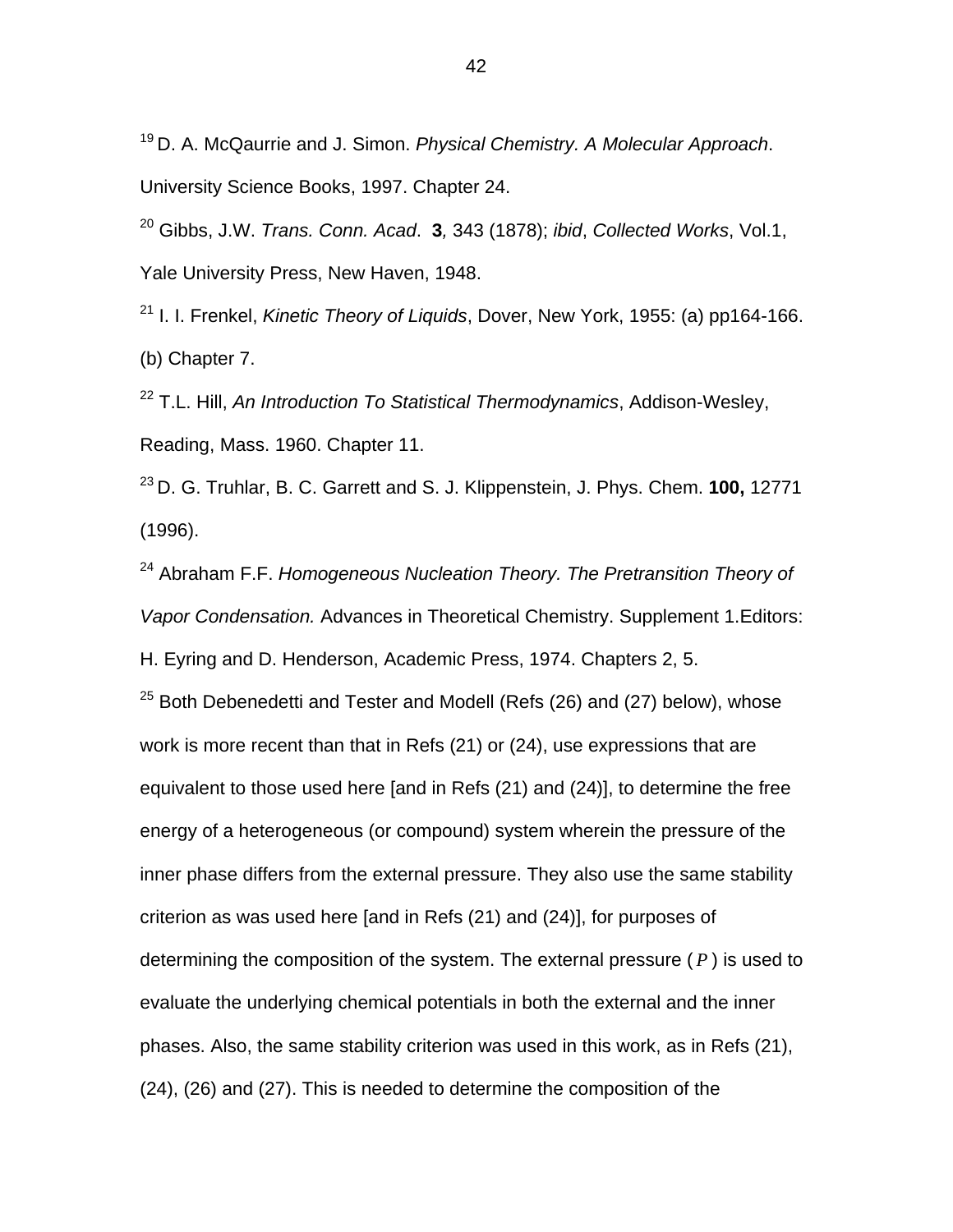condensed phase, and the actual number of molecules of solute in the bubbles. In our notation [see the equation in the text under Eq. (19)] it is:

 $\mu_{2,l}(x_{2,l}(R_B), P) = \mu_{2,e}(R_B, P_B)$ . Therefore, both for the stability criterion, where the actual pressures of the phases are used, and in the chemical potential determination, where the external pressure is used for both phases, the equivalent thermodynamic expressions were applied here, as in Refs (21), (24), (26), and (27).

 However, Reiss, whose work on the subject was published both before and after Abraham's work (see Refs (28) and (30), respectively) believed this stability criterion was inaccurate, and provided a different one for use in these and related problems. Its general form is given by Eq. (11.32) of Ref (28), and it is written out more explicitly for some specific examples in Ref. (30). However, it was subsequently shown by Wilemsky that Reiss' stability criterion lead to inconsistencies (see Refs (31) and (32), below), and Debenedetti concluded that Reiss' stability criterion was in fact incorrect (see Ref. (26), Appendix 2). Debenedetti traced the error in Reiss' stability criterion to his use of an approximate equation as the starting point in his derivation (see Ref (26), pp 385,386).

26 P. G. Debenedetti, *Metastable Liquids*, Princeton University Press, 1996. Chapter 3 and Appendix 2, particularly section A.2.3.

27 J.W. Tester and M. Modell, *Thermodynamics and its Applications, 3rd ed*.,Prentice Hall, N.J. 1997. Chapter19, particularly Eqs. (19-8), (19-19), and associated text.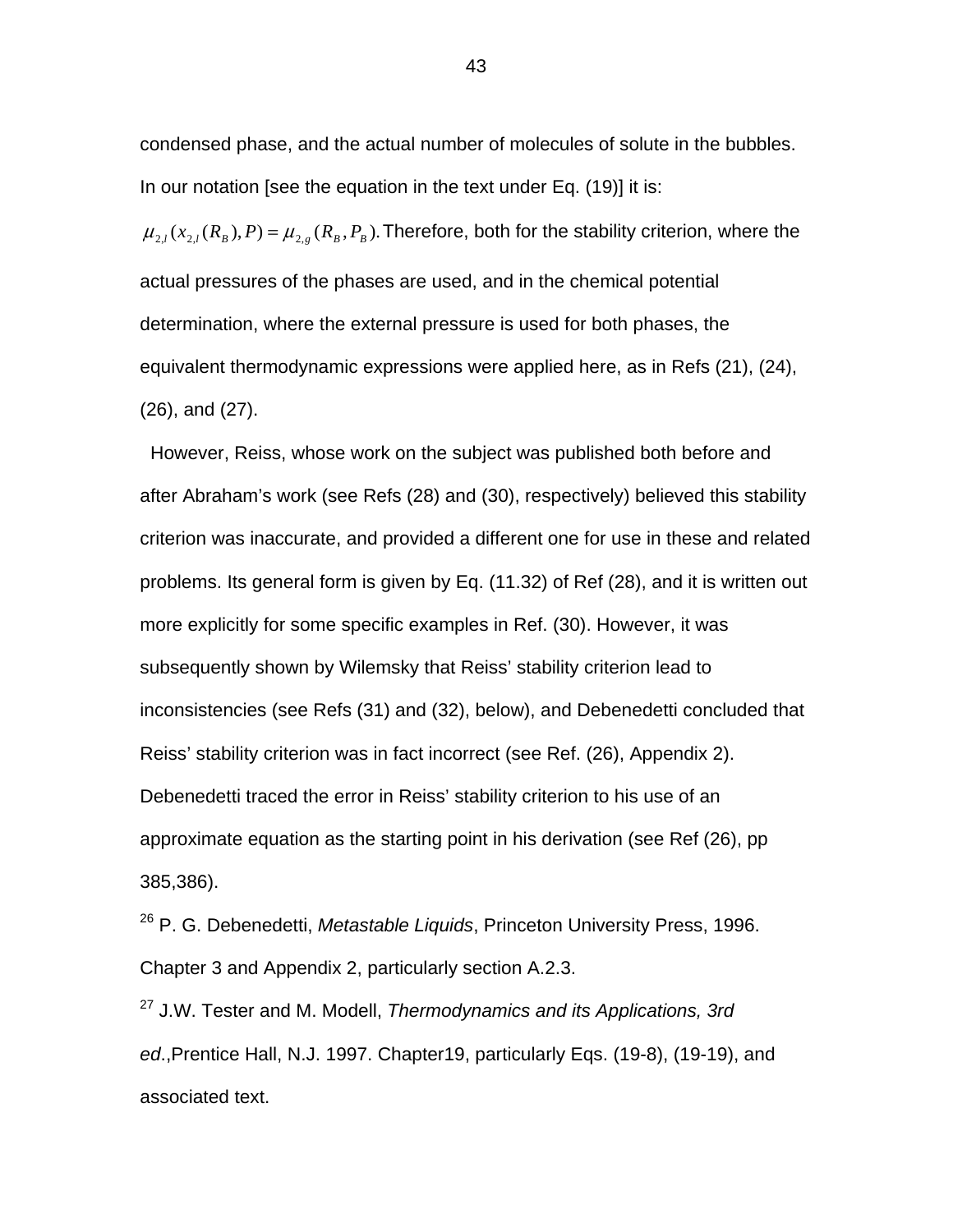- <sup>28</sup> H. Reiss, Methods of Thermodynamics, Blaisdell, New York, 1965.
- 29 H. B. Callen, *Thermodynamics*, Wiley, N.Y. 1960.
- 30 H. Reiss and M. Shugard, J. Chem. Phys, **65**, 5280 (1976).
- 31 G. Wilemsky, J.Chem. Phys. **80,** 1370 (1984).
- 32 G. Wilemsky, J.Phys. Chem*.* **91***,* 2492 (1987).

33 W. H. Press, P. B Flannery, S. A. Teukolsky, and W. T. Vetterling, *Numerical Recipes. The Art of Scientific Computing (FORTRAN Version).* Cambridge University Press,1989. p246.

 $34$  See supplementary material at [URL to be supplied by AIP] for the uncertainty estimates for the functions:  $P_B$ ,  $\Delta G_{elas}$ , and  $\Delta g_{elas}$ .

35 A. N. Gent and D. A. Tompkins, J. Polym. Sci. **7**, Part A-2, 1483 (1969).

36 A. N. Gent and D. A. Tompkins, J. Appl. Phys. **40**, 2520 (1969).

 $37$  Soft rubber elastic materials called "elastomers" (as in "elastic polymers") have been measured to have ( $1 \le \varepsilon$ ,  $\le 10$ ) atm and, as in this work, a Poisson ratio  $\chi$ very slightly less than 0.5 [see Note (13) and Refs (35) and (36)]. Therefore the materials modeled here are some 1 to 2 orders-of-magnitude less rigid than these soft rubber polymers. Nevertheless, as shown in the text, the shear resistances used here provided about the same contribution as the surface tension to the free energy functions we evaluate.

38 C.A.Ward, P. Tikuisis, and R.D. Venter, J. Appl. Phys. **53**, 6076 (1982)

 $39$  See Ref (18), Chapter 3, and Ref. (22), Chapter 11, for the Statistical Theory of Fluctuations. In our system, only the external pressure, the temperature, and the total number of molecules of each kind are kept absolutely fixed. This is not very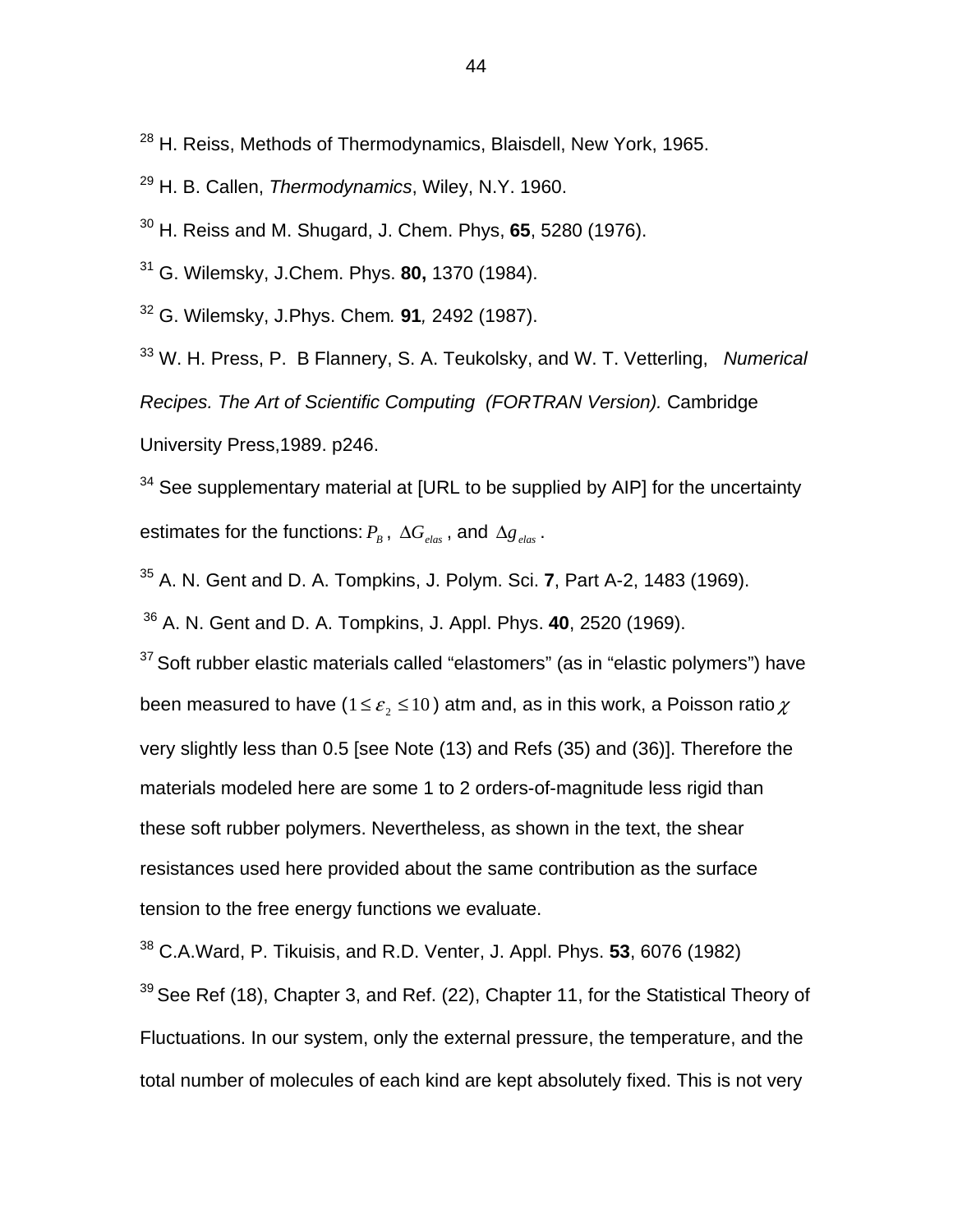restrictive, and does not preclude fluctuations in other variables in the system, including the number of bubbles and the bubble volume. For definiteness, consider the  $\varepsilon^* = .02$  plot in Fig. (6). As seen from Eq. (19), the values of  $\beta \Delta g$  are determined both by  $R_B$  and  $N_B(R_B)$ , which are coupled through the  $N_B(R_B)$  equation given in Eq. (17). A positive fluctuation in the volume of the bubble [due, for example, to a positive fluctuation in  $\sigma^{(2)}{}_{rr} (R_{_B})$  - see Eq. (9)], would lower both the bubble's pressure and the chemical potential of the  $N_2$  in it. This would result in the influx of a small amount of  $N<sub>2</sub>$  from the medium into the bubble. The process would stop when the pressures and chemical potentials rebalance, each at a lower value, relative to their respective values before the fluctuation. Bubble growth is here coupled to an initial rise and a subsequent fall in the total number of bubbles, which can occur by bubble fission and fusion, respectively. As the entire process is repeated, the bubbles grow, their numbers first rise and subsequently fall, but the concentration of  $N<sub>2</sub>$  in the elastic medium drops monotonically, as does the pressure of  $N<sub>2</sub>$  in the bubbles [as illustrated in Fig. (4)]. This produces a monotonic drop in the chemical potentials of  $N_2$  in the two phases (which are equal to one another). This drives the process, and ultimately produces a reduction of the system free energy.

 When the system free energy is at the stationary global minimum, the fluctuations act randomly with no net effect on the system. However, away from the global minimum, the fluctuations are not random - they favor the direction that reduces the full system free energy. To understand this, recall that for a system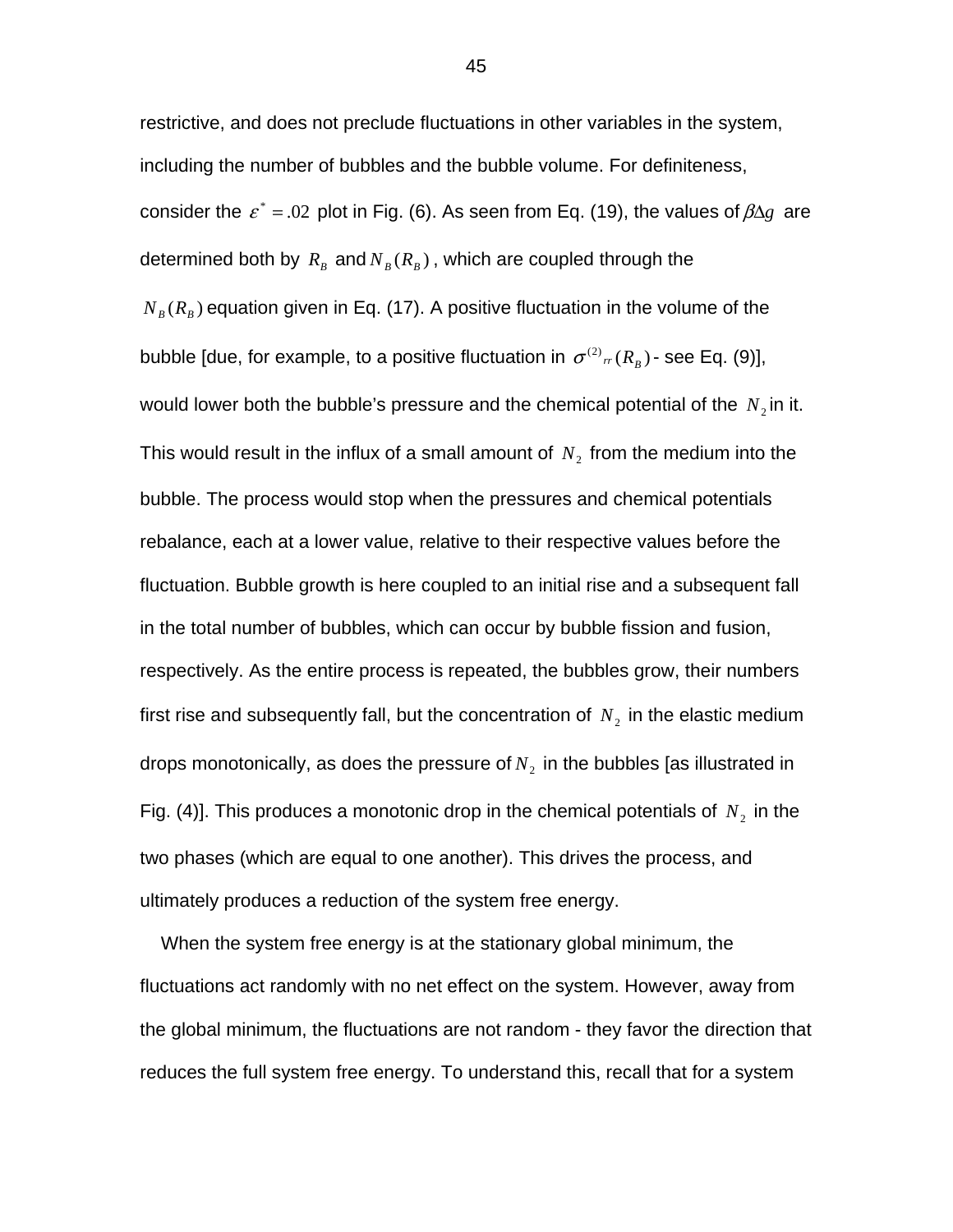not too far from global equilibrium, the probability of a fluctuation from state 1 to state 2 is given approximately by: *probabailty*  $\propto$  exp( $-\beta \Delta G$ ), where  $\Delta G \equiv G_2 - G_1$ [see Ref (21a)]. For systems with large numbers of molecules, this will heavily favor those changes which are in the direction that ultimately lowers*G* . Here this would most often be a positive volume fluctuation of the bubble, coupled either to an increase or a decrease in the number of bubbles, depending on the bubble radius. Therefore on balance (or given sufficient time) the bubbles will grow, their numbers will initially rise and subsequently fall, and the process will continue until the bubble radius reaches the upper critical radius, and there is one bubble in the system.

40 E.N. Harvey, D.K. Barnes, W. D. McElroy, A. H. Whitely, D. C. Pease and K. W. Cooper J. Cell. Comp. Physiol. **24**, 1 (1944).

41 P.K. Weathersby, L. D.Homer, and E.T. Flynn, J. Appl. Physiol. **53**, 940 (1982).

 $42$  For reasons given in Ref (4), the partial pressure of  $N<sub>2</sub>$  in the alveolar, arterial and venous systems of the human body, after equilibration with air at 1 atm is approximately .75 atm. When the partial pressures of the so-called "fixed venous gases": water vapor, carbon dioxide, and un-metabolized oxygen, are added to this, [see Refs. (43) and (44)], the expected total vapor pressure in the bubble becomes approximately .77 atm.

<sup>43</sup> E. D. Thalmann, E. C. Parker, S. S. Survanshi and P. K. Weathersby Undersea Hyperb. Med. **24**, 255 (1997).

44 S. Goldman, J. Appl. Physiol. **103**, 484 (2007).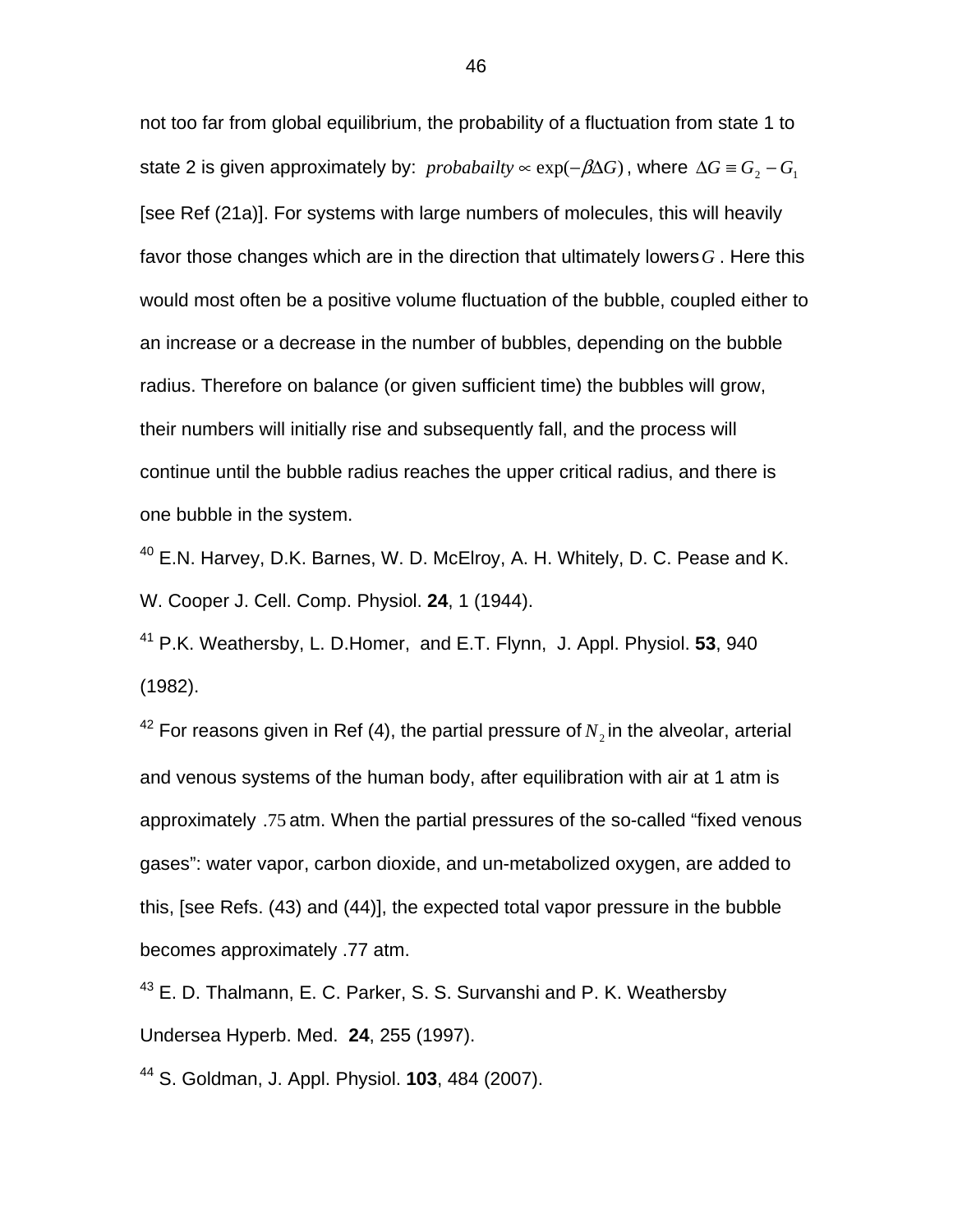45 D. E. Yount in "*Mechanics and Physics of Bubbles in Liquids*; *Proceedings* 

*IUTAM Symposium, held in Pasadena Ca.* June 1981. L. van Wijngaarden, ed.,

Martinus Nijhoff Publishers (1982).Part One: Biological effects.

- 46 D. E. Yount, J. Acoust. Soc. Am. **65,** 1429 (1979).
- 47 D. E. Yount, Aviat. Space Environ. Med*.* **50,** 44 (1979).
- 48 D. E. Yount and T. K. Kunkle, J. Appl. Physiol. **46**, 4484 (1975).
- 49 D. E. Yount, T. D. Kunkle, J. S. D'Arrigo, F. W. Ingle, C. M. Yeung and E. L.
- Beckman, Aviat. Space Environ. Med*.* **48**, 185 (1977).
- 50 B. R. Weinke, Comput. Biol. Med. **22,** 389 (1992).
- 51 B. R. Wienke, Int. J. Biomed.Comput *.***26,** 237 (1990).
- 52 N. Gaskins, R. D. Vann, E. Hobbs, M. Swingle, S. Lee and D. Needham,
- Undersea Hyperb Med. **28(Suppl)**, 56 (2001).
- 53 K.G. Ikels, J. Appl. Physiol, **28**, 524 (1970).
- 54 A. T. J. Hayward, Brit. J. Appl. Phys. **18,** 641 (1967).
- 55 A. H. Cottrel. "The Mechanical Properties of Matter", Wiley, N.Y.1964.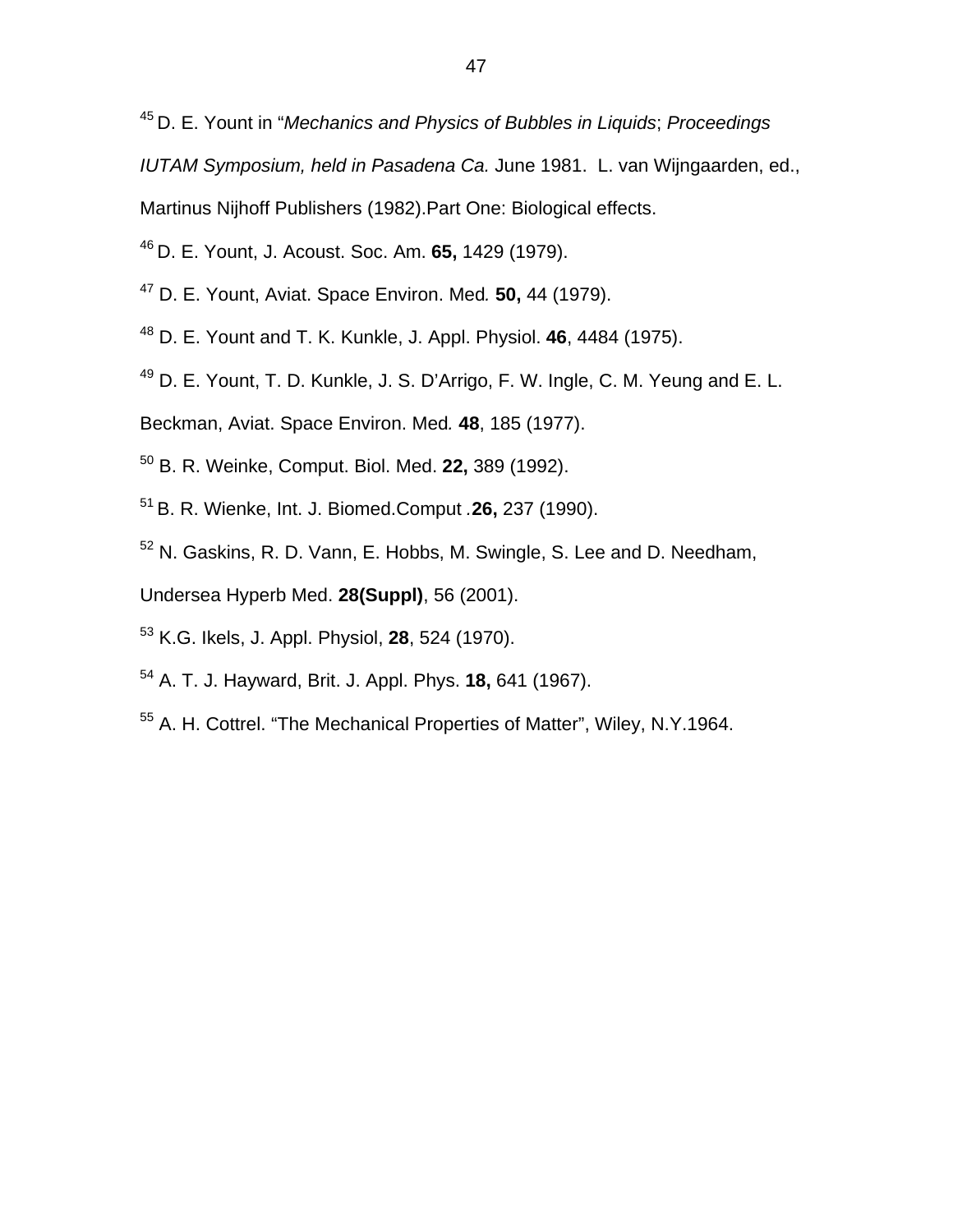| $\varepsilon$ <sub>2</sub> (atm) | $R_{\text{crit},I}(\mu)$ | $\beta\Delta gx10^{-12}$ | $\mathsf{R}_{\textsf{crit},\mathsf{u}}(\mu)$ | $\beta\Delta gx10^{-12}$ |
|----------------------------------|--------------------------|--------------------------|----------------------------------------------|--------------------------|
|                                  | 0.7000                   | $0.673 x 10^{-4}$        | 19.0                                         | $-0.425$                 |
| 0.01                             | 0.6955                   | 0.164                    | 19.1                                         | $-0.262$                 |
| 0.02                             | 0.6909                   | 0.328                    | 19.2                                         | $-0.0976$                |
| 0.03                             | 0.6864                   | 0.492                    | 19.3                                         | $+0.0662$                |
| 0.04                             | 0.6819                   | 0.657                    | 19.4                                         | $+0.230$                 |

Table I. The reduced relative Gibbs free energy per bubble at the lower and

upper critical bubble radii for the shear modulus values considered in this work.

The critical radii were obtained as described in the text [Theory (part E) and

Results (part B)].The values for βΔ*g* were determined from Eq. (19). The

underlying parameters and conditions are given in Results (part A).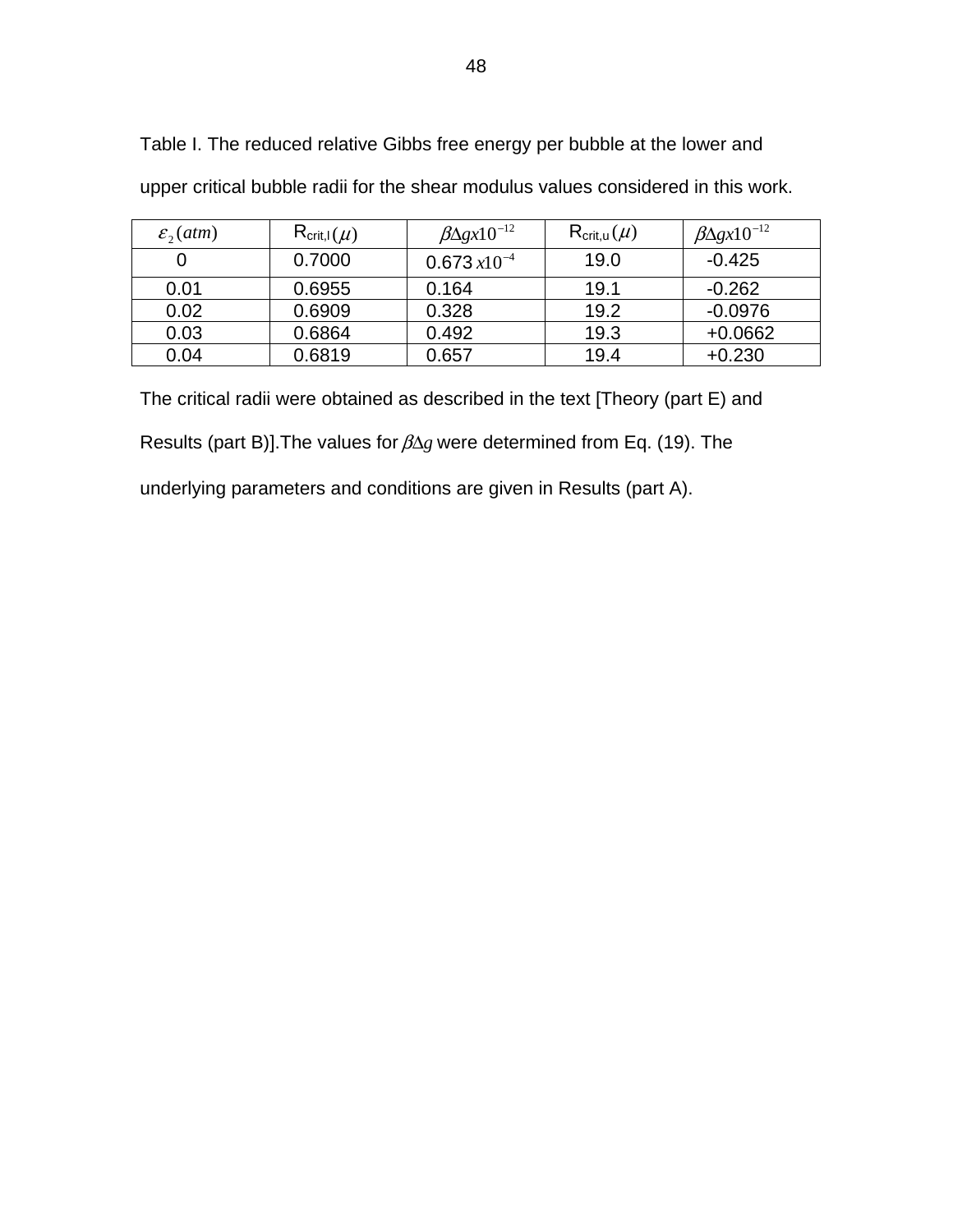### Legends for Figures

FIG.1. Reduced relative system Gibbs free energy as determined from Eq. (18), as a function of the reduced bubble radii ( $R_B^* \equiv R_B / R_{crit,l}$ ), and the reduced shear resistances ( $\varepsilon_2^*$  =  $\varepsilon_2$  / P). All the other parameters and conditions are given in part A of Results. The curves begin at  $R_B^* = 1$ , and end at  $R_B^* = R_{crit,u}/R_{crit,l}$ . See Table I for the values of the critical radii.

FIG.2. Components of the reduced relative system Gibbs free energy for  $\varepsilon^* = .02$ . as determined from the individual terms on the right-hand side of Eq. (18). All the other parameters and conditions are given in part A of Results.

FIG.3. Number gas of bubbles as determined from Eq. (17), for a range of values of the reduced bubble radius  $R_B^*$ , and the reduced shear modulus  $\varepsilon^*$ . See part A of Results for the other parameters and conditions, and Note (13) for the equations that connect  $\lambda_2, K_2$ , and  $\varepsilon_2$ .

FIG.4. Variation of the mole fraction of dissolved  $N_2$  in the medium (=  $P_B$  /  $K_H$ ) for a range of values of the reduced bubble radius and reduced shear resistances. All the other parameters and conditions are given in part A of Results.

FIG.5.Reduced relative Gibbs free energy per bubble as determined from Eq. (19), expressed as a  $\beta \Delta g - R_B^* - \varepsilon^*$  surface. Each of the contour lines on the surface represents a fixed value of  $\varepsilon^*$ . All the other parameters and conditions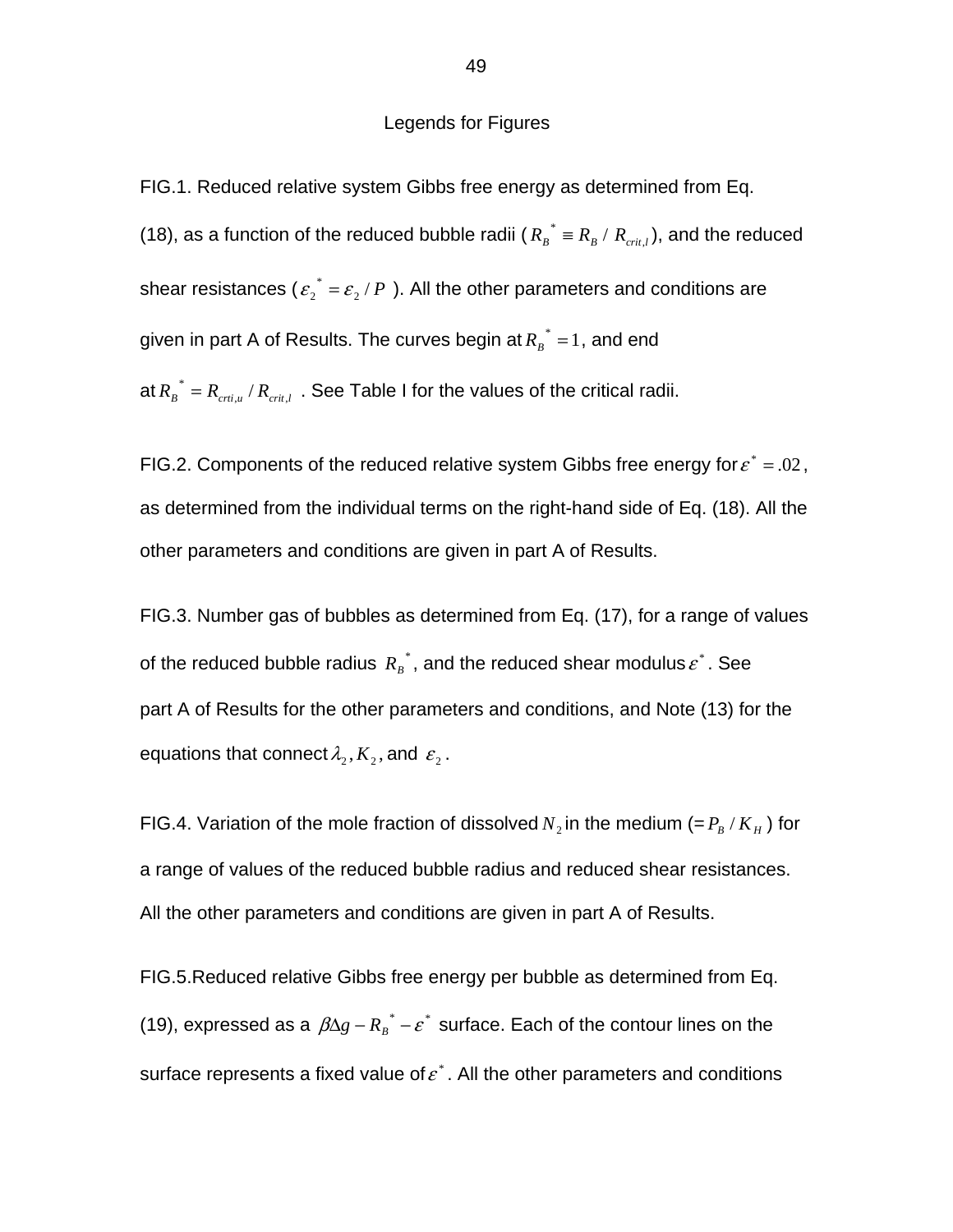are given in part A of Results.

FIG.6. Selected cuts through the surface in FIG.5, using a log-log scale. The terminal points shown on the left and right are at the lower and upper critical radii, respectively, for the corresponding plot. The values of these critical radii, and corresponding critical  $\beta \Delta g$  values, are entered in Table I. The  $R_{crit,u}$  terminal points for  $\varepsilon^* = 0$ , .01, and .02, which here cannot be shown because  $\beta \Delta g < 0$ , are given in Table I. All the other parameters and conditions are given in part A of Results.

FIG.7. Components of  $\beta \Delta g$  for  $\varepsilon^* = .02$ , as determined from the individual terms on the right-hand side of Eq.(19). All the other parameters and conditions are given in part A of Results.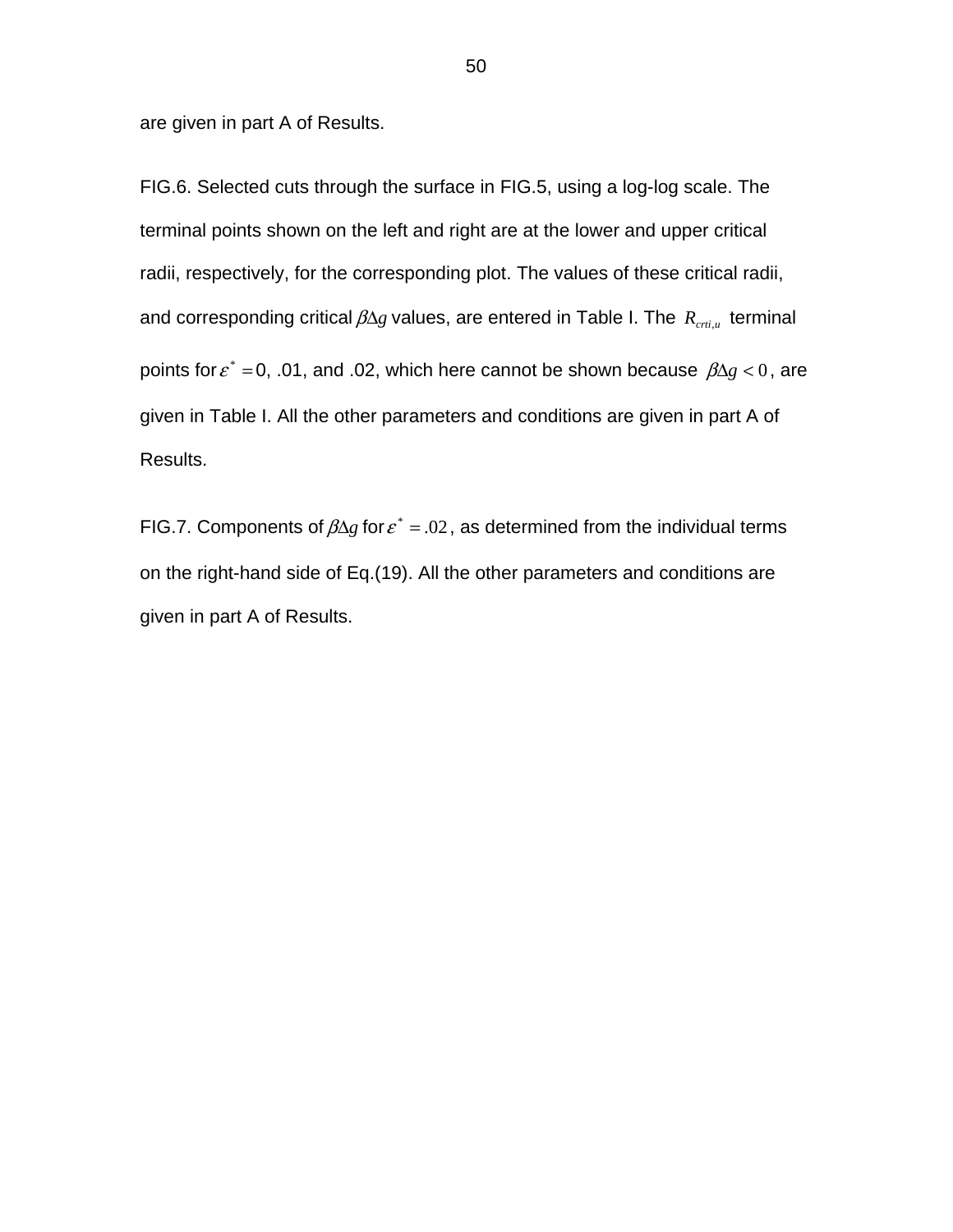

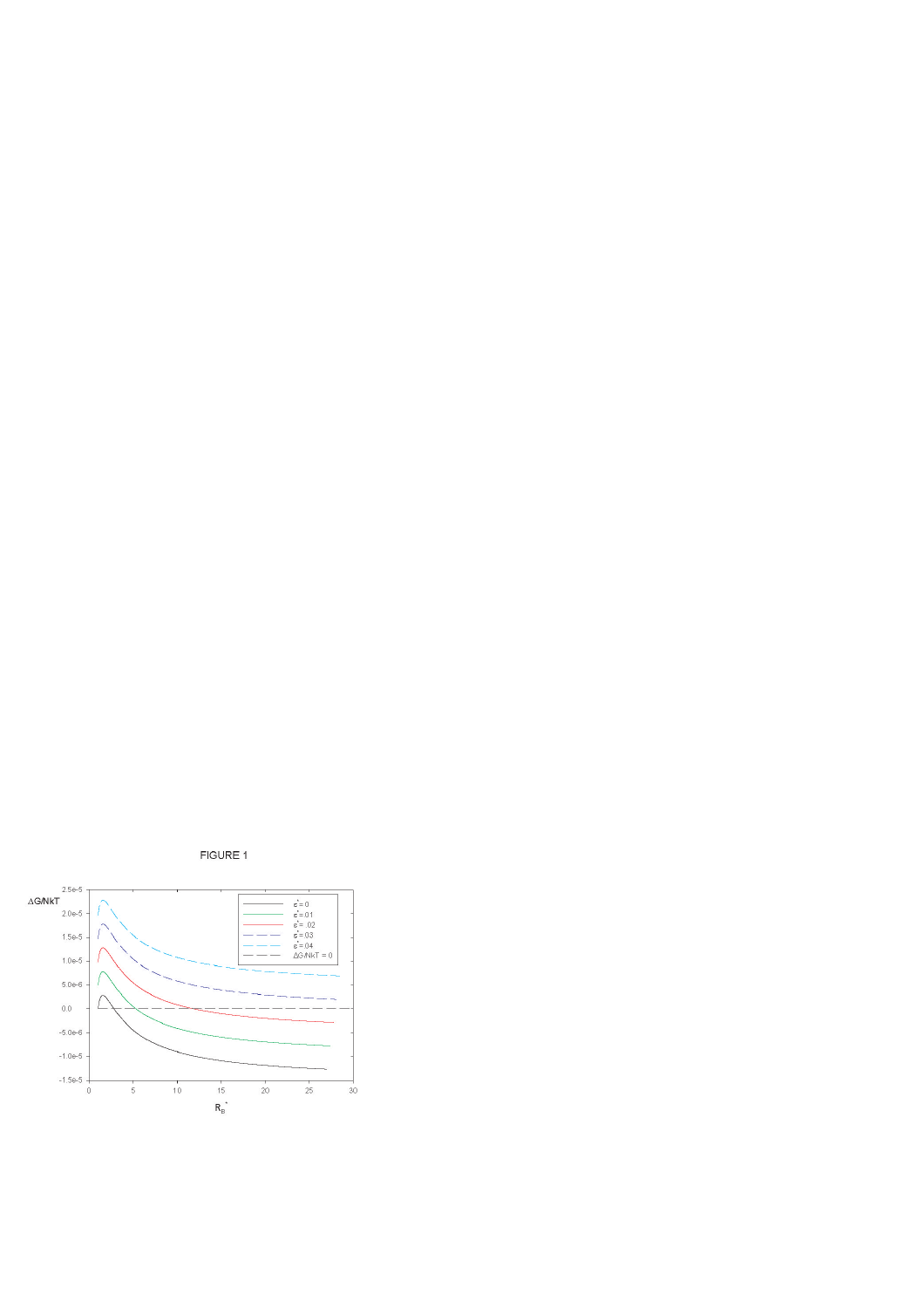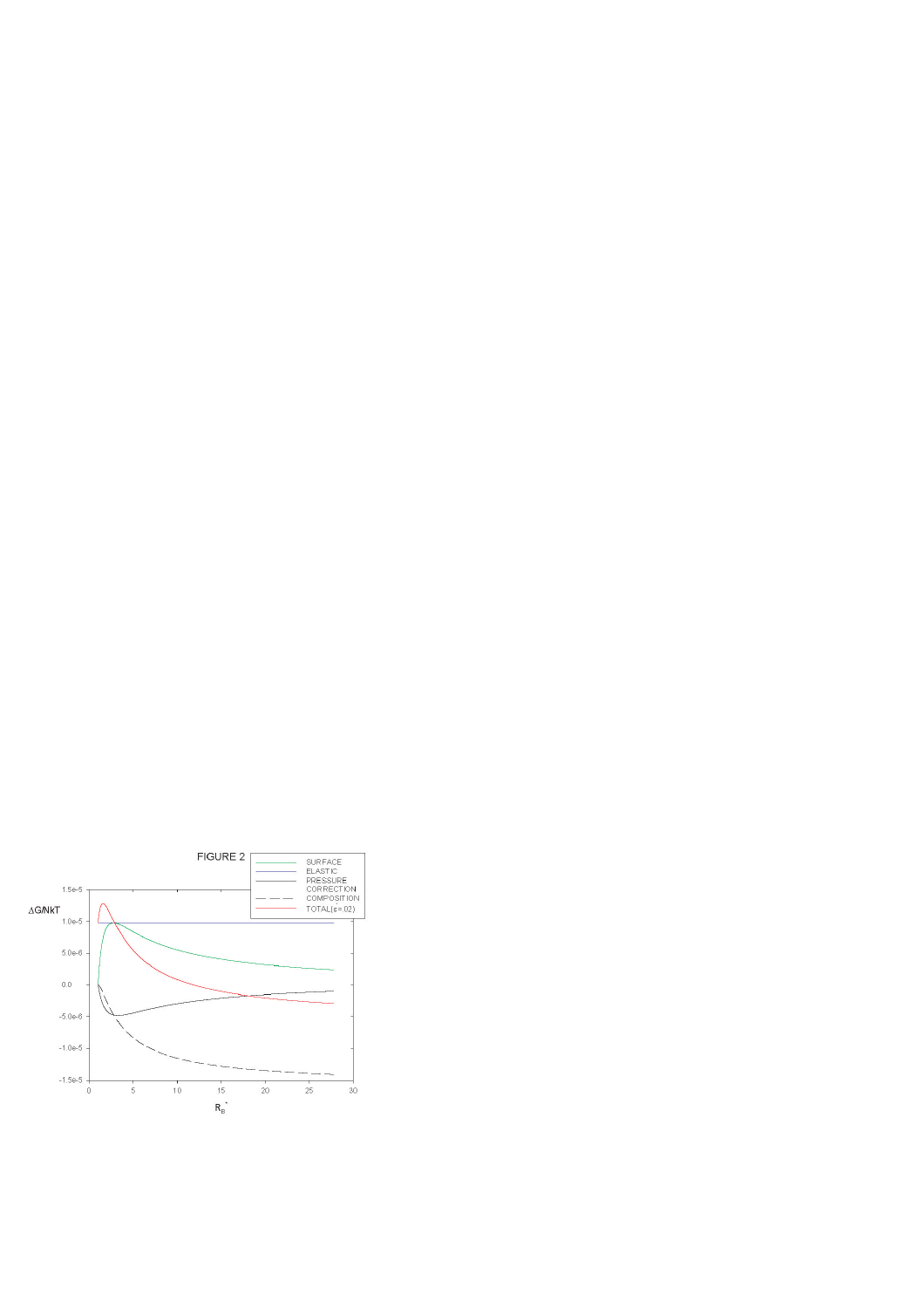

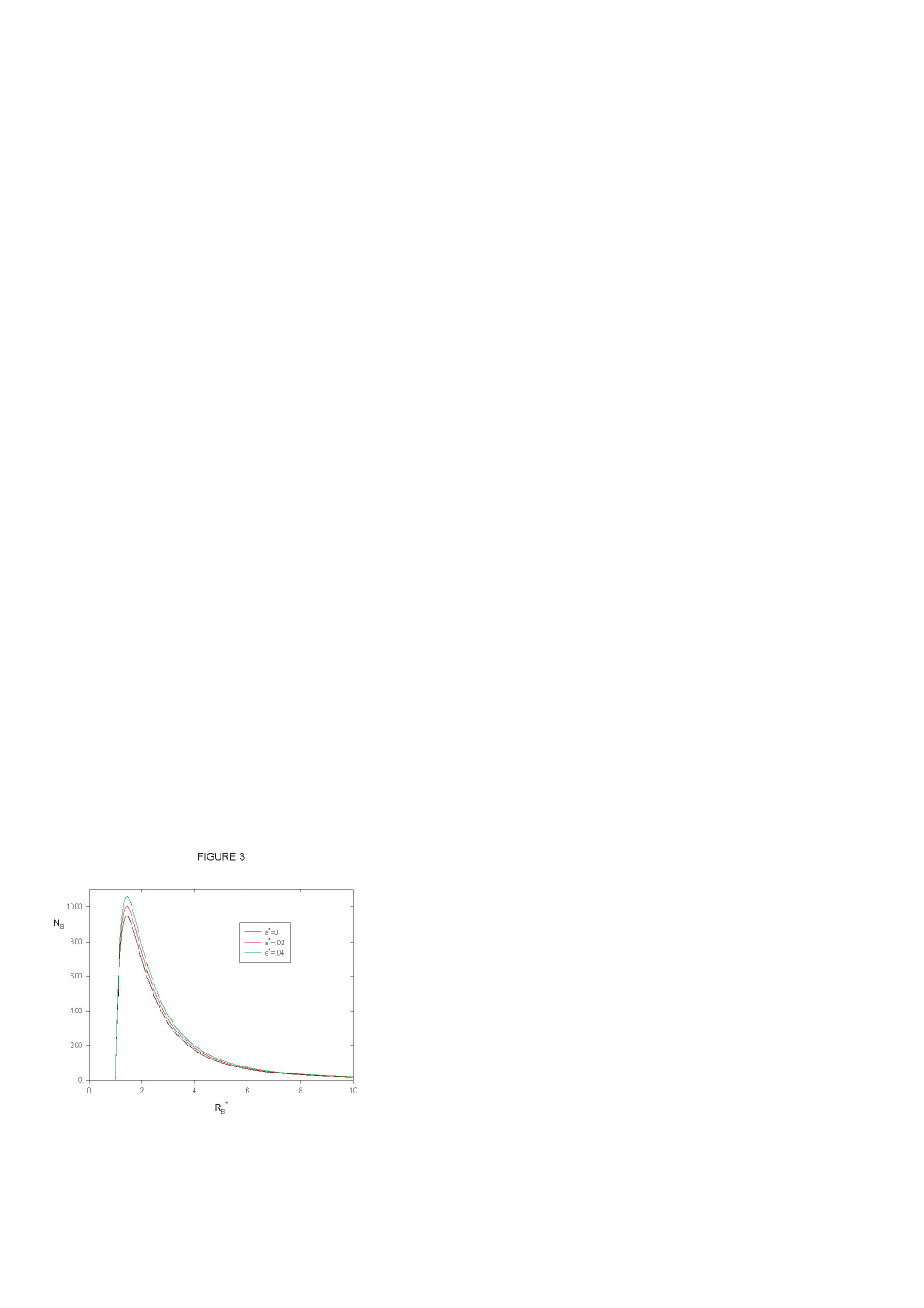

# FIGURE 4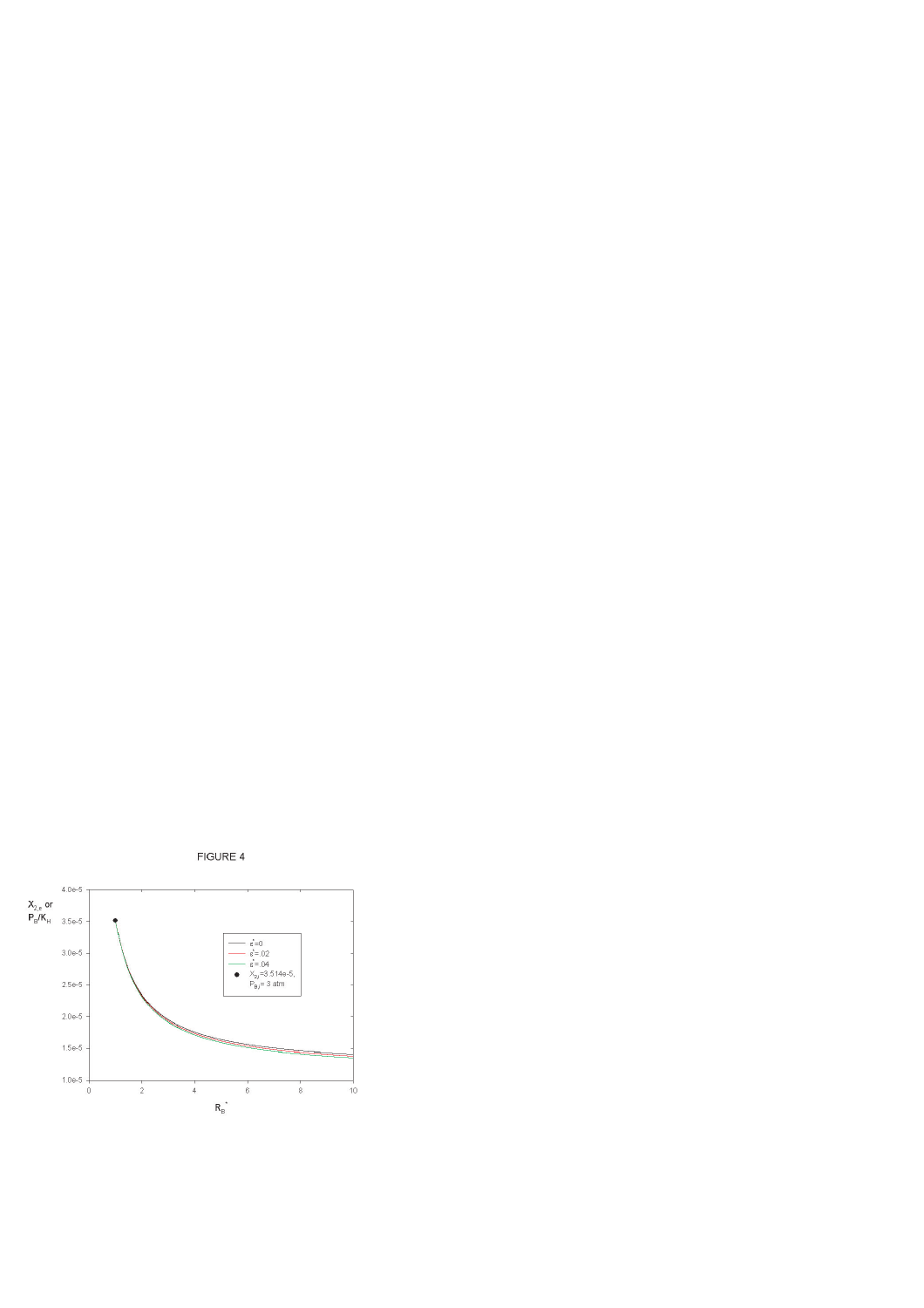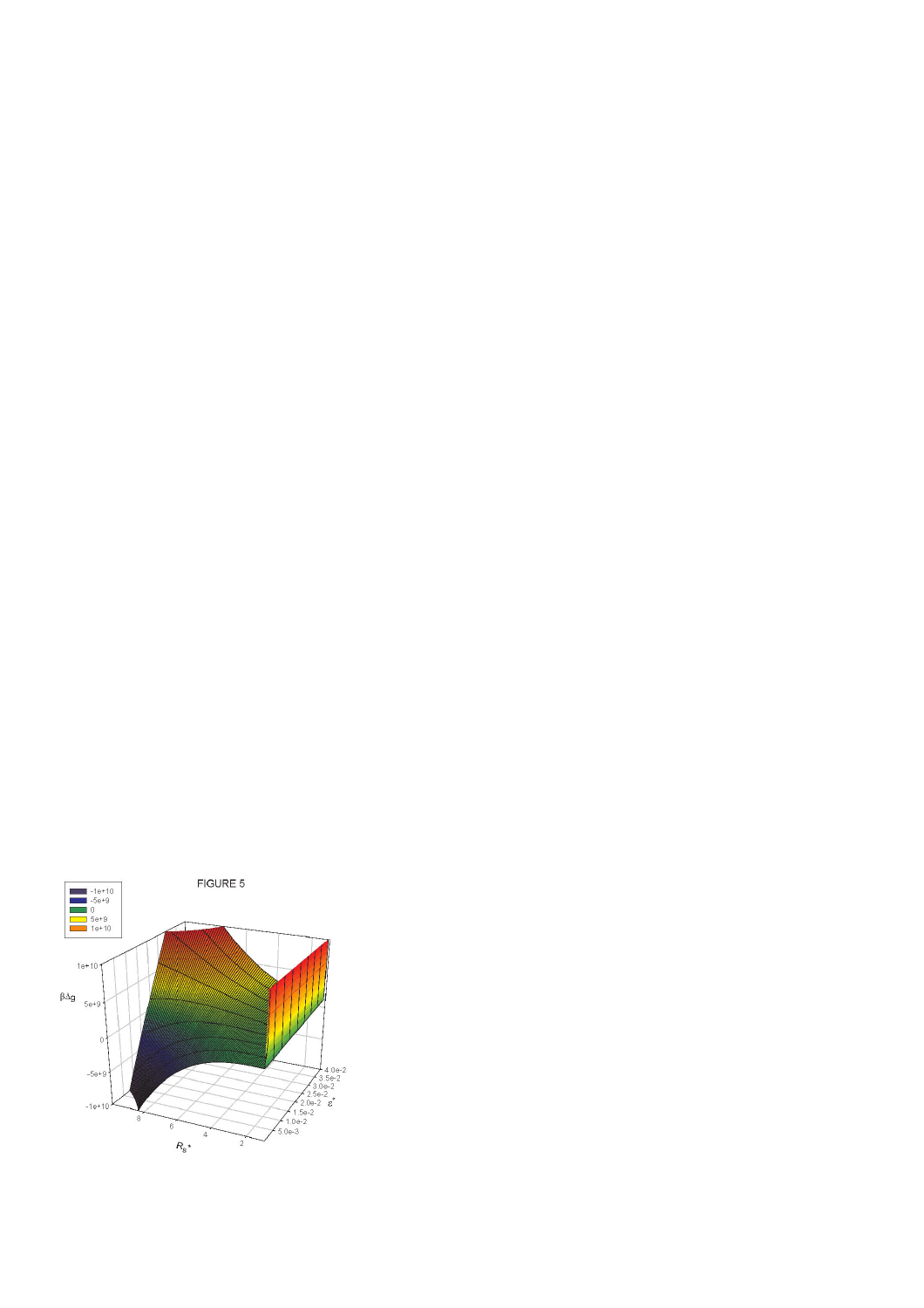

# FIGURE 6